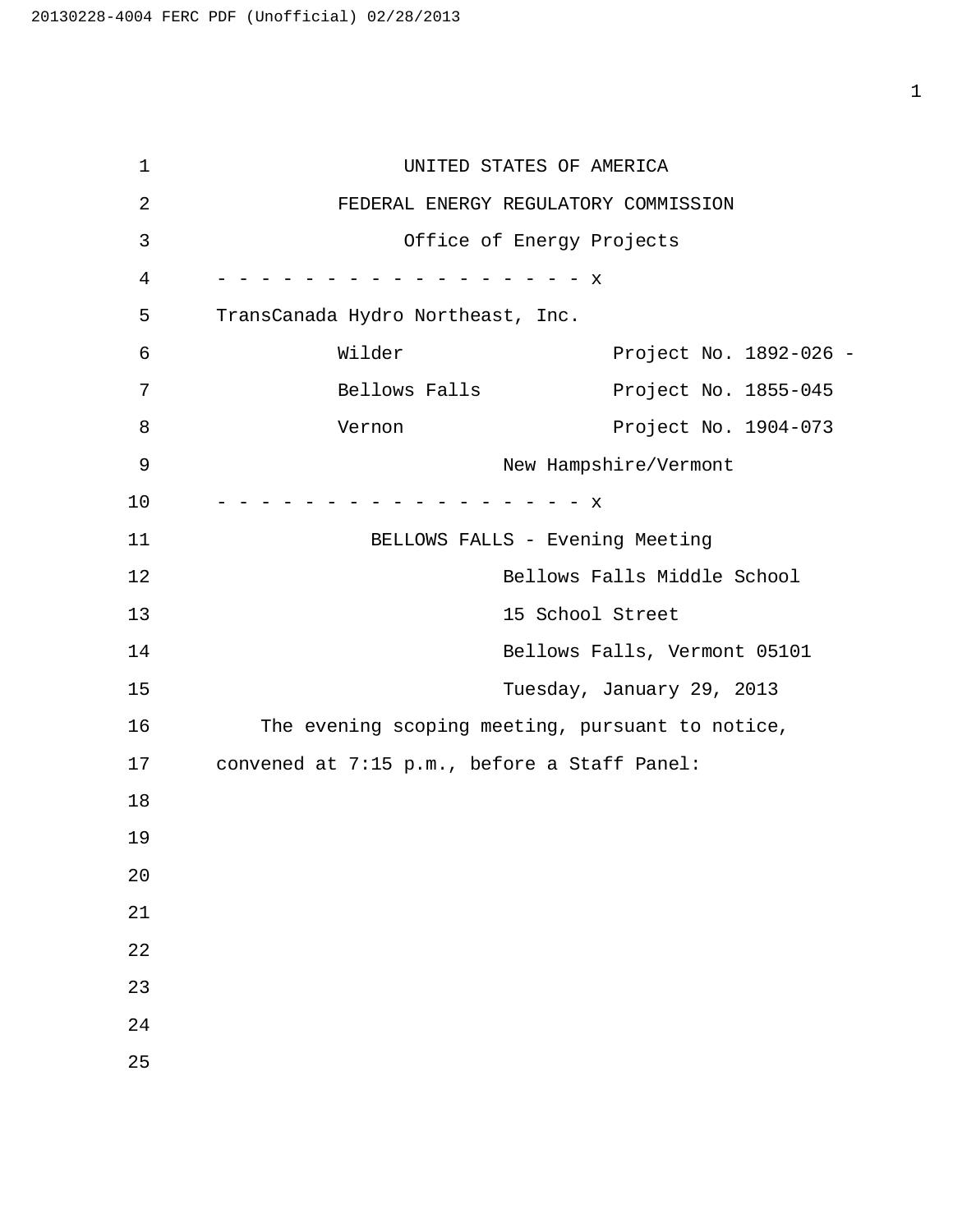1 KEN HOGAN, Project Coordinator, FERC 2 MARY GREEN, Geology and soils, FERC 3 RALPH NELSON, Geology and soils, FERC 4 MARY McCANN, Endangered species and macroinvertebrates, FERC 6 BRETT BATTAGLIA, Terrestrial resources, FERC 7 ADAM BEECO, Recreation, land use and aesthetics, FERC 9 ANGIE SCANGAS, Water resources, FERC 10 ROBERT QUIGGLE, Archaeological and cultural resources, FERC. With: JOHN RAGONESE, FERC License Manager, 14 US Northeast Hydro Region, TransCanada Accompanied by EDWIN NASON and EARL BRISSETTE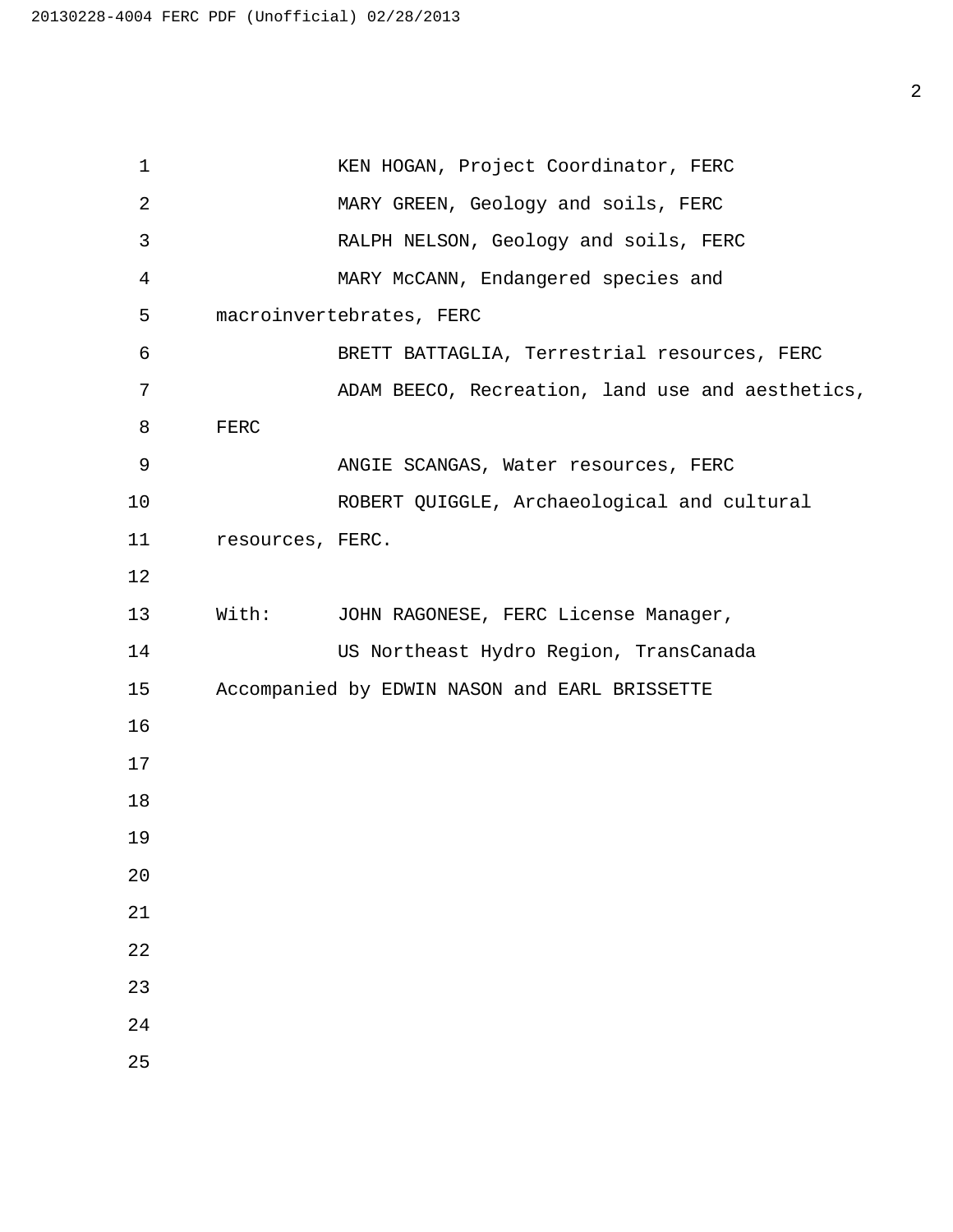1 C O M M E N T E R S 2 Geology and Soils or Erosion Concerns 3 JIM MCCLAMMER 16 JOHN BRUNO 18 JAN LAMBERT 20 MICHAEL FAIRCHILD 25 TOM KENNEDY 26 ALMA BEALS 27 DAVID DEEN 28 10 Water Resources - Water Quantity and Quality DONNA DROVIN 31 12 Fishery or Aquatic Resources NORMAN SIMS, Appalachian Mountain Club 34 14 DONNA DROVIN 35 15 Terrestrial Resources JIM McCLAMMER 39 JAN LAMBERT 47 JOHN BRUNO 54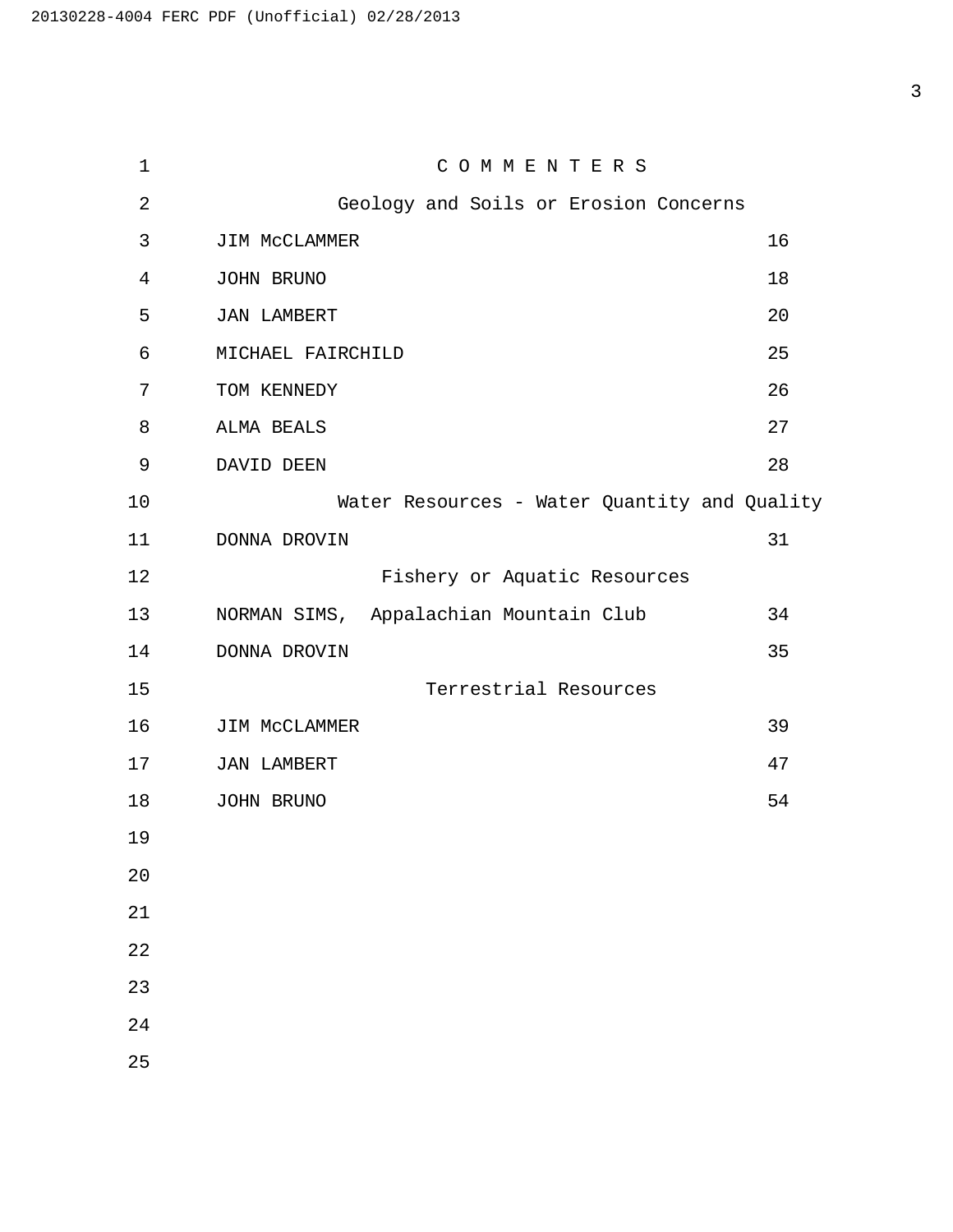| $\mathbf 1$    | Threatened and Endangered Species            |    |
|----------------|----------------------------------------------|----|
| $\sqrt{2}$     | Recreation, Land Use and Aesthetic Resources |    |
| 3              | <b>JAN LAMBERT</b>                           | 57 |
| $\overline{4}$ | ERIC ANDERSON                                | 61 |
| 5              | NORMAN SIMS                                  | 61 |
| 6              | TOM CHRISTOPHER                              | 64 |
| 7              | DONNA DROUIN                                 | 67 |
| 8              | GARY FOX                                     | 68 |
| 9              | RICHARD HOLMES                               | 69 |
| 10             | ALMA BEALS                                   | 70 |
| 11             | DAVID DEEN                                   | 72 |
| 12             | Socioeconomic Resources                      |    |
| 13             | <b>JAN LAMBERT</b>                           | 73 |
| 14             | Cultural Resources                           |    |
| 15             | Developmental Resources                      |    |
| 16             | <b>JAN LAMBERT</b>                           | 76 |
| 17             |                                              |    |
| 18             |                                              |    |
| 19             |                                              |    |
| 20             |                                              |    |
| 21             |                                              |    |
| 22             |                                              |    |
| 23             |                                              |    |
| 24             |                                              |    |
| 25             |                                              |    |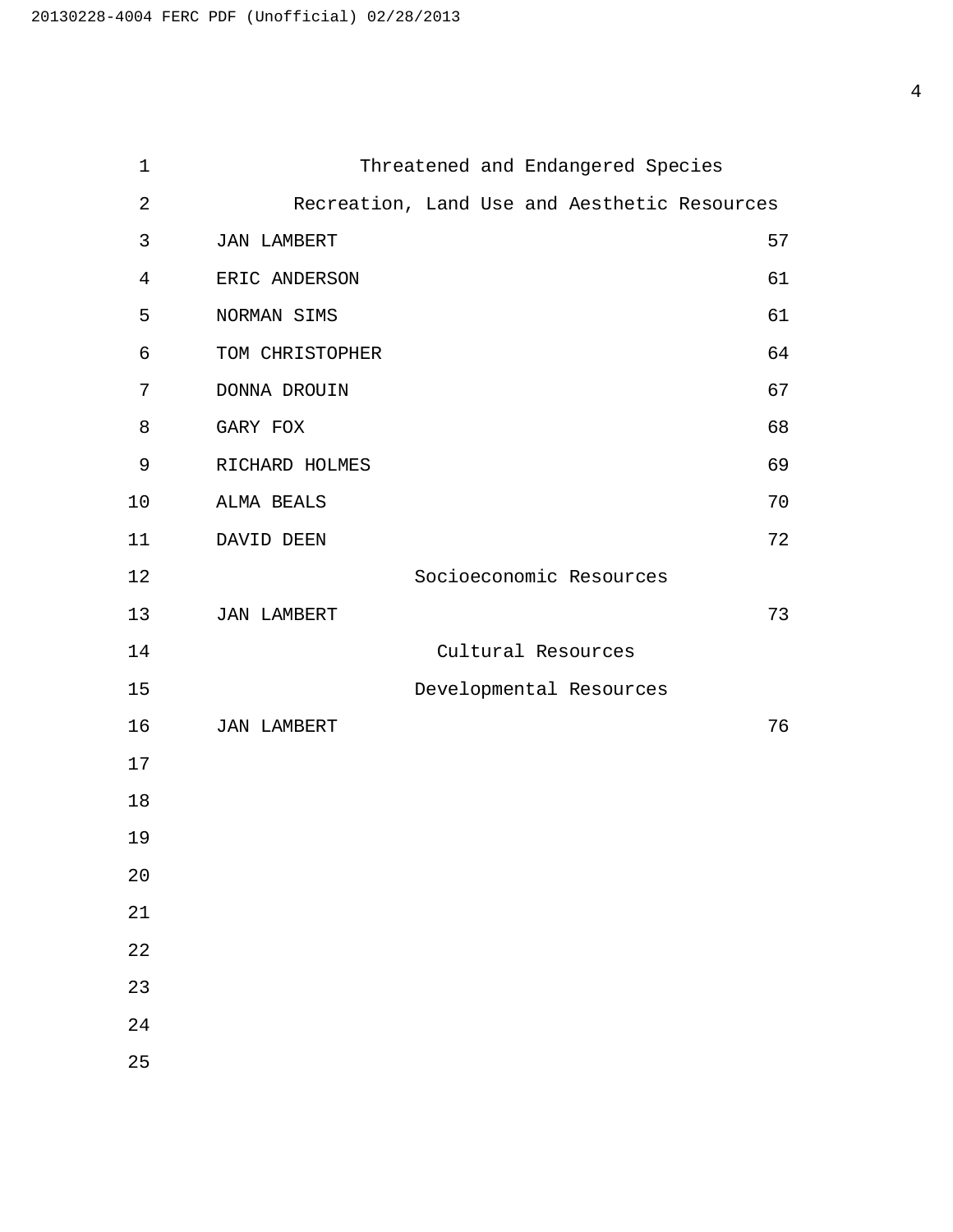1 PROCEEDINGS 2 MR. HOGAN: Welcome everybody. My name is Ken Hogan, I'm with the Federal Energy Regulatory Commission. I'd like to see a show of hands of who have heard of the Federal Energy Regulatory Commission before. 6 (Show of hands.) 7 Everybody. Okay, Mary, you're off the hook. 8 Mary typically gives a little spiel about the Commission, tells you who we are. 10 Tonight we're here to talk about the Bellows Falls project, a project going through hydropower relicensing at the Commission; and the purpose of the scoping meetings is to seek local community input on issues or concerns or compliments with TransCanada's hydroelectric project here in Bellows Falls. 16 This process is very important to the Commission because we don't like to make decisions in a vacuum. We're coming from Washington, D.C.; we want to hear your concerns because you live with the project day-in and day-out, every day of the year; and it's really important for us to have an understanding of what the issues are that we need to be looking at in our environmental document that we prepare, to make a recommendation to the Commission. 24 So I have -- I'm going to go through and actually

do introductions; but I've forgotten this twice now, with my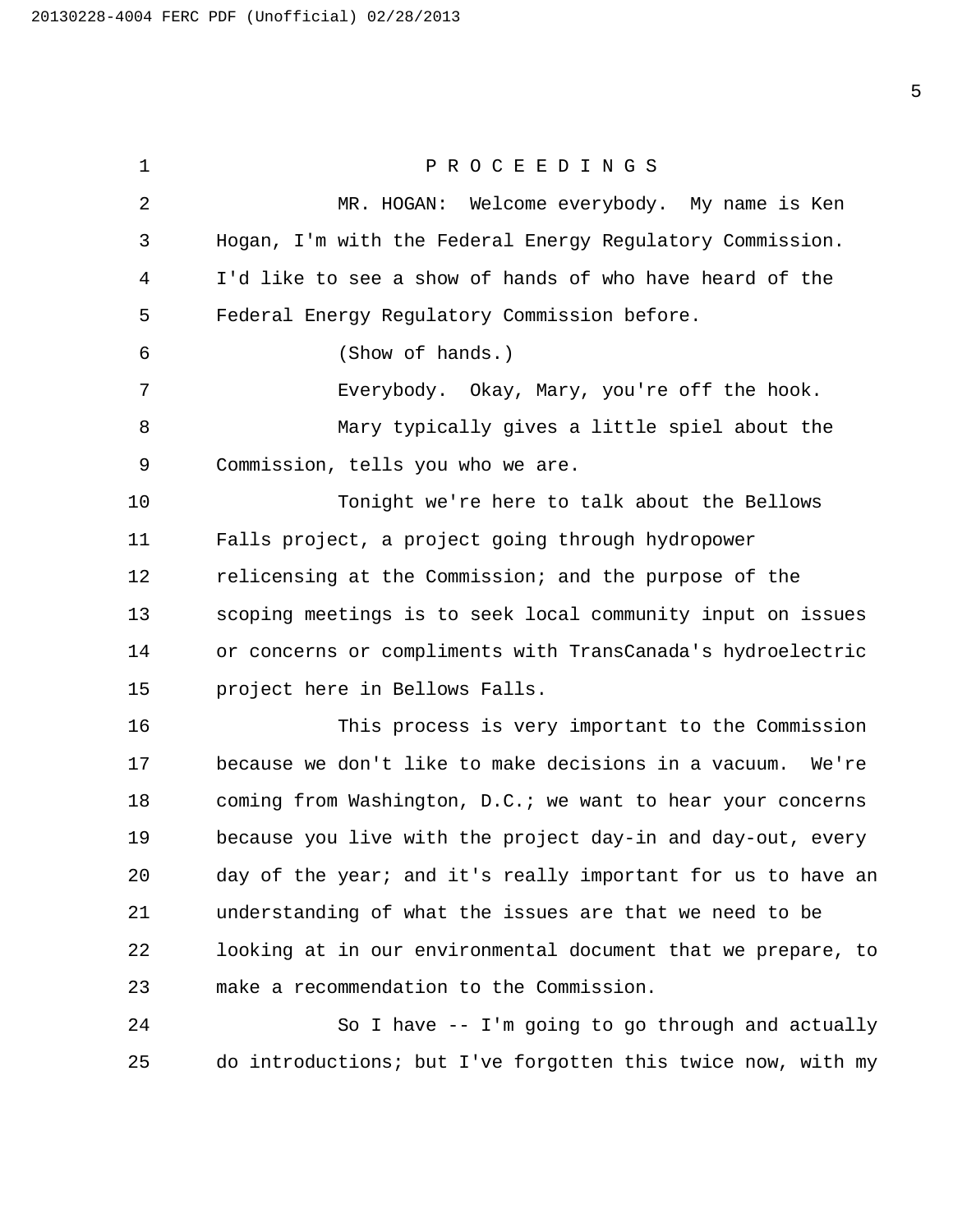1 team; so I'll start here. 2 MS. GREEN: Mary Green with FERC, geology and 3 soils. 4 MR. BEECO: Adam Beeco with FERC. recreation, 5 land use and aesthetics. 6 MR. SEARS: Mike Sears with FERC, fisheries and 7 aquatic resources. 8 MS. McCANN: Mary McCann with FERC. Endangered 9 species and aquatic, macroinvertebrates and mussels. 10 MR. BATTAGLIA: Brett Battaglia, also with FERC. 11 Terrestrial resources. 12 MR. QUIGGLE: Rob Quiggle with FERC. 13 Archaeological and cultural resources. 14 MR. HOGAN: And we have Angie Scangas out back; 15 she's a hydraulic engineer. Is that right, Angie? 16 MS. SCANGAS: Yes. 17 MR. HOGAN: She does the water modeling reviews 18 for us. 19 MR. NELSON: Ralph Nelson, soils and geology. 20 MS. BLADEN: I'm Elizabeth Bladen, I'm the FERC 21 attorney for the project, all three of the TransCanada 22 projects. 23 MR. HOGAN: Elizabeth isn't feeling very well 24 tonight, so. 25 MR. HOGAN: I'd like to see a show of hands of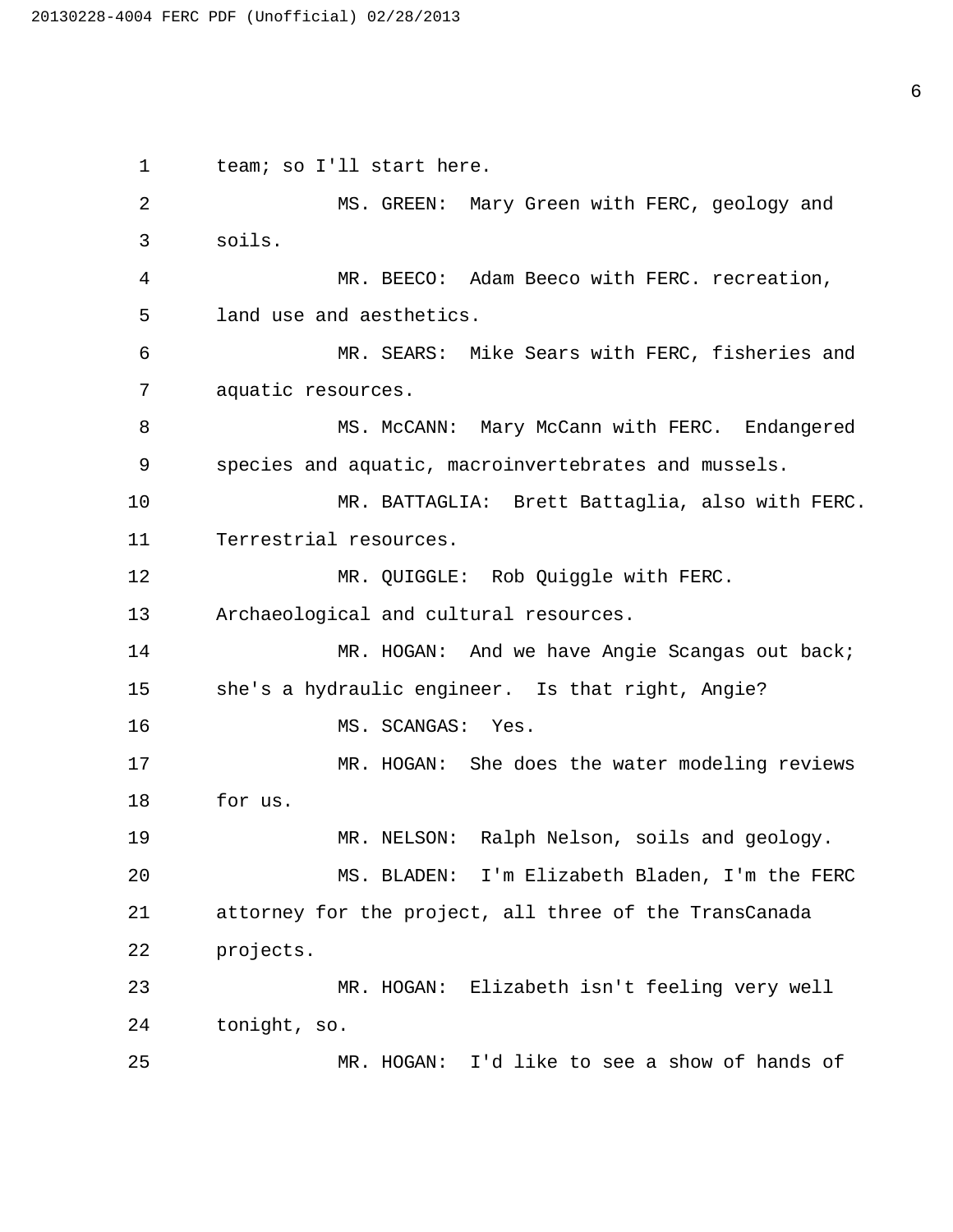folks who are familiar with the FERC licensing process. Just so I can get an idea of how much stuff I should go into.

4 (Show of hands.)

5 MR. HOGAN: Okay, a fair number of you but not enough of you. So I'm going to go through to go through at least the first year of the licensing process.

8 On this handout, the flow chart is the Commission's Integrated Licensing Process for hydroelectric project relicensing. We are currently in Box 4. The box numbers are in the lower right hand corner of the box in kind of a reddish brown color. That's when we hold our Commission scoping meetings, what we're doing tonight.

14 After tonight we'll have an opportunity for written comments to be filed by March 31st. This is your opportunity to comment on the Commission's Scoping Document 1, which is another handout. Adam, can you hold that up? 18 That one. Thank you, Mary.

19 So comments on the Commission's Scoping Document 1 are due March 1st; also comments on the Applicant's pre application document, which is the document that explains their proposal and describes the projects that you probably all seen if you're here today. Comments on that document are due March 1st, and study requests are due on March 1st. 25 Study requests I'll get to in a little bit,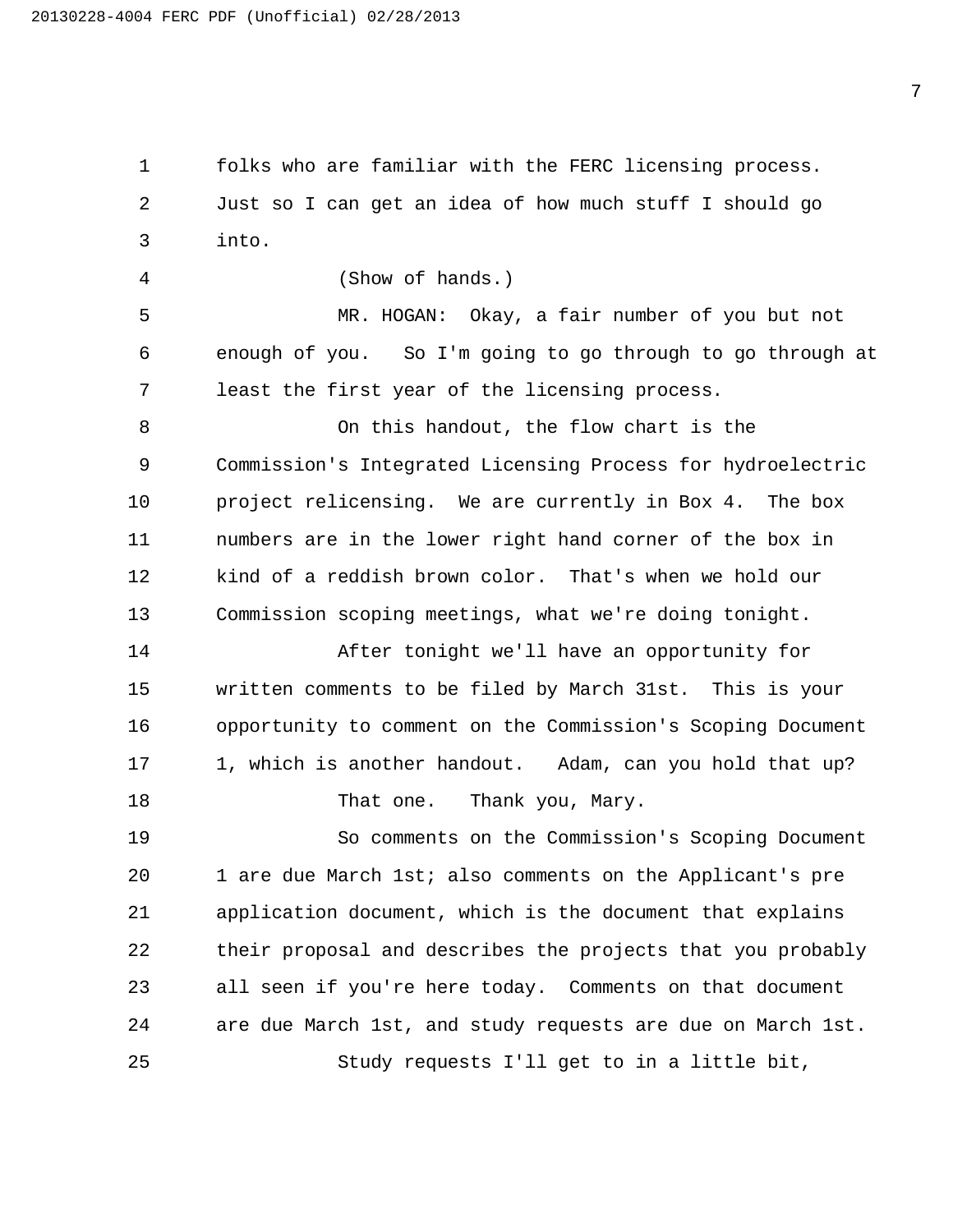regarding the specific criteria that the studies must follow; and in this packet here I have those criterion; I'll do a little bit of a discussion about that in a minute. 4 Once the comments and study requests are filed, the Applicant will then prepare a proposed study plan. That study plan is all the studies that the Applicant is intending to implement to address the issues that they've heard about tonight and throughout these public meetings that we're holding.

10 Following the issuance of that proposed study plan, there's a 90-day period of time that is used to work with the applicant to modify that study plan into a revised study plan. During that 90-day period of time there is a requirement for at least one public meeting to voice your concerns or issues; and at the end of the 90 days the Applicant will provide a revised study plan that hopefully better identifies or meets stakeholder needs or concerns for information gathering efforts.

19 Is everybody following me so far?

20 I need a show of hands. Yes? Nods? 21 Okay, good.

22 Once the Applicant files their revised study plan, and I'm now at -- I'm sorry. During that 90-day period, at the end of the 90-day period there's a comment period on the proposed study plan where you can make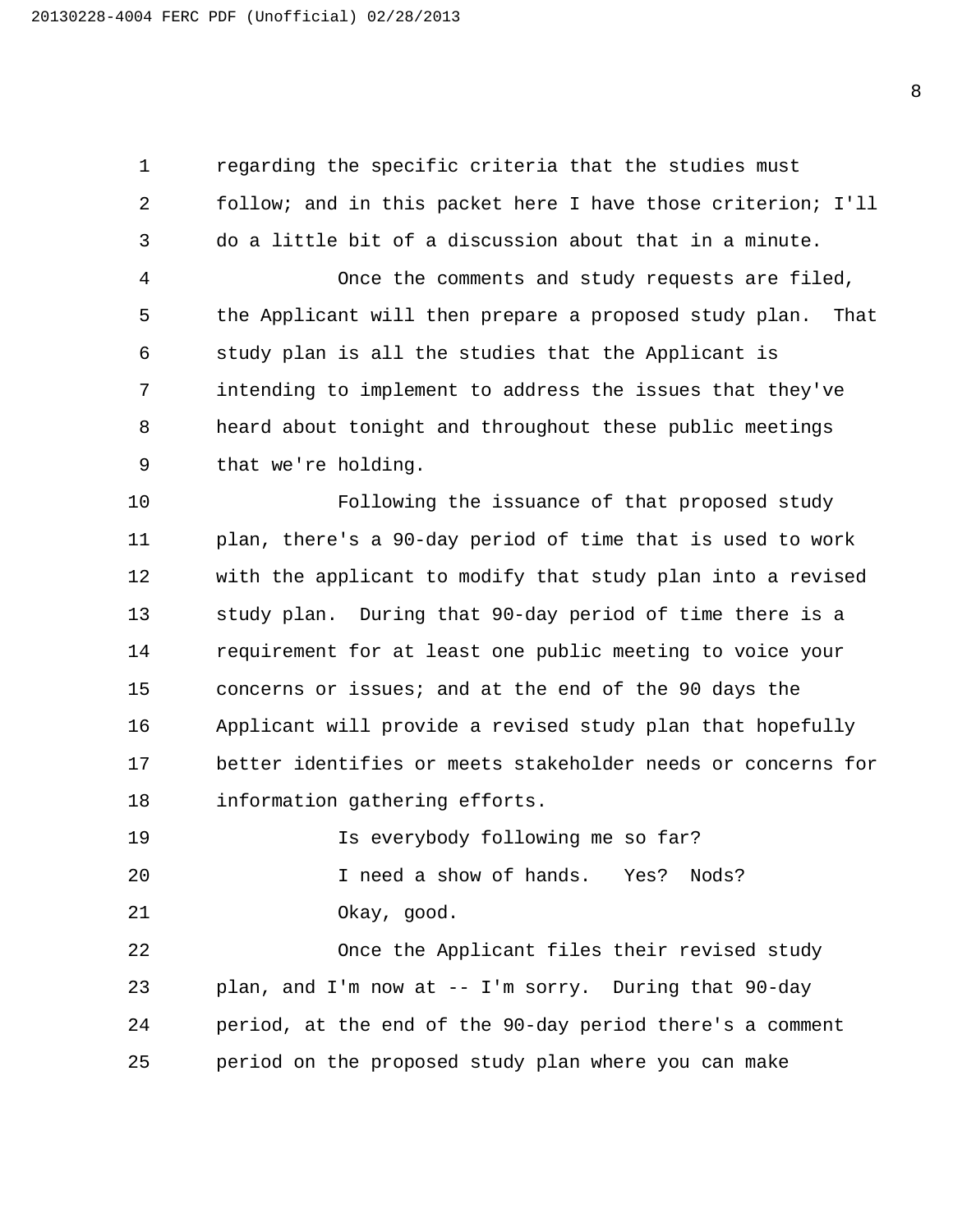official comments, file with FERC, identifying concerns you have with the proposed study plan, then the Applicant will make a further revised study plan.

4 The revised study plan is then also open to an opportunity for comment; so if during the 90 days you feel that you had an agreement with the Applicant on certain studies or methodologies to implement the study and it didn't come through in the revised study plan, it's your opportunity to let FERC know "Hey, I thought it was going to go this way and it didn't, so we just want to let you know we're not happy with this aspect or that aspect of the revised study plan. And the Commission will then use that information in making a study plan determination.

14 Now that determination is an order to the Applicant to implement their revised study plan as is or as modified by that determination, and we use the study requests and all the information that's gathered throughout the study plan development phase of the ILP to inform the Commission's decision on that study plan determination.

20 This is a very open and transparent process; and I don't want to go to far, because once that determination goes out, the Applicant will then take that study plan and implement it, and usually it's a one, two or sometimes even more years of study; usually it's one to two years. So that takes us way down the road here, and I don't think you want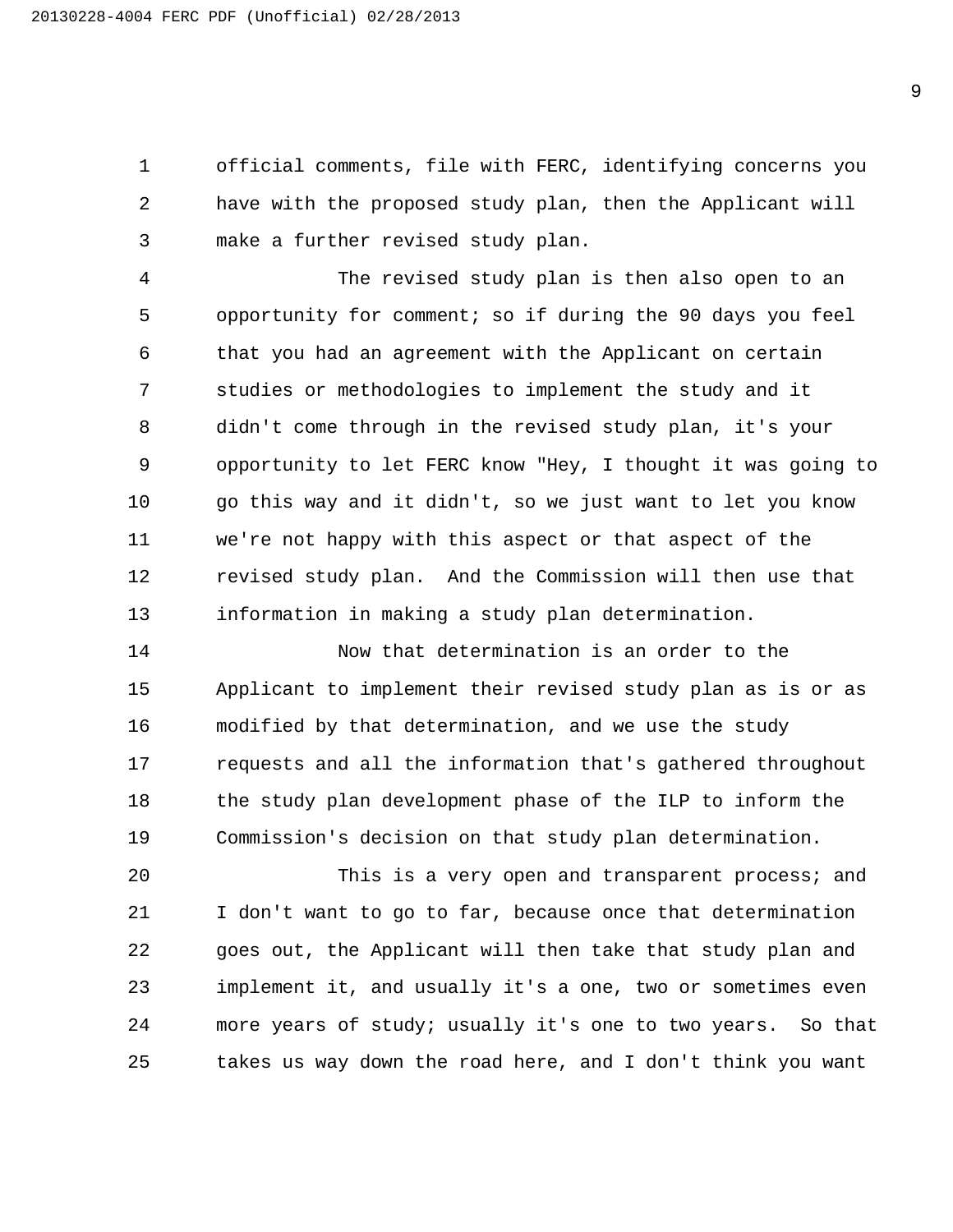to sit here and listen to me go through the next three years of process. Do you? Or do you.

3 AUDIENCE: No.

4 MR. HOGAN: All right. So I'm going to quickly go over some information about how to get information from FERC. We have a public brochure here; I think there's probably enough that everyone is able to grab one today; we were running low.

9 On page 12 of this brochure, there's a section called Get Information. And we have a couple of electronic services at FERC; one is called eLibrary. That is an electronic library of every issuance or filing made with the Commission, and you can search based on the project number, the specific docket, and look at the entire record of everything that's been filed with the Commission or issued by the Commission and not only see what it was but also actually read the document. Would it be a PDF, a Word document, or an image, a photocopied image that is actually downloadable and available to you.

20 Another resource to you is what we call eSubscription. If you sign up for eSubscription, what you'll receive is an e-mail every time the Commission makes an issuance or an entity files a document with FERC; and embedded in that e-mail will be a link to that document; and again, you'll be able to click on the link and it will take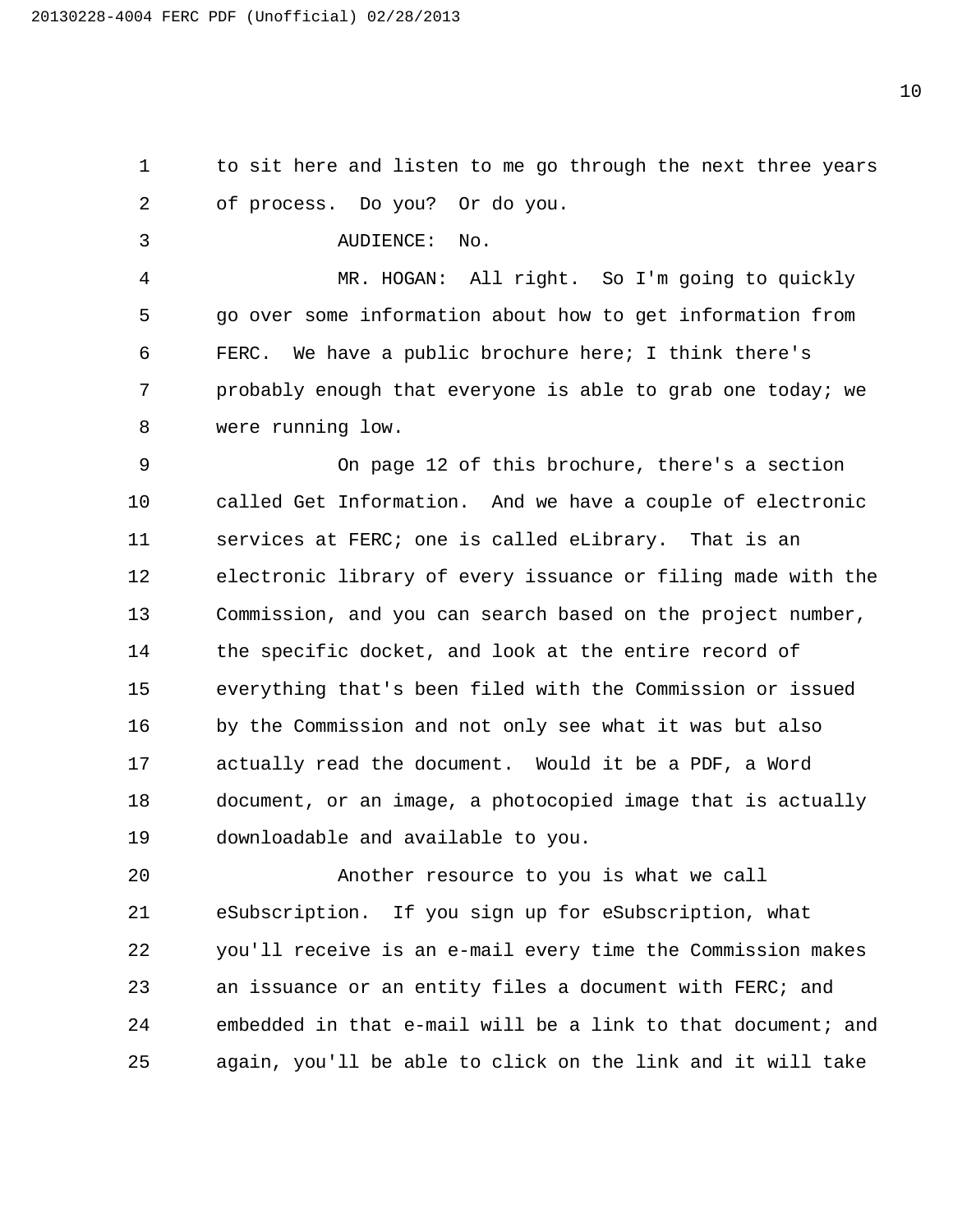you straight to the document and you'll be able to review it for yourself. So we do maintain a very transparent process and we encourage you to use these systems if you want to be kept engaged.

5 Now I said I'd get back to the study criteria, and I will do that. The next few pages are the schedule for the current Integrated Licensing Process; this is where we actually have the dates included; it's not just a flow chart with numbers of days and activities. But on the last page, I have the study plan criteria.

11 These are seven criteria that if you're going to be filing a study request with the Commission, you really should address. I can't stress that enough. This is the Commission's litmus test as to whether or not the study is warranted or not warranted. We follow these criteria to a T and we take them seriously.

17 Criterias 2 and 3 are mutually exclusive, depending on whether you're a member of the public or a resource agency, so there's really only six criteria that must be addressed. I don't want to go through all of them tonight, but I just want to make sure you're aware of them.

22 We have another document, the Guide. This is a new document produced by FERC; it's Guidance on Applying the Study Criteria. I highly recommend, if you're going to be providing study requests that you take a look at this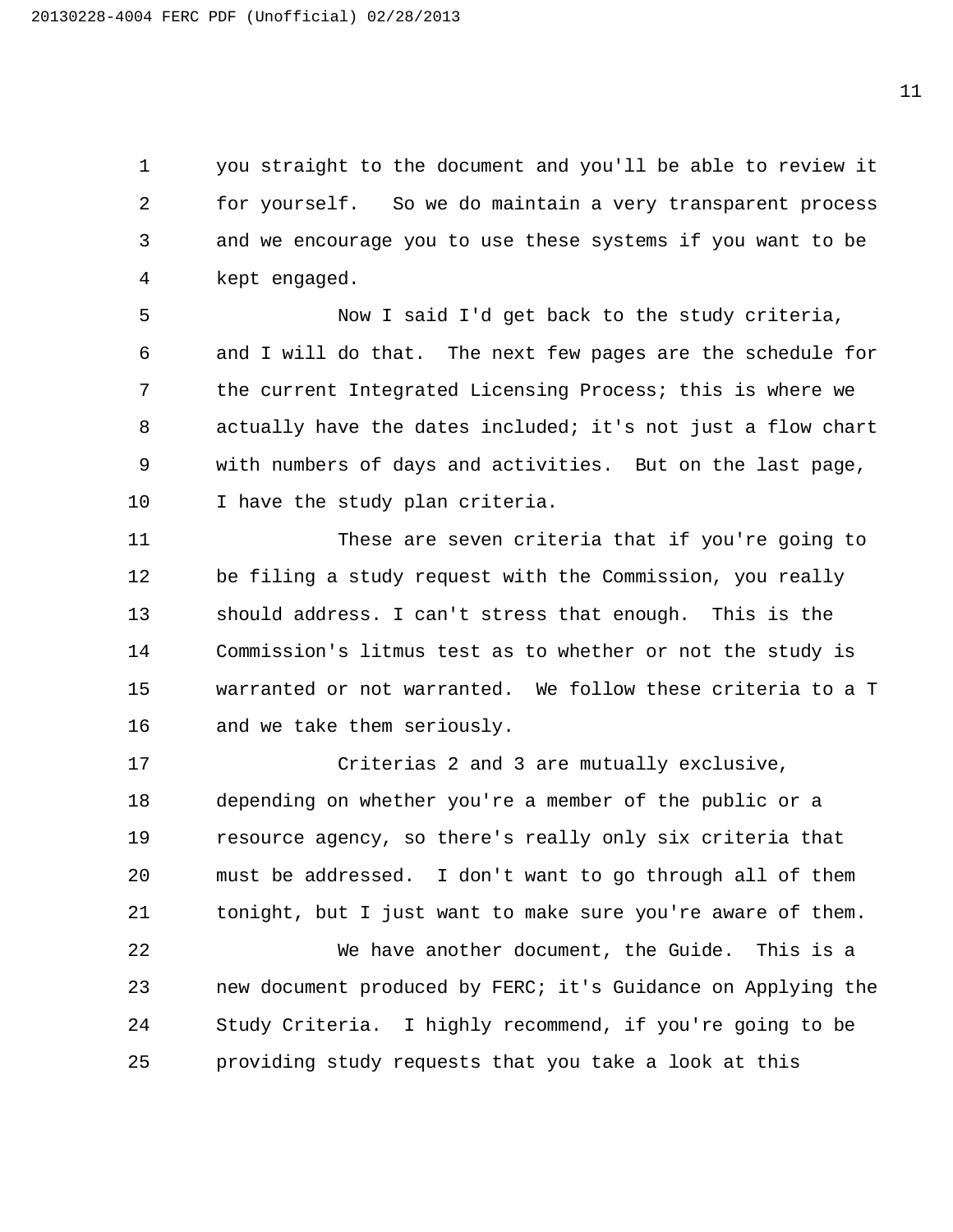document. This hasn't been available to most ILP stakeholders or participants; this is new as of March of last year. It gives examples, it gives explanations of what FERC is looking for, and when you address the criteria, like I said, it does give examples of a criterion and mock study requests and things of that nature. So this is a really useful tool if you want to make convincing study requests to FERC. This is what we're looking for.

9 For the rest of the meeting what I'd like to do is, we're going to go through our resource areas, things that we've identified in Scoping Document 1 as potential issues that the project may have, or potential effects the project may have. When we do that, we're going to turn to John Ragonese with TransCanada to identify any studies that they have conducted, associated with the respective resource area, and then we're going to seek comments from the public on that individual resource area, and then we'll move to the next resource area.

19 Sound like a plan?

20 Okay. I'm getting good nods; I like that.

Feedback.

22 Geology and soils.

23 Geology and Soils

24 MR. NELSON: I'm going to be referring to Section 4.2.1 of the scoping document. This is on page 24. That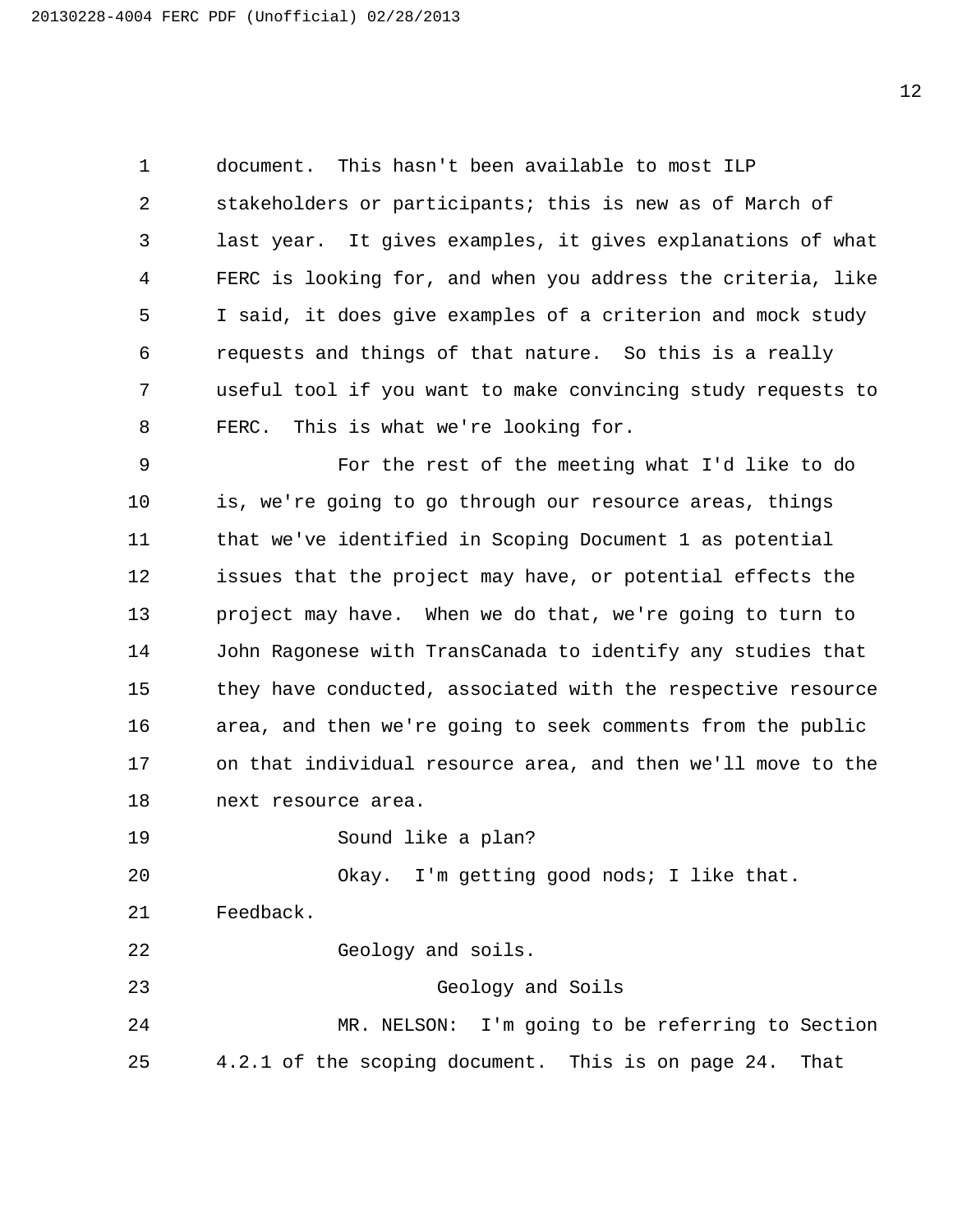starts the list of issues and resources that we've identified.

3 In geology and soils, under that bulletin: The effect of project's operation and maintenance on riverbank erosion, including the potential effects on protected species, cultural resources or the structural integrity of adjacent facilities.

8 MR. RAGONESE: Good evening. So what I'd like to do is address all of our, TransCanada's activities on the basis of what we might have included in our pre application document and what we might have done for pre scoping studies, and then any other planned studies that may be in the works that are associated with any of these resource areas.

15 So in the topic of geology and soils, we didn't 16 really have any specific studies that we specified and 17 proposed in our pre application document; rather than do that, we felt we would wait until scoping occurred, and study requests came in. And likewise, we didn't have any project mitigation enhancement proposals as well. But on the other hand, we did do a number of different, or initiate a number of different studies, and many in part are associated with geology and soil resources.

24 The first one mentioned is a shoreline survey. We took a study season, and with several boat crews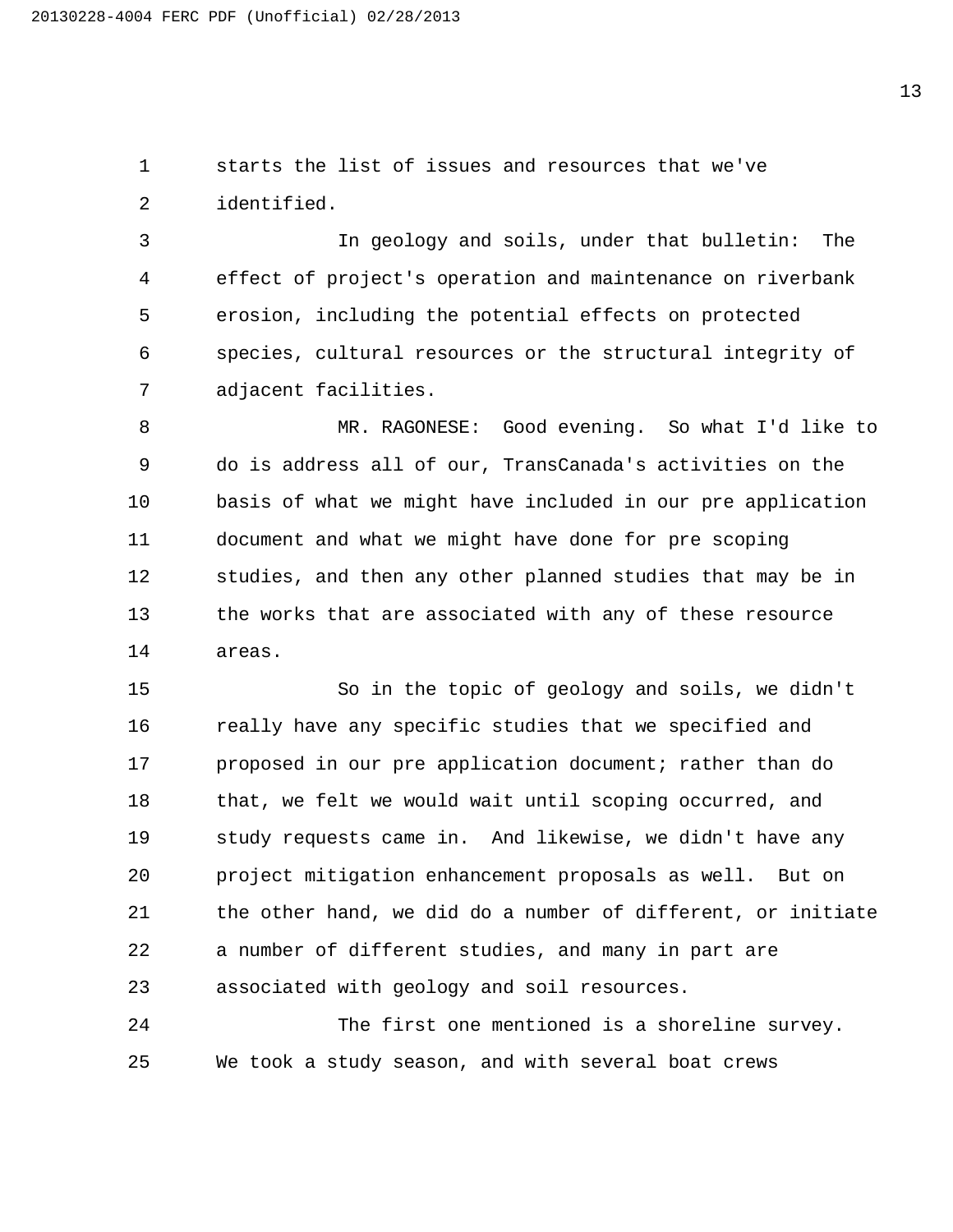identified a number of different resources including active erosion; and these would be generally stretches of erosion that were about 25 feet or greater along the shorelines of our reservoirs, in this case Bellows Falls, and most of these -- all of these resources are mapped in a GIS platform. And we have this study summary, and in terms of its report, and we will have some sort of GIS-based published map file that will be available on our web site, which is: www.TransCanada-Relicensing.com.

10 On that website there will be a number of studies that will be posted over time; but let's look under the overview tab under the public information library, and that's where you'll see published studies, as we continue the process.

15 So we also conducted what's known as a Phase 1A archaeological study, primarily associated with areas where the project may or may not be affecting, or if there's some potential erosion going on on the project; shoreline areas, any impacts that might be associated with the historic or cultural resources. And that's a pretty standard study that needs to occur in order to get a license. The result of that study goes to the State Historic Preservation Office, and we review the results together and formulate whether or not additional survey or investigation of certain locations 25 might have to occur; and then lastly whether or not any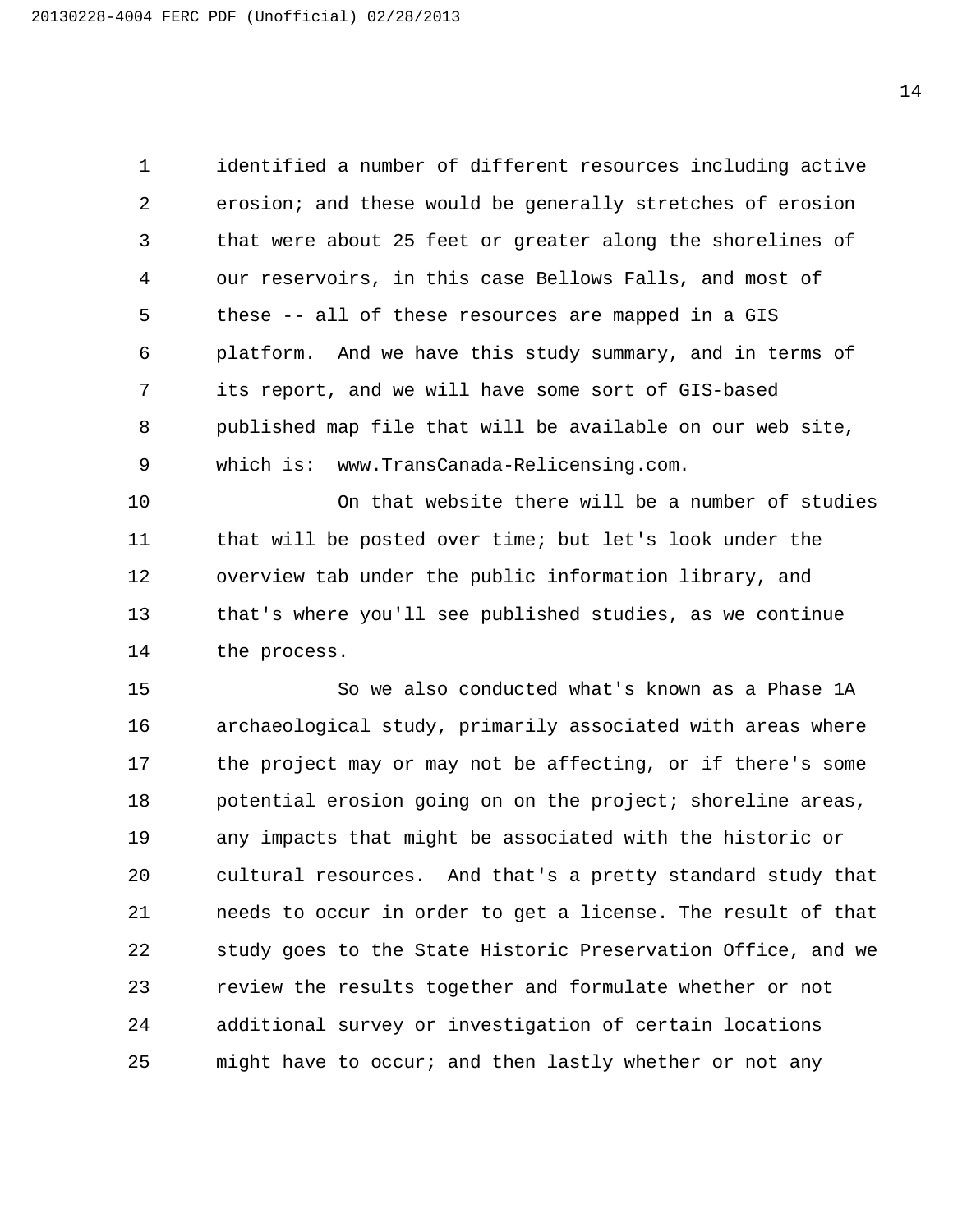recovery efforts need to be occurring at one of those particular sites.

3 That study is in its final stages; it has not gone to the SHPO yet, but it will. We also conducted a rare, threatened and endangered species survey of the Bellows Falls reservoir and downstream, affected reaches to the Vernon project; and in this case we got potential candidates from both states, and about a thousand feet of either boundary of the reservoirs; and then we whittle those down to those species or potential locations that might be affected by project operations; and then we went out and did a field survey, looking for those locations. Some of them are hard to find, some of them were not found, but we also found many new ones as well.

15 So that survey is just about ready to be released 16 to the agencies; and I also want to point to an erosion- based study that was conducted as part of the relicensing 18 from before, at Bellows Falls and that's in 1979, U.S. Army Corps or Simmons' Connecticut River Basin Erosion Study.

20 And that's it.

21 MR. HOGAN: Does anybody have any comments regarding geology and soils or erosion conditions? 23 Geology and Soils or Erosion Concerns 24 MR. HOGAN: We are recording the meeting with a court reporter; so please wait for the mic, given the size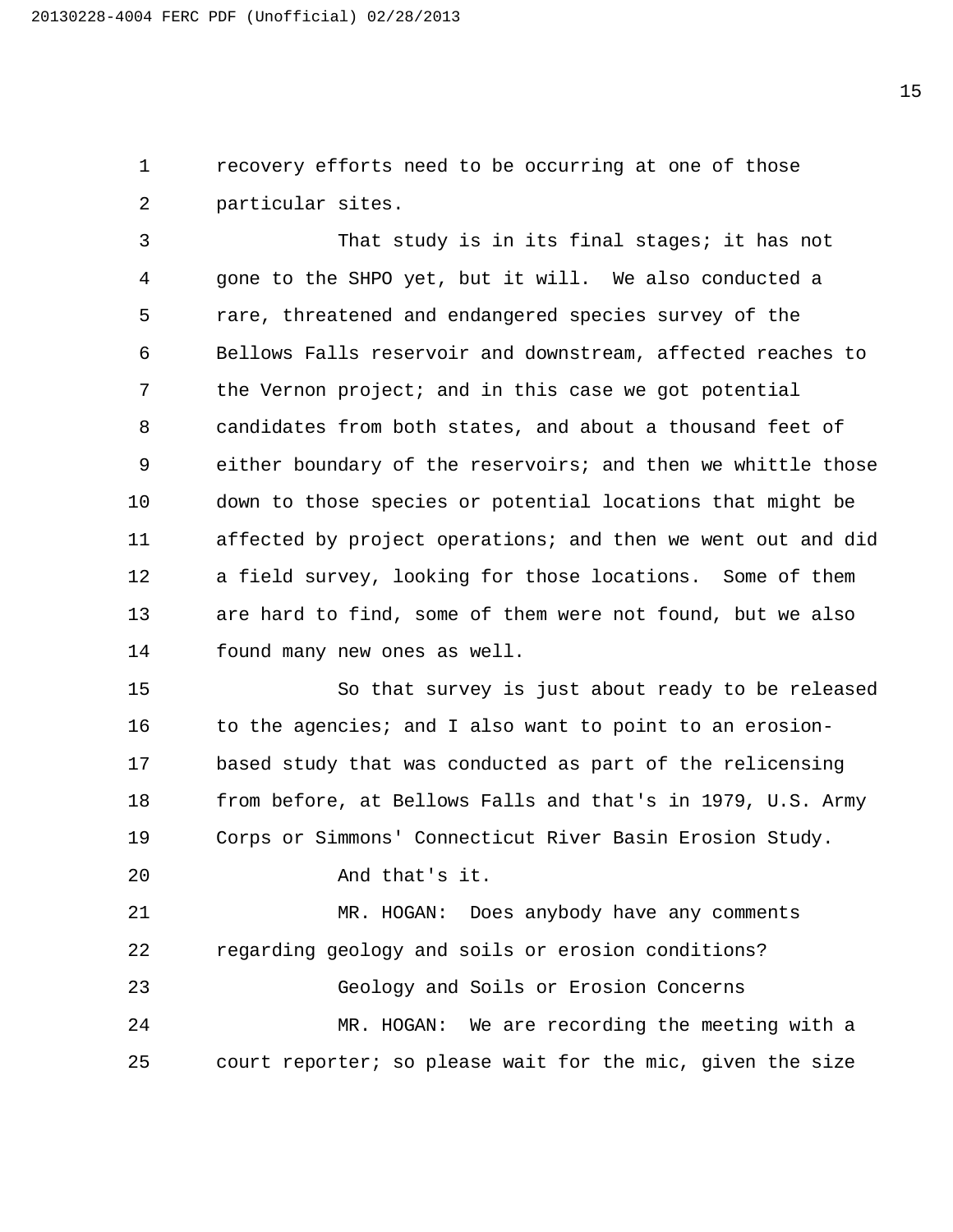of the room; and before you start to speak, provide your name and affiliation.

3 MR. McCLAMMER: My name is Jim McClammer, I'm a resident of Charlestown, New Hampshire; I'm also a commissioner on the Joint Rivers Commission. And I have a question about the Phase 1A archaeological study, in terms of the extent. Basically it had to be determined which areas you're going to look at. Did you look anyplace where there was a reservoir, where the dam has impounded water? Or was it basically where the SHPO had suggested there might some sensitive resources? Or was there a combination? 12 MR. RAGONESE: It's a combination; we did both. 13 MR. McCLAMMER: Any idea when that study will come out? Because actually, I'm also an environmental consultant, and frequently when we do projects on the Connecticut River required by a SHPO, basically, to do a Phase 1A. I've got a project now which is adjacent to one of your impoundments; if you've already done 1A, we don't need to do it again. And so that's why I'm asking. 20 MR. RAGONESE: It will probably be released to the SHPO in a matter of weeks.

22 MR. McCLAMMER: Within a matter of weeks. That would be --

24 MR. RAGONESE: It won't probably be available to the public, because of the locations will be identified in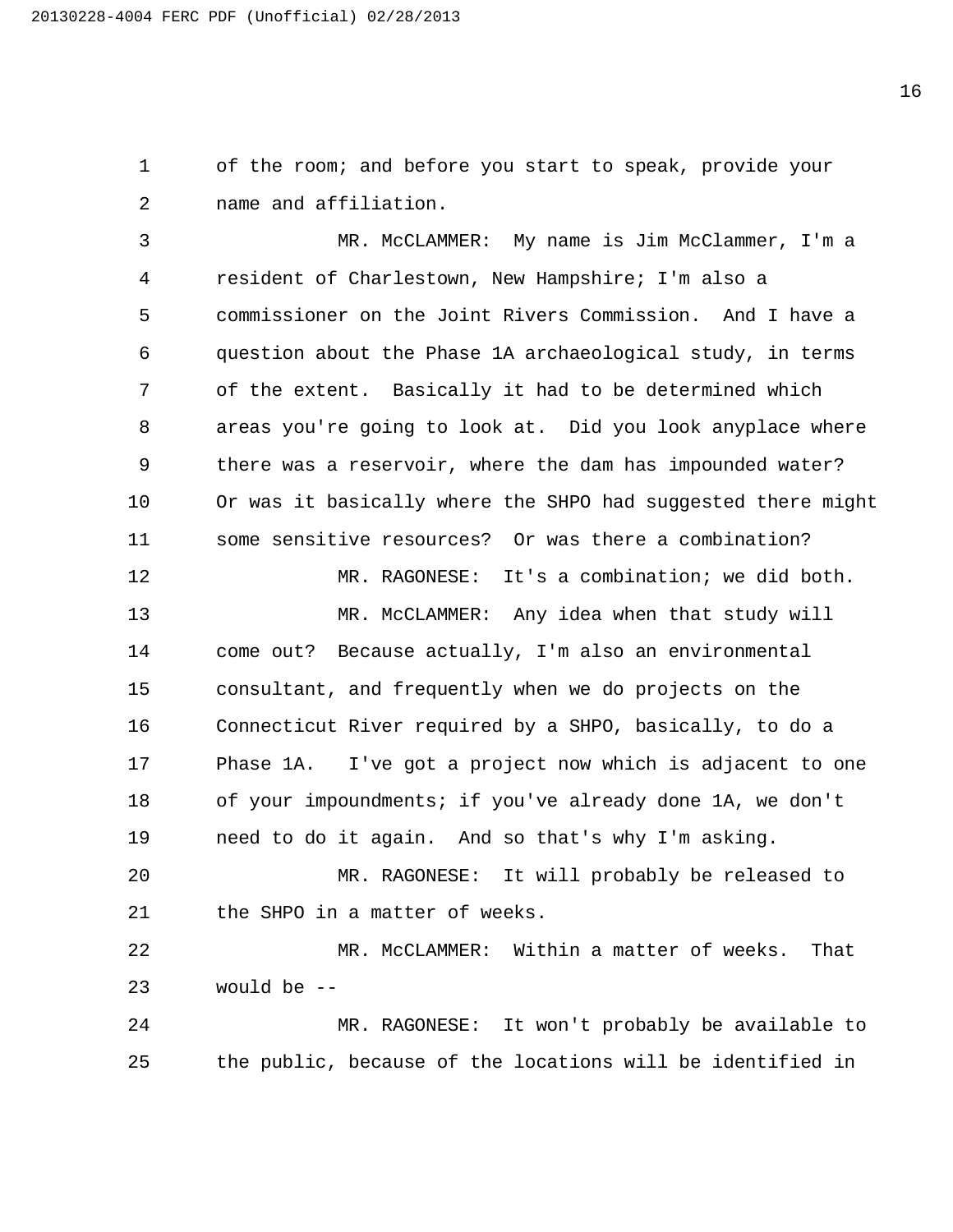1 that report. But you will be able to at least request, as a 2 consultant, once you have some sort of copy or whatever they 3 require for confidentiality -- whatever they require to 4 release that information, you would need to acquire that 5 from the SHPOs. 6 MR. McCLAMMER: So it sounds like, your specific 7 cites to 1A were really narrowly circumscribed. It wasn't 8 20 miles of bank where there's potential resources. 9 MR. RAGONESE: We looked at all the -- basically 10 all of the shoreline areas that are affected by project 11 operations. 12 MR. McCLAMMER: And that can be anyplace there's 13 a -- water, and so that can be -- 14 MR. RAGONESE: I think downstream of the dam. 15 MR. McCLAMMER: Pardon? 16 MR. RAGONESE: Up and downstream of the dam. 17 MR. McCLAMMER: So where could the reservoirs 18 extend? Obstensibly, you look for -- 19 MR. RAGONESE: Where the reservoir extended 20 upstream. 21 MR. McCLAMMER: Yup. 22 MR. RAGONESE: And where flows are affected by 23 project operations downstream. 24 MR. McCLAMMER: Which is a good piece of the 25 riverbank. Thank you.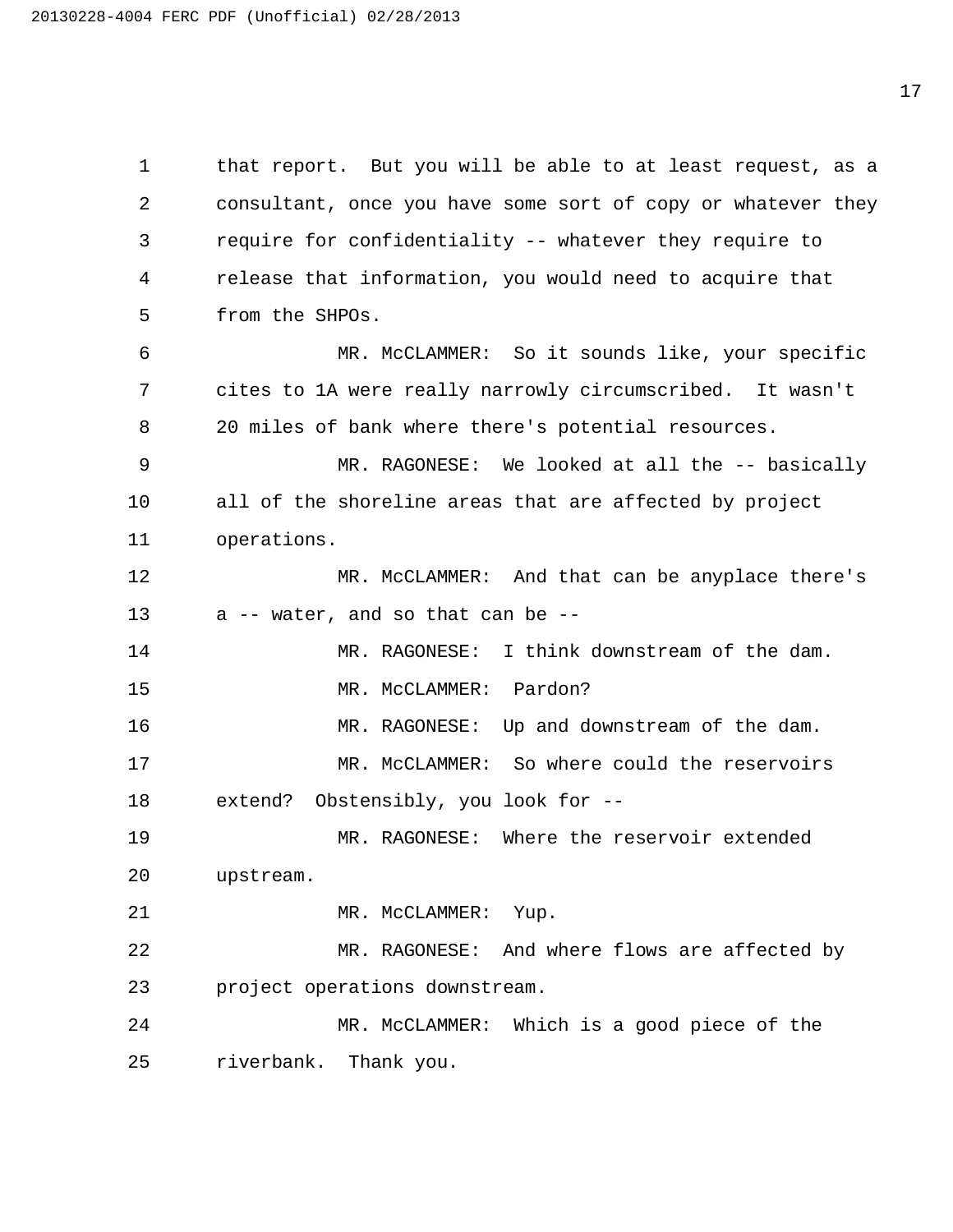1 MR. RAGONESE: Basically from Vernon Dam to North-- 3 MR. McCLAMMER: In that direction. I'm thinking about specific -- well, it doesn't matter. 5 MR. RAGONESE: Did that answer your question? 6 MR. McCLAMMER: It gives me a better understanding. So you've done an awful lot of archaeological work. 9 MR. RAGONESE: Yes. 10 MR. HOGAN: Mic. 11 MR. BRUNO: My name is John Bruno, and I live about five miles upstream of the Bellows Falls Dam on the Connecticut River. And in reviewing the scoping study, the document, the first document, I notice that in Vernon and in Turners Falls that, I think in Vernon you were going to be 16 studying erosion and in the Turners Falls you were actually going to be studying erosion and doing remediation. 18 My observation in living on the river for the last seven years is that there's an extensive amount of erosion going on in the impoundment area of the Bellows Falls Dam. And I'm wondering why, number one, that there's not, the erosion is not going to be studied and remediation was not included in the scoping study that I received and reviewed. In my opinion, there should be studies of erosion and there should be remediation included as it is in the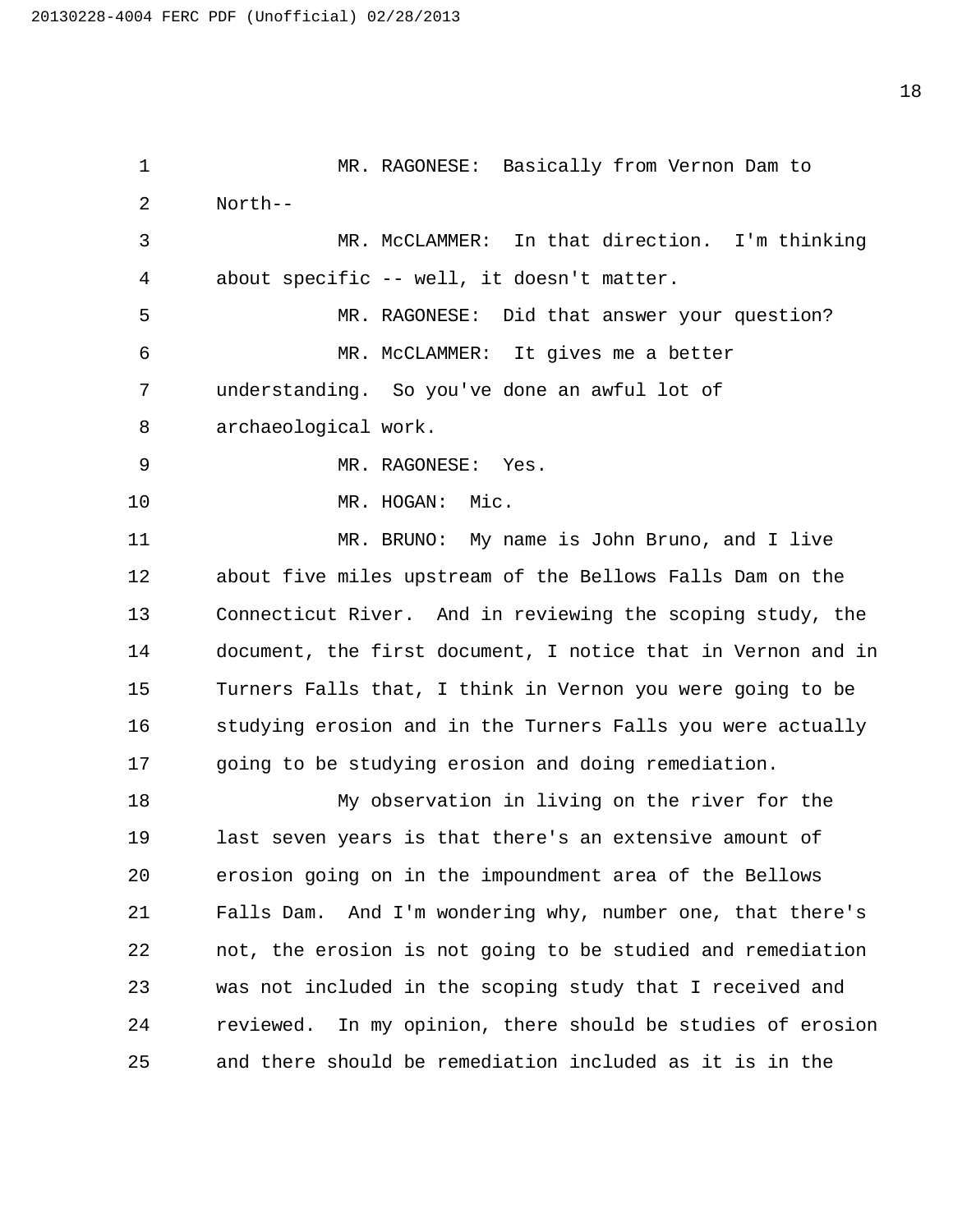| $\mathbf{1}$   | Turners Falls project for the Bellows Falls Dam; and I think |
|----------------|--------------------------------------------------------------|
| 2              | that should be a condition of the renewal of the permit.     |
| 3              | Thank you.                                                   |
| $\overline{4}$ | I also have a memo. I don't know if anybody's                |
| 5              | collecting these.                                            |
| 6              | MR. HOGAN: A prepared statement? Yes, we'll                  |
| 7              | take that.                                                   |
| 8              | MR. BRUNO: Thank you.                                        |
| $\mathsf 9$    | (Document follows:)                                          |
| 10             |                                                              |
| 11             |                                                              |
| 12             |                                                              |
| 13             |                                                              |
| 14             |                                                              |
| 15             |                                                              |
| 16             |                                                              |
| 17             |                                                              |
| 18             |                                                              |
| 19             |                                                              |
| 20             |                                                              |
| 21             |                                                              |
| 22             |                                                              |
| 23             |                                                              |
| 24             |                                                              |
| 25             |                                                              |
|                |                                                              |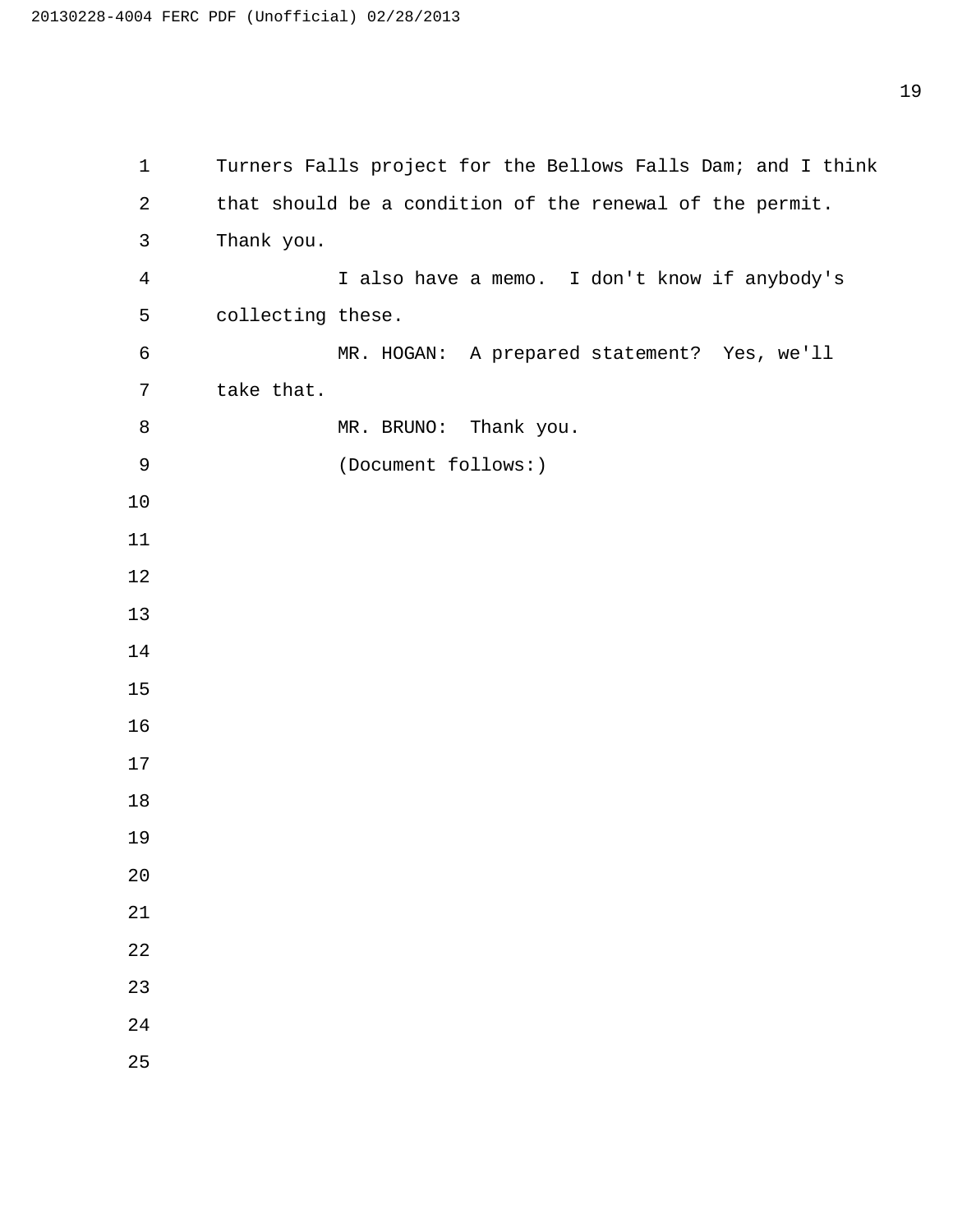1 MR. HOGAN: If you have any prepared statements 2 that you would like to be made part of the record, we're 3 happy to append them to tonight's meeting transcripts. 4 MS. LAMBERT: I'm Jan Lambert from Charlestown. 5 I've been a resident there for 35 or more years, and I've 6 been quite involved with various projects on the river, 7 including 2001, 2002 I was very involved getting community 8 involvement in NRCS, and whoever the company name was then; 9 and Sullivan County Conservation District. We all worked 10 together on a buffer zone. 11 11 I guess my question right now is, as this 12 gentleman back here mentioned remediation. I mean, what are 13 you seeking right now? I mean, are you seeking about a 14 study or comments on things that have actually been done? 15 MR. HOGAN: What we're seeking is stakeholder 16 comments and information from the folks in the local area 17 about issues or concerns that they may have with the 18 project, any recommendations you may have for the project, 19 and also any compliments that you may have; if TransCanada 20 is doing something well, we want to hear about that. 21 MS. LAMBERT: So is this the right time to do it? 22 MR. HOGAN: Absolutely. 23 MS. LAMBERT: Okay, so -- 24 MR. HOGAN: And I'm actually going to also 25 address the gentleman's question at the same time, if I may.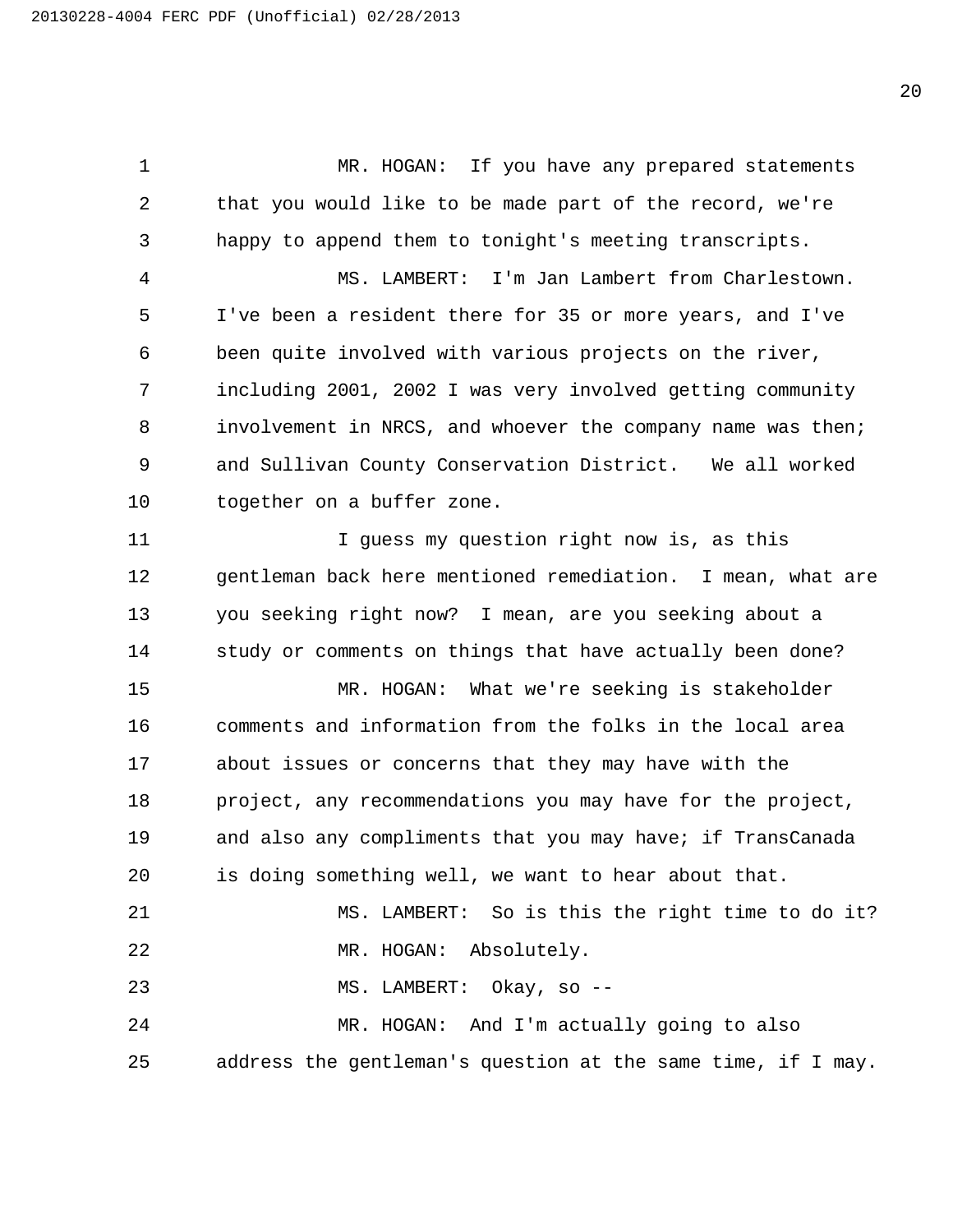1 The scoping document that you reviewed and you identified; there were some studies being proposed and/or remediation. That represents what the applicant is proposing. Right now what FERC is seeking is any study requests or comments or issues that are concerns.

6 The studies that are necessary have not yet been determined, and that's why we're here. We're trying to find out what studies need to be determined, what are appropriate; and that's what we're going to be requiring TransCanada to do.

11 Once we have the information that's generated from those studies, we will seek recommendations on what types of remediations are appropriate, and then the Commission will do an environmental analysis to evaluate any proposed or recommended remediation efforts or enhancements 16 that are being sought. We will determine the benefits of those and the cost and how implementing those types of measures will affect the project and what type of environmental benefits will be seen from doing those.

20 And then in the end, and we're talking multiple years out, we'll make a recommendation from our environmental document as to what's appropriate for a license if the Commission were to issue a new license to the project, under what conditions that license would be issued. And that's where the remediation or enhancements would be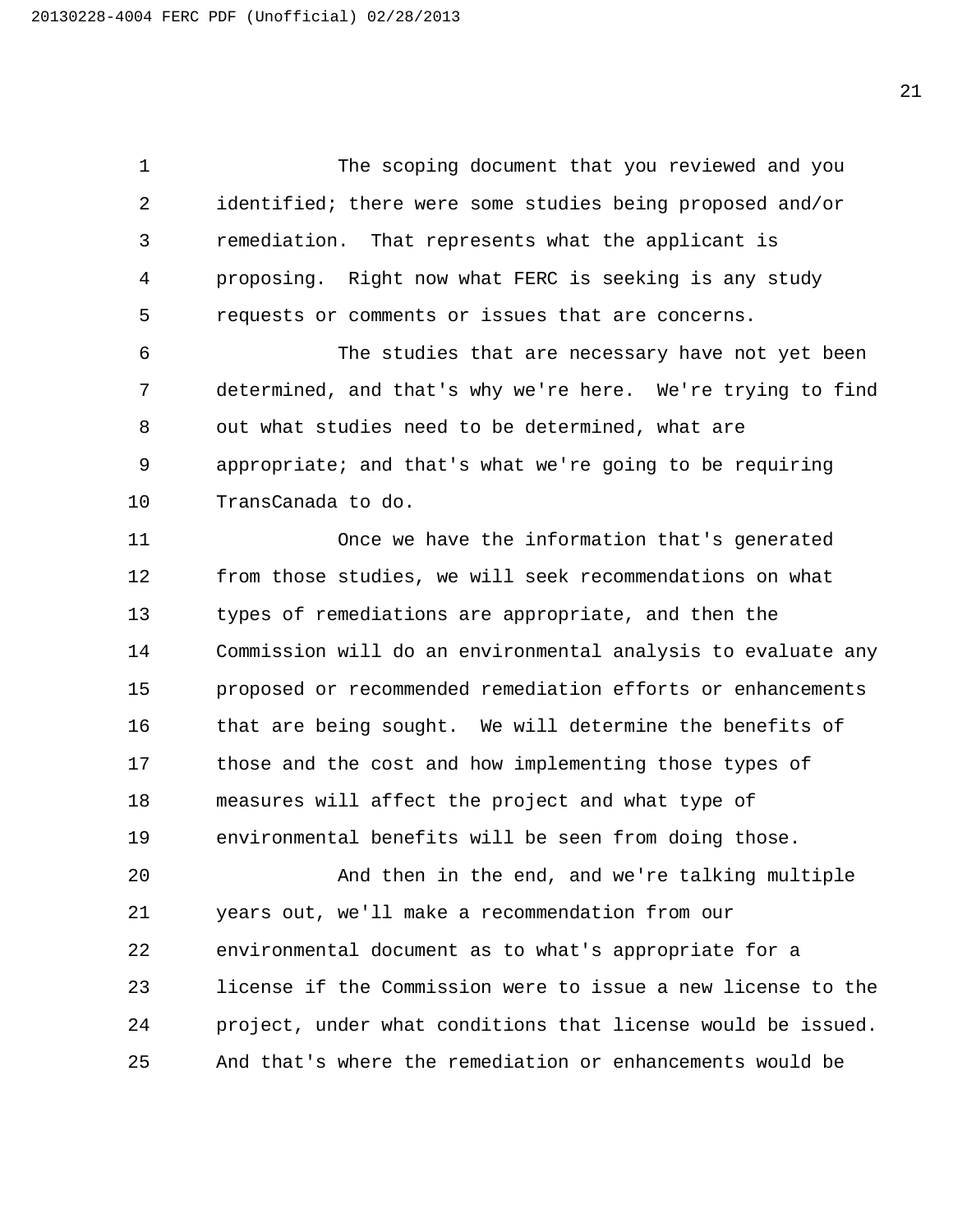incorporated or required; and that's for the Commission to make a decision on. 3 MR. BRUNO: I understood that. My comment was in response to the proposed scoping study as it was outlined in that, and it appeared to me in that outline that nothing was going to be done for the Bellows Falls aspect, impoundment area as it relates to erosion or remediation. 8 So I was interested in getting that included for the Bellows Falls project. 10 MR. HOGAN: Okay. Thank you. 11 Good. Jan? 12 MS. LAMBERT: Okay, so right now we're just addressing erosion. I'm going to be even more interested in wildlife. So you just want comments? 15 MR. HOGAN: We're going to get there. 16 MS. LAMBERT: Yes, when we get there. But it had a lot to do with erosion, too; and I took some before and after pictures. I just want to make sure that you all are aware that we did a natural resources inventory in Charlestown in 2009; and many of the lands that were outlined as being of special conservation concern belong to the hydroelectric power company. And a lot of that had to do with erosion, and we were able to note because of the project that had been done in 2001 to 2002, by the time 2009 came I was able to go back to the areas and take some after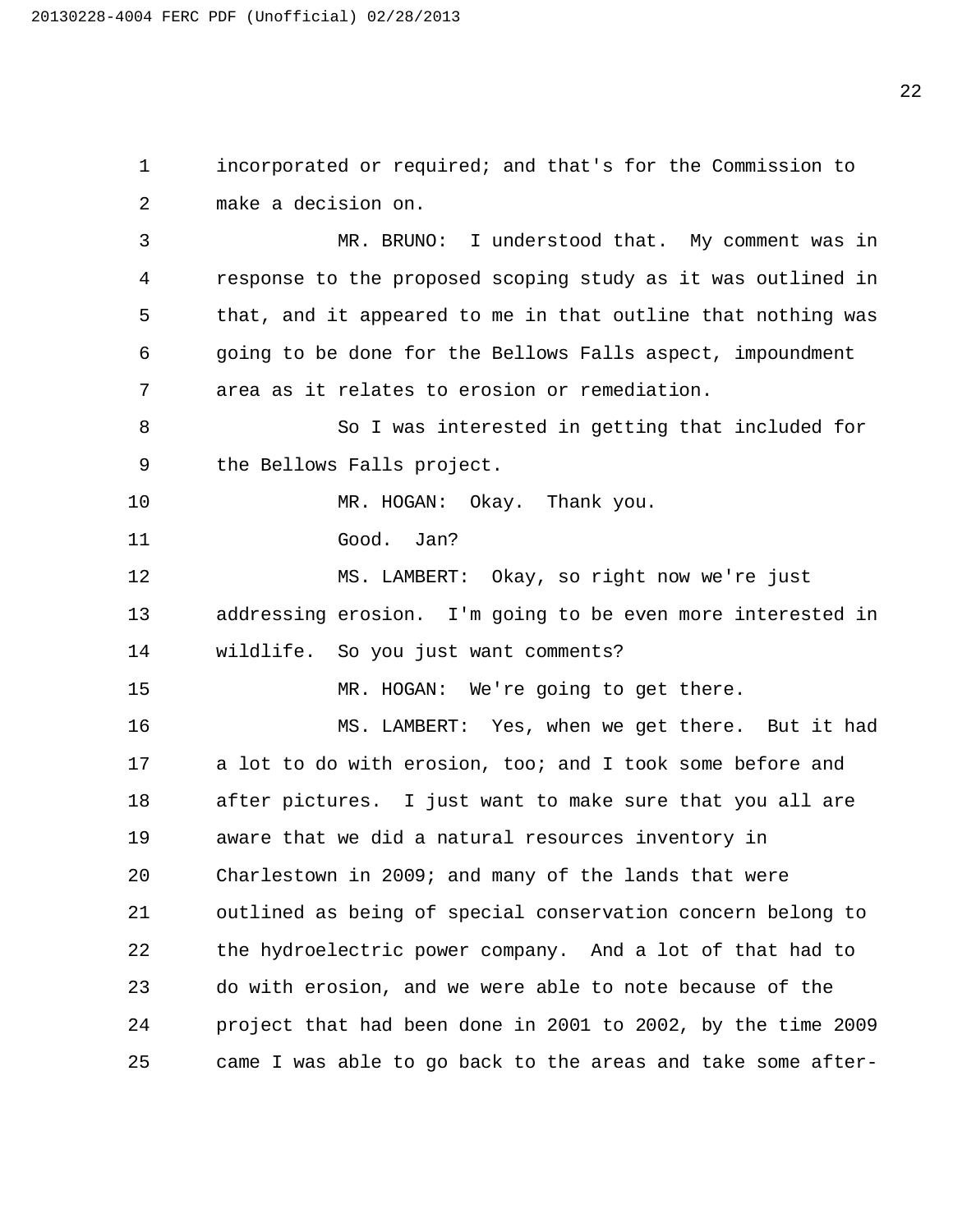pictures. So I have a set of before and after pictures here.

3 And ironically, it was the simplest things that achieved the greatest good. There was a herd of cattle grazing in a brook up there. The owner was advised to fence the cattle out of the brook, and within seven years there was this amazing transformation from a very eroded gully -- muddy, bare-- and it transformed into a wonderfully alive wetland, backwater area, full of life.

10 But there are still things that need to be done there. I would be glad to talk in detail, and we could meet, our Conservation Commission could meet with a representative and come up with details. But it looks like you have a number of people on your committee there that have all these specializations; but indeed we, as you said before, we are the one who live there.

17 I have one complaint about what happened when we had this wonderful community project. There was a five year contract that the NRCS signed with the -- I don't think it was TransCanada, then. What was it? I forget. It went through several different names. Was it PG&E? 22 MR. RAGONESE: It's hard to forget.

23 MS. LAMBERT: I was close enough to the process so I knew there was a five year contract, and as a community coordinator, it kind of fell on my shoulders. Once the big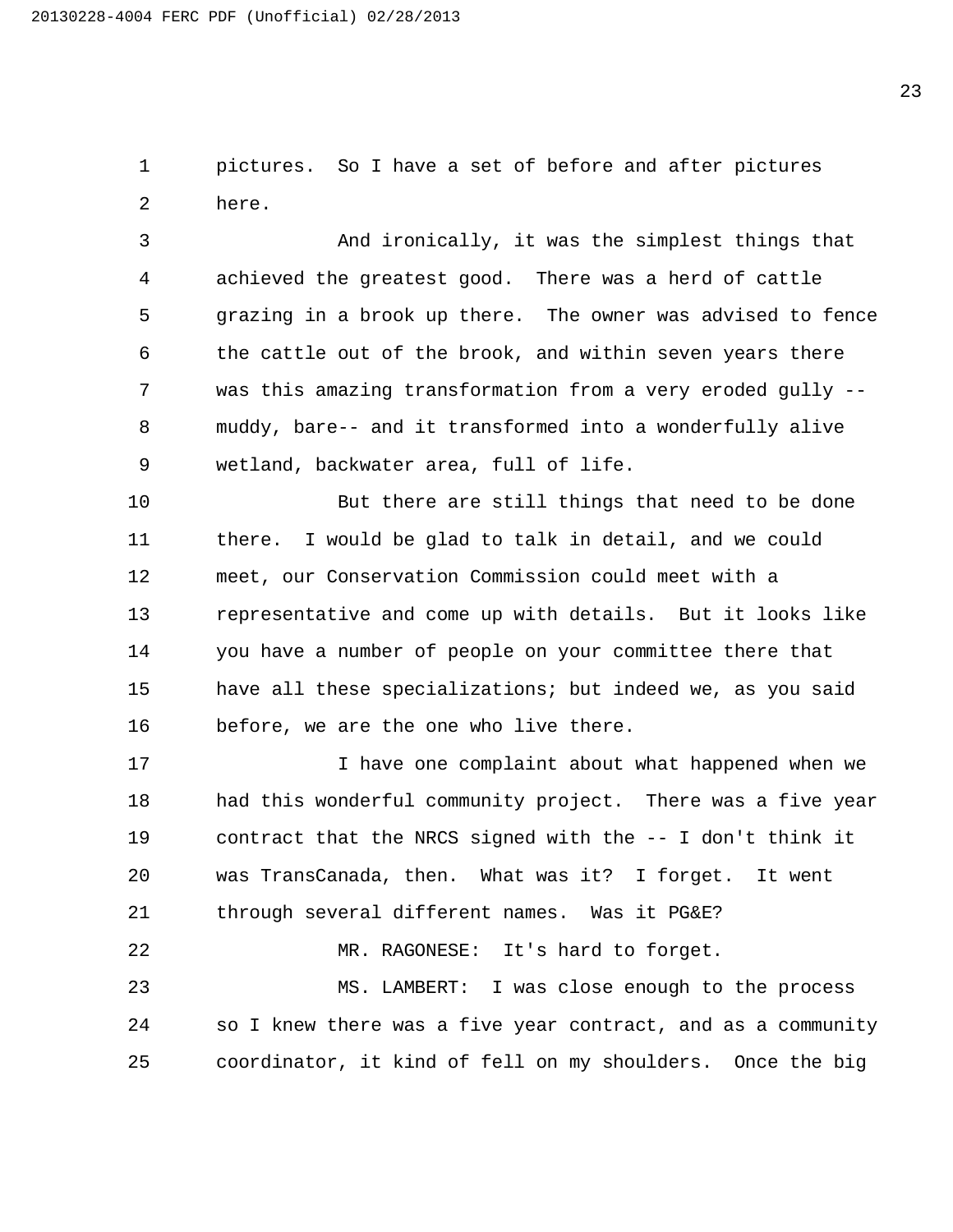party was over and everybody went home; we had this wonderful set of gatherings where everybody worked together and planted 5,000 trees and it was a very involved project. I was involved with ordering the trees, and we had all kinds of people came in and volunteers and everything, but then everybody went home and I understand there was a five year period where there was supposed to be monitoring going on; and I kept calling people and they said "Well, if you want to go down there and look at it, you can." But one person is supposed to check out how 5,000 trees are doing?

11 So I was a little disappointed that there wasn't any follow up; but ironically, a great number of the 5,00 trees but a lot of native vegetation came up. And my personal opinion from all my observations is that if they had just taken the 150 feet and set it aside it would have ended up being about the same situation, which is great.

17 So I guess my point is that you don't have to 18 talk about a lot of funding and a lot of money; sometimes the simplest maneuvers can really help; nature will take care of the rest. So, thank you.

21 MR. HOGAN: Jan, you mention the study that you held up. Is that something that you have a copy of that you'd like to have filed with the Commission? 24 MS. LAMBERT: Actually, I was. This is my own

hard copy, but I actually contacted Rachel Rupple of the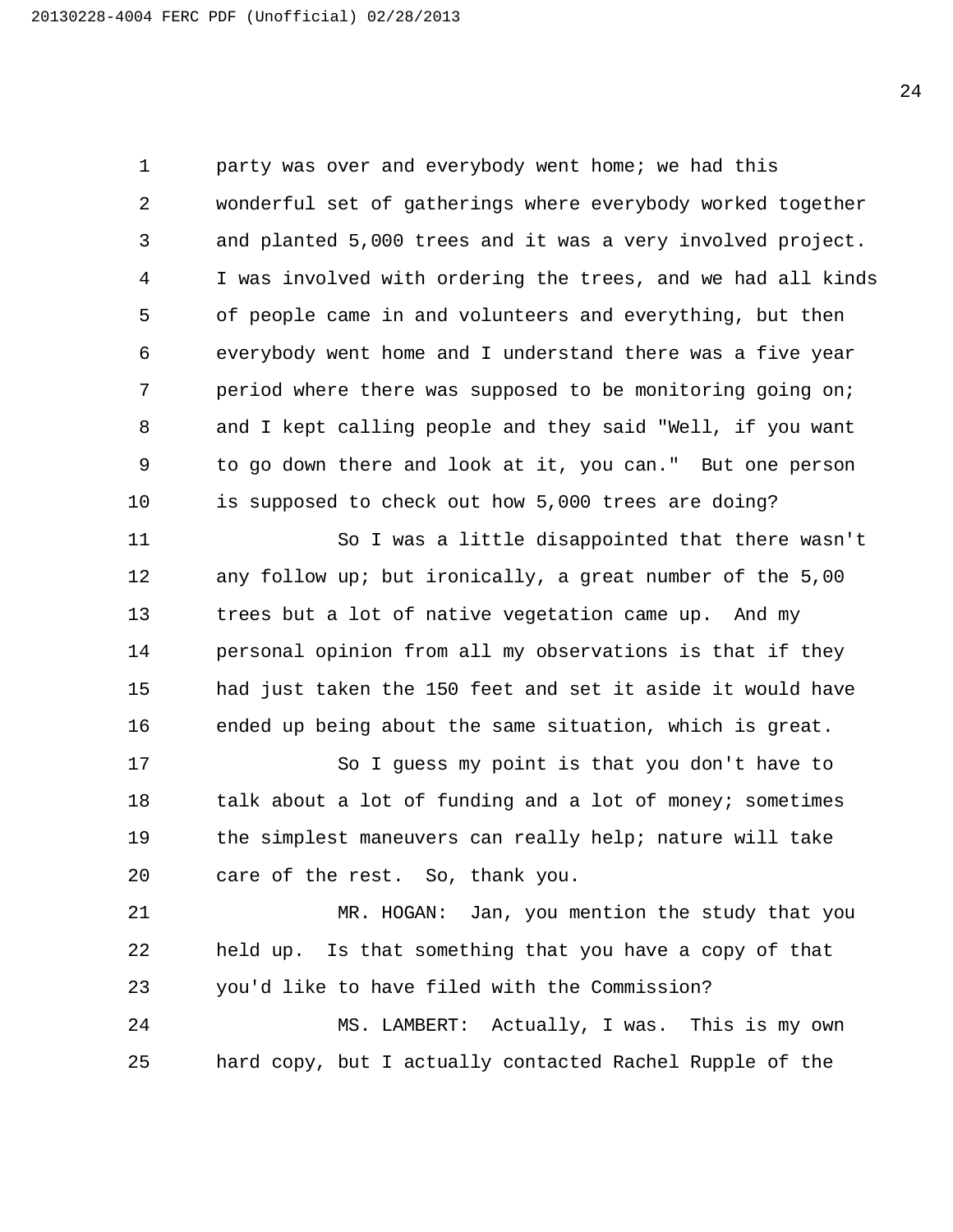Upper Valley Lake Sunapee Planning Commission today, and she e-mailed me a link to it, so I will be able to forward that on. She e-mailed me all the information how to comment to FERC. So we can send you the entire document if you like. 5 MR. HOGAN: Yes, if you have it available electronically and you want to eFile it, that would be -- 7 MS. LAMBERT: Yes. Well, it's electronically available on line. She provided me with a link. 9 MR. HOGAN: Okay. 10 MS. LAMBERT: We'll get it to you. 11 MR. HOGAN: Great. Thank you. 12 My contact information is on page 5 of the first set of pages 5 in the scoping document. So there's the transmittal letter that's included in the scoping document and then we go into the scoping document. So the first page 5 in the scoping document has my contact information, phone number, e-mail and so forth. So if anybody's looking for that, it's available there. 19 AUDIENCE: So it should be sent to you? 20 MR. HOGAN: My preference is for it to be electronically filed, but if you're not able to do that, you can e-mail it to me. 23 MR. FAIRCHILD: My name is Michael Fairchild, Brattleboro, Vermont. I happen to be involved in an activity that puts me on the Connecticut River physically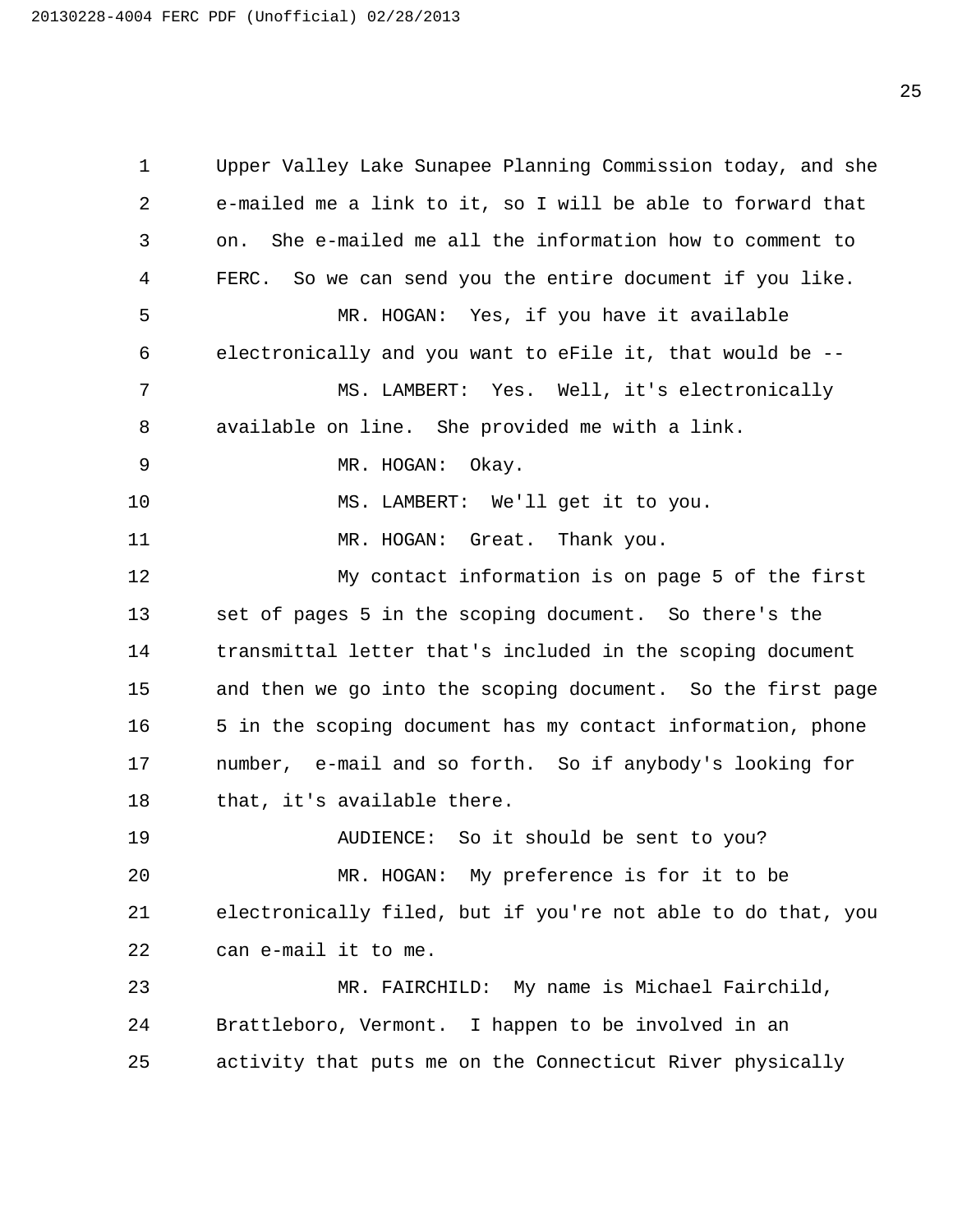probably more than 100 days ever year; it's been going on for 20 years.

3 And when you speak about the issue of erosion, and I could describe the river foot-by-foot for 50 miles or more. If you're looking for probably an example of some of the most serious erosion one could find on the Connecticut River, and it's definitely in the impoundment area of the Bellows Falls Dam. There's a lot of prime agricultural land on both sides. I've just watched it just slide away, year after year. So that's a concern I certainly have. Thank you.

12 MR. HOGAN: Mic.

13 MR. KENNEDY: Good evening. My name is Tom 14 Kennedy; I'm with Southern Windsor County Regional Planning Commission, and I'm also a commissioner on the Joint River Commission.

17 I'm wondering, and this is more I guess generalized, but it has to do with erosion and many other things; is whether there's going to be studies done on what I'll call climate change and our changing weather patterns. The severity of our rain events we've seen in the last number of years with Irene and Sandy and others that have occurred, I think are really starting to change sort of the hydraulics and the like. And I'm just wondering whether that's going to be taken into consideration as far as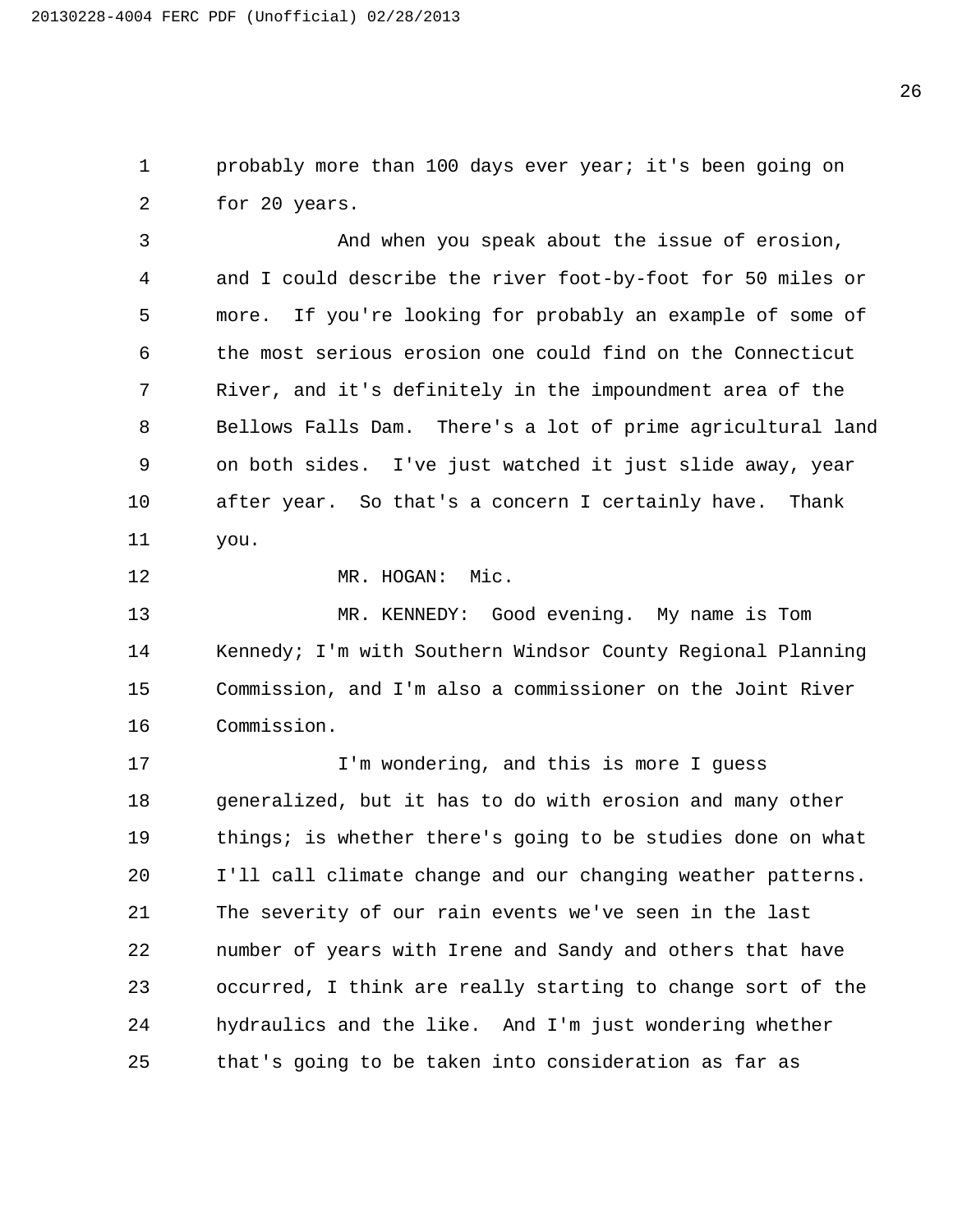impoundments, or that there has to be significant releases of waters from the dams and the like. 3 MR. HOGAN: Well, we definitely like to address all issues that are raised at public meetings, and if you feel that there's a study that's appropriate that should be considered, I'd ask you to file a study request so that we can review that, and following the study criteria. 8 SPEAKER: Generally speaking, hydraulic studies use historical data, and we seem to be entering into a new realm where the climate is changing, so I think we may be underestimating some events, given this climate. 12 MR. HOGAN: Thank you. 13 MS. BEALS: Hi, I'm Alma Beals of Ascutney Mountain Audubon. And a couple of our members did an erosion survey, and they had some suggestions of what could be helped. It's like, in this survey there's like eight different spots along the site of Herrick's Cove toward New Hampshire and along toward the Point. 19 And I'm not qualified to talk on it, but I would like to have this report filed tonight. 21 (Report follows:)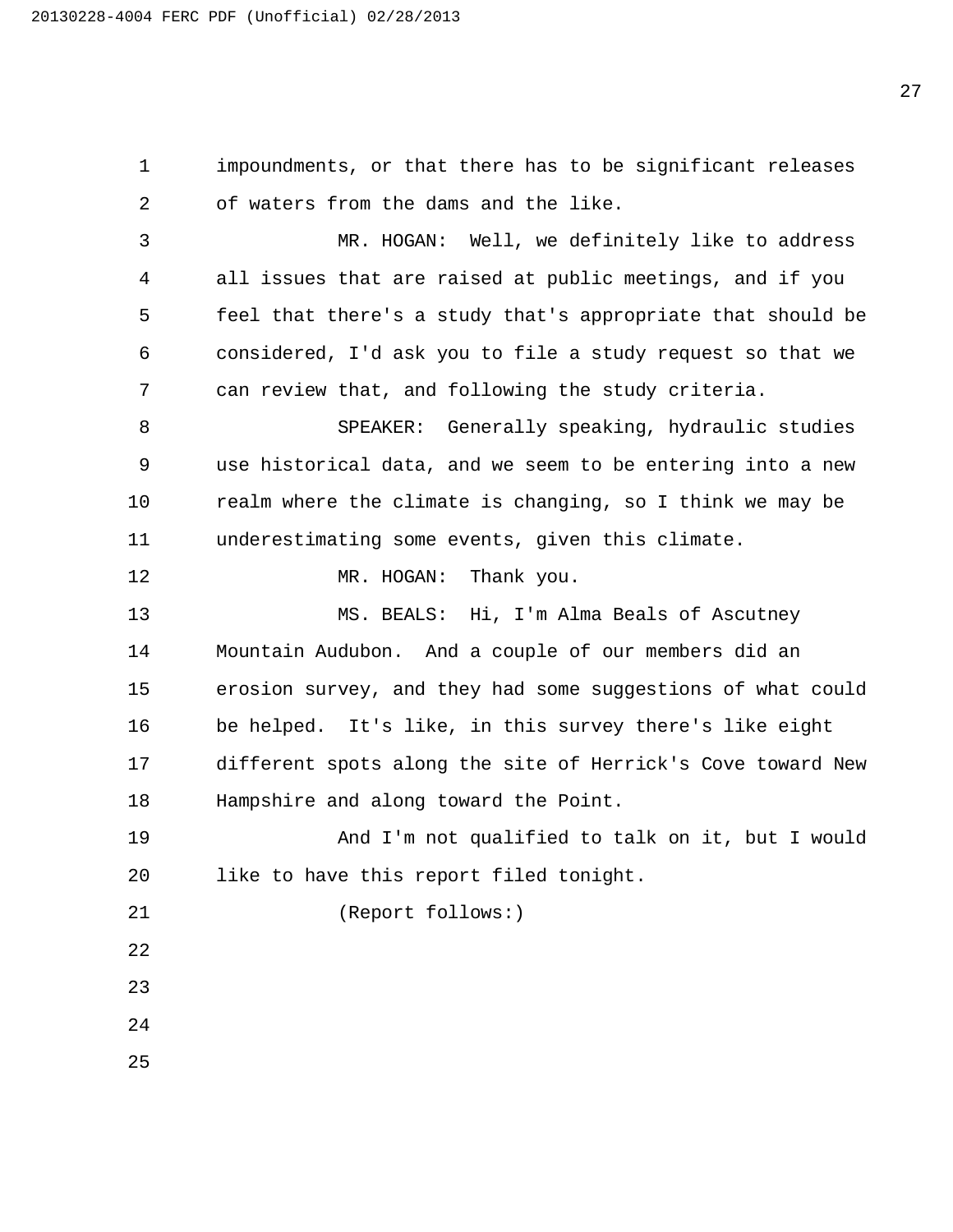1 SPEAKER: Anyone else? 2 MR. HOGAN: David Deen. 3 MR. DEEN: David Deen, River Steward, Connecticut 4 River Watershed Council. 5 I understand the concern for erosion in terms of 6 land and whatever, but there's also an impact of excessive 7 sediment loading in the river on the aquatic habitat, and 8 that that should be quantified or at least evaluated in 9 terms of what's been said before about the changing nature 10 of our weather. 11 MR. HOGAN: Thank you. 12 Any other comments regarding geology and soils or 13 erosion concerns? 14 No? Okay. Moving on to water resources. 15 Water Resources - Water Quantity and Quality 16 MS. SCANGAS: Hi, I'm Angie Scangas with FERC. 17 The resource issues identified in the scoping document-- and 18 this is the section following Ralph's section on page 24. 19 The identified resource issues were the effects of current 20 and proposed project operations on water quantity and 21 quality, and in particular dissolved oxygen and temperature. 22 MR. RAGONESE: In terms of water resources, we 23 didn't -- in the PAD, one of the primary elements concerning 24 water resources was the discussion and information about our 25 optimization, our river model. That is an opportunity to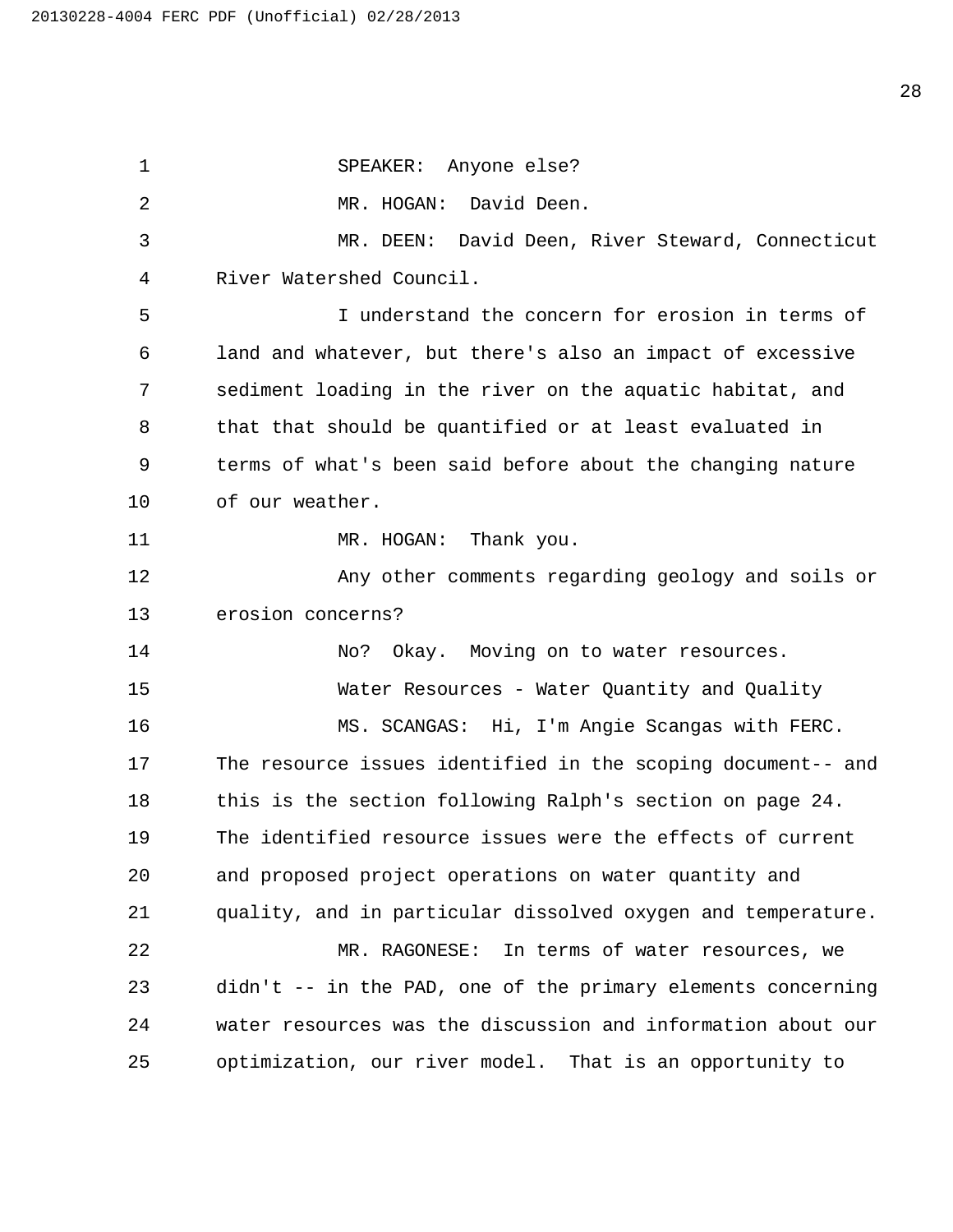evaluate alternatives through an optimization model. So we have a pretty large, sophisticated model that we intend to use to evaluate impacts and changes and alternatives that are proposed by stakeholders on what we're essentially doing now.

6 So there's a baseline case or baseline situation, and then all alternatives that get proposed would be sort of weighed against the baseline; and you might find what are the changes in generations, what are the changes; are there water resource constrictions, are there economic impacts, are there opportunities?

12 So there will be a lot of that modeling of different essentially operational changes for elements to help improve the particular resource -- that would be potentially achieved through operations; we would be running all of those through the river model.

17 Just to answer a question from earlier, there are number of elements that go into the model; we'll have a natural hourly inflow that will go into, as one of the inputs into the model; they will be historic examples. We're not going to take the most, the driest and record and we're not going to be taking the wettest on record, but we're going to be taking different percentiles. But it's a good question that was asked about the future. There could be an opportunity to tweak the inflow data series to somehow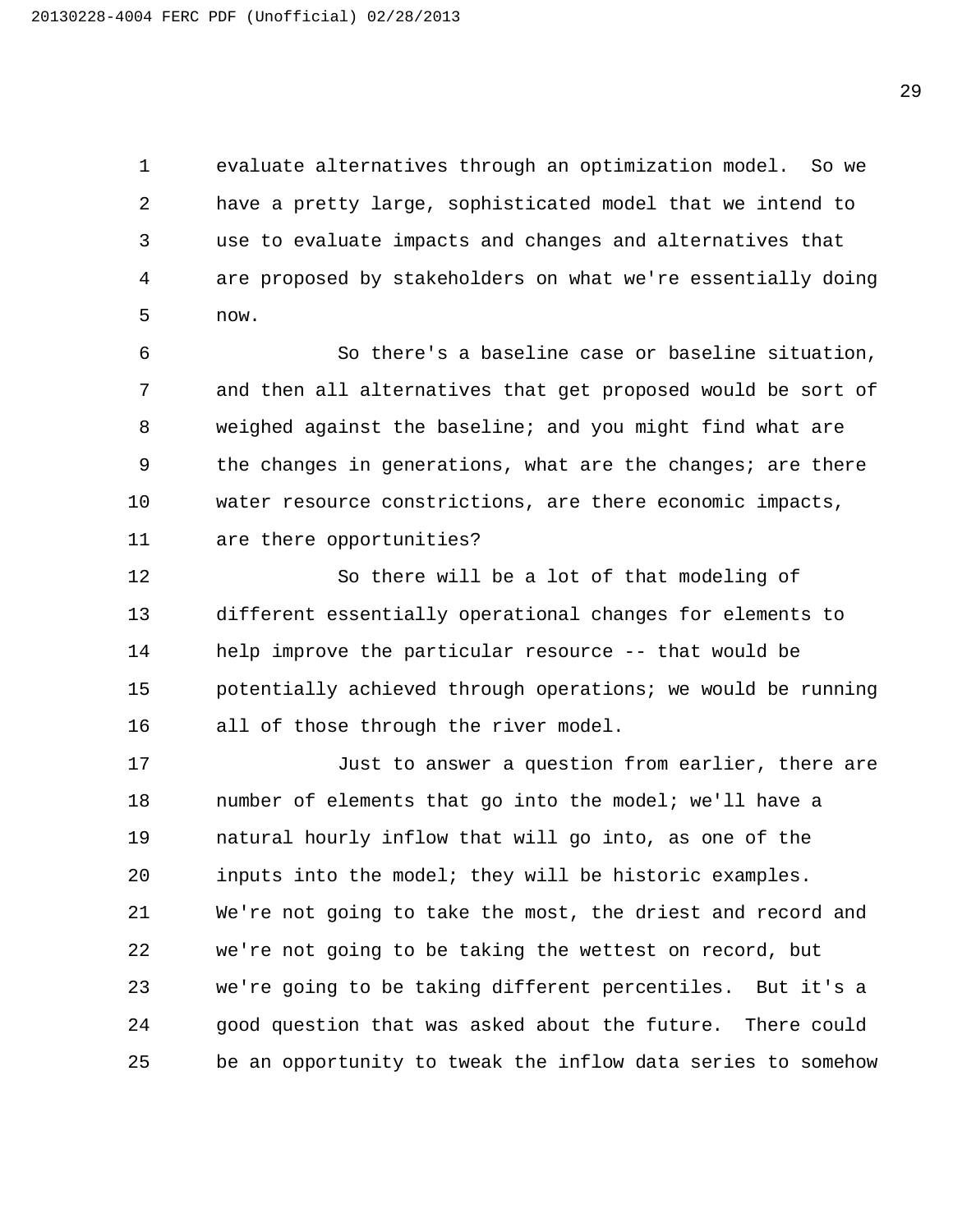mimic what climatologists believe will be some of the exacerbated events that might occur. There's an opportunity to do that, we're not doing that at this moment, but there's an opportunity to essentially research what those inputs might be and how they might be affected with our model.

6 We'll have hourly energy prices, so TransCanada operates in the New England Power Pool, which has a competitive marketplace. The hourly energy prices change daily and hourly, and so we'll have an energy series that we're going to be, essentially being able to evaluate to some extent how the model may dispatch our units, but also to some extent some of the economic impacts.

13 So that's about it on the energy model. In terms of our PM&E measures, at this stage of the game in our PAD, in our pre application document, we didn't really propose any changes than what we're doing there now. So we're 17 proposing to continue our operations the same way we have been, which include all the operational constraints that are going on now, whether they be minimum flows or reservoir operation restrictions; high water procedures, minimum flows, et cetera.

22 We did conduct some pre-scoping studies, and these are studies that we consulted with the agencies; have to come up with a study design. But primarily, this is around developing baseline water quality information, and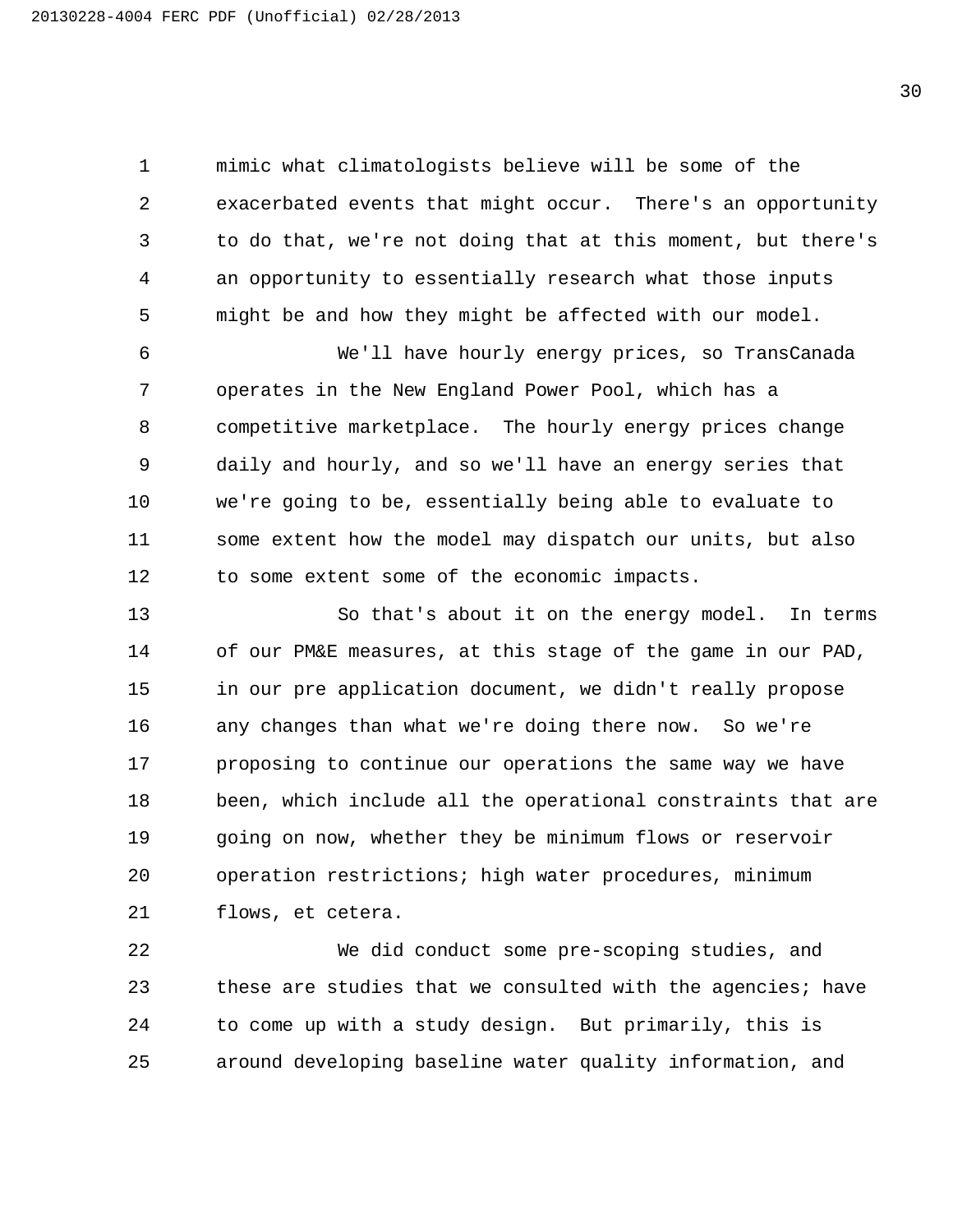that water quality information will be relative to both the impoundment and the discharges below Bellows. So we had continuous monitoring going on above and below the dam as well as impoundment, water profiles in addition to temperature and DO, we were monitoring some of the nutrient elements such as nitrogen; and there were a number of others. But these were basically specified to us by either 8 the New Hampshire DES or Vermont Department of Water, Environment and Conservation.

10 The based on water quality assessment report will 11 be available again shortly; it will be on the website again under our public information library.

13 MS. DROUIN: My name is Donna Drouin, I'm from Walpole and I am a member of the Connecticut River Joint Commission also; I'm a commissioner.

16 Just a follow up question for this gentleman, which impacts on the next section, I believe, aquatic resources. I notice that you are including cumulative effects from the operation of the Vermont Yankee plant; I'm speaking specifically to temperature. I think the current reg, quality down in that area is 85 degrees maximum for the summertime, and we look forward to the aquatic issue section here.

24 I wonder, isn't that quite high to maintain some of those species we'd like to see in that part of the river?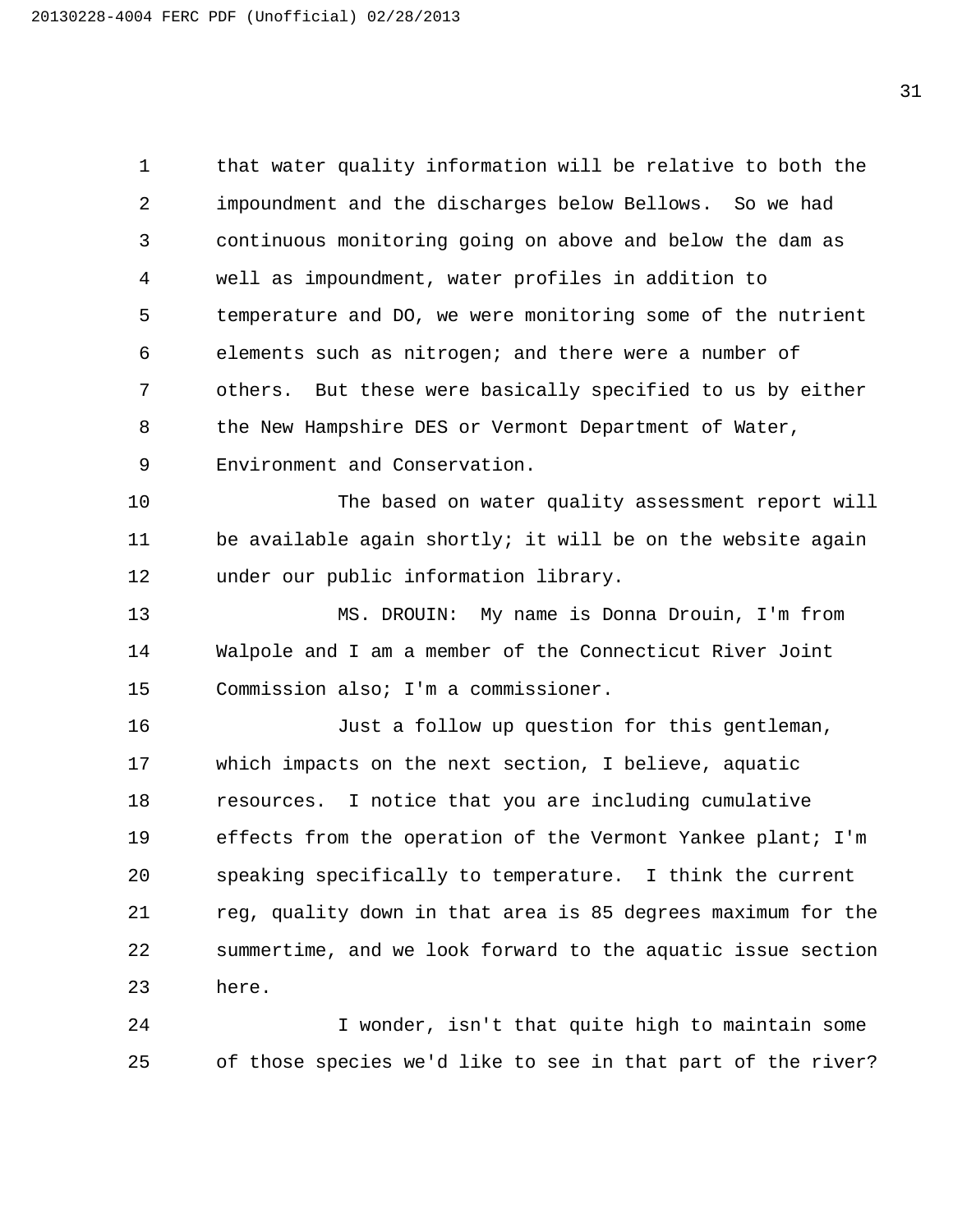1 MR. HOGAN: Is that a question you're looking for 2 an answer for tonight? 3 MS. DROUIN: I'll just throw it out there. 4 MR. RAGONESE: I don't have an answer for you. 5 MS. DROUIN: (off mic) You know what I'm saying; 6 85 seems very high for some time, max, for some of the 7 species that we -- 8 MR. RAGONESE: Just for clarity, that's an MPDS -9 - that's a permit requirement for Yankee, discharge. 10 MS. DROUIN: Well, I noticed the parenthetical 11 information here said "including cumulative effects from the 12 operation of Vermont Yankee." 13 MR. RAGONESE: Again, I --14 MR. HOGAN: Let me. That's indicating that our 15 analysis in our environmental document that we plan to 16 prepare after we have all the study data, we will be looking 17 at cumulative effects, and we did identify Vermont Yankee 18 and its discharge to the reservoir and temperature as being 19 a potentially cumulative effect of resource area and you're 20 confirming that we are right, so that will stay. 21 MS. DROUIN: Good. Thank you. 22 MR. HOGAN: Any other questions or comments about 23 water resources, quality or quantity? 24 Okay. Aquatic resources. 25 Fishery or Aquatic Resources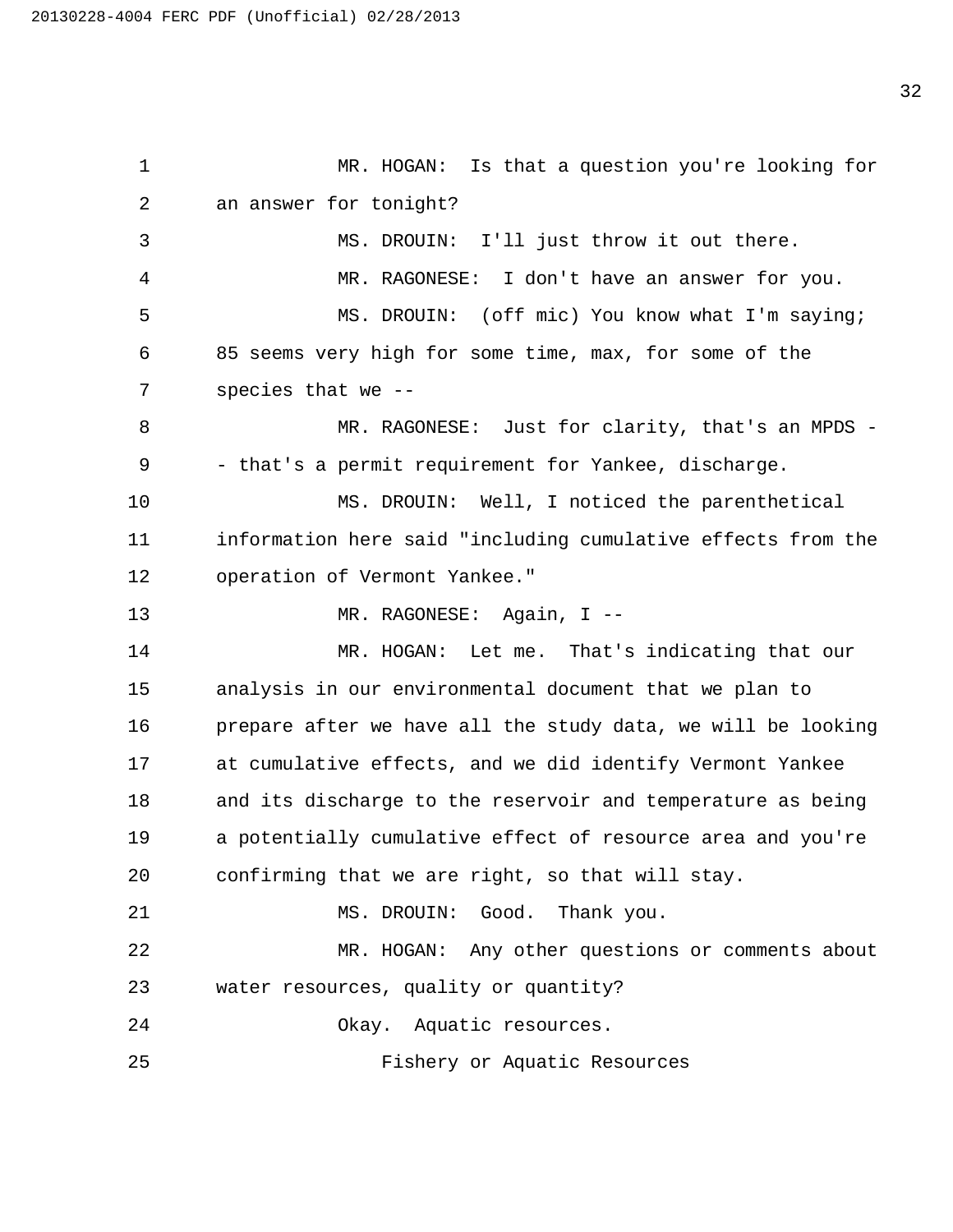1 MR. SEARS: Hi, again, I'm Mike Sears with FERC. 2 Aquatic resource issues we identified are effects of project operations and maintenance, including fluctuations in water levels and flow releases on aquatic habitat and resources in the project vicinity. For example, resident and migratory fish populations, fish spawning, rearing, feeding and overwintering habitats, mussels and macroinvertebrate populations and habitat. 9 Effects of project facilities and operations, including reservoir fluctuations and generation releases on fish migration through and within project fishways, reservoirs, and the downstream riverine corridor. 13 And also the effects of entrainment on fish populations. 15 MR. RAGONESE: In terms of aquatic resources, we didn't have any specific studies that we proposed in our pre application document; again, awaiting study requests and issues to be brought to our attention through this process as well. 20 In terms of PM&E or mitigation measures proposed, the only items we identified in the pre application document relative to that is that we expect to continue to be operating our fish passage, both upstream and downstream at Bellows Falls going forward. We did conduct some pre-scoping studies that are associated with aquatic resources.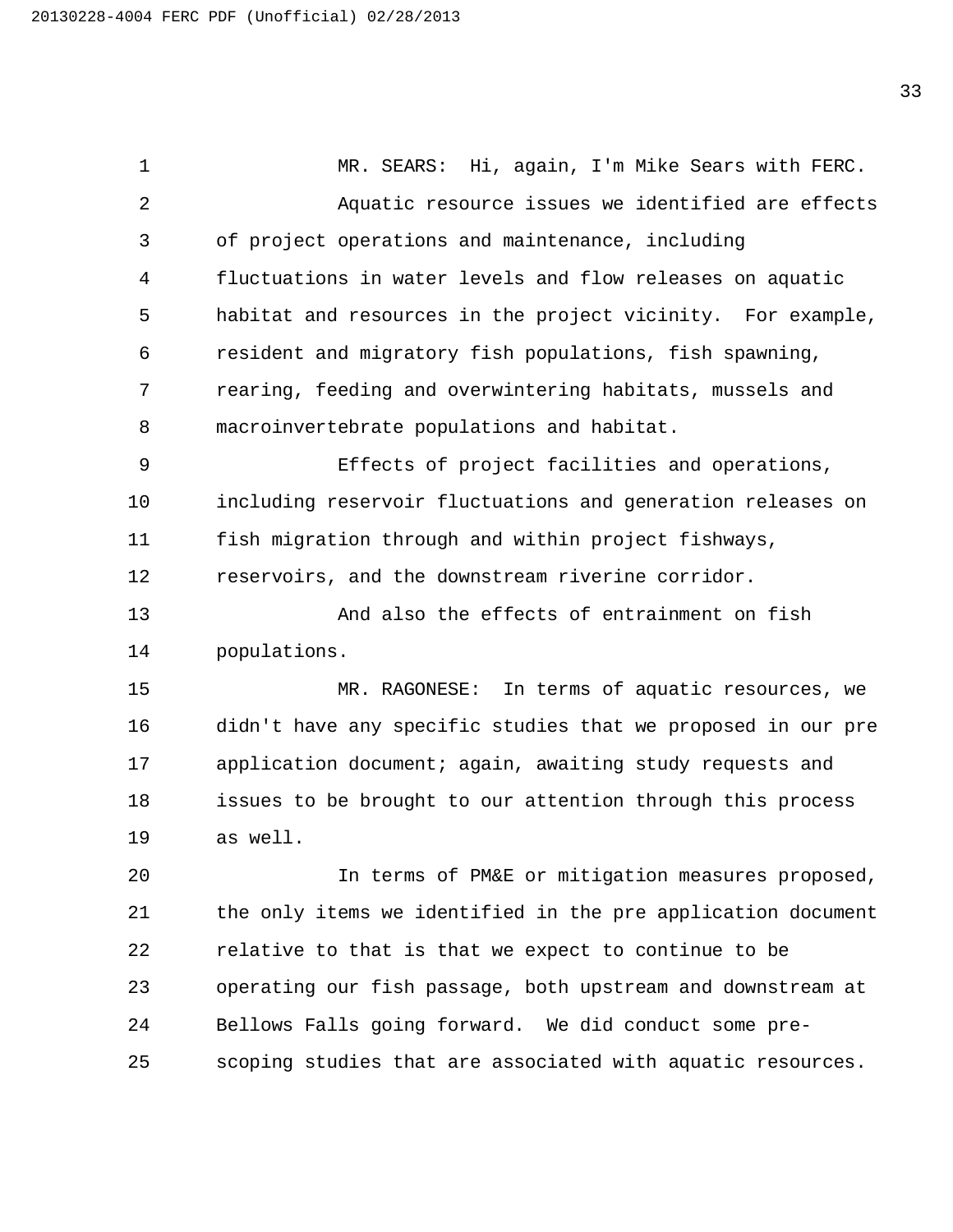2 In particular, we conducted a fairly thorough dwarf wedgemussel survey, which is a federally endangered species; we looked at both the impoundment and downstream affected reaches of the Bellows Falls project, and then in terms of plan studies, again we're awaiting results of the study requests, going forward.

8 MR. SIMS: I'm Norman Sims from the Appalachian Mountain Club. I just want to ask John Ragonese a question.

10 As a casual meeting this afternoon, along the highway that runs into New Hampshire down below the power station, we met a guy who pointed out that there were two bald eagles in the trees, and we could look at those. And during the course of conversation he mentioned that at one point the power company dried up the river in the spring and 16 the walleye spawning grounds immediately below the station was dried up and destroyed for that year.

18 I just wonder if that is hearsay, a myth? John, do you have any recollection of complaints about that?

20 MR. RAGONESE: (off mic) First of all, I have no information that would corroborate -- so I don't know. Was that this year? I don't know.

23 We don't dry the river up; we've had minimum flows since the Seventies. I can't comment on some --. 25 AUDIENCE: I got the impression from the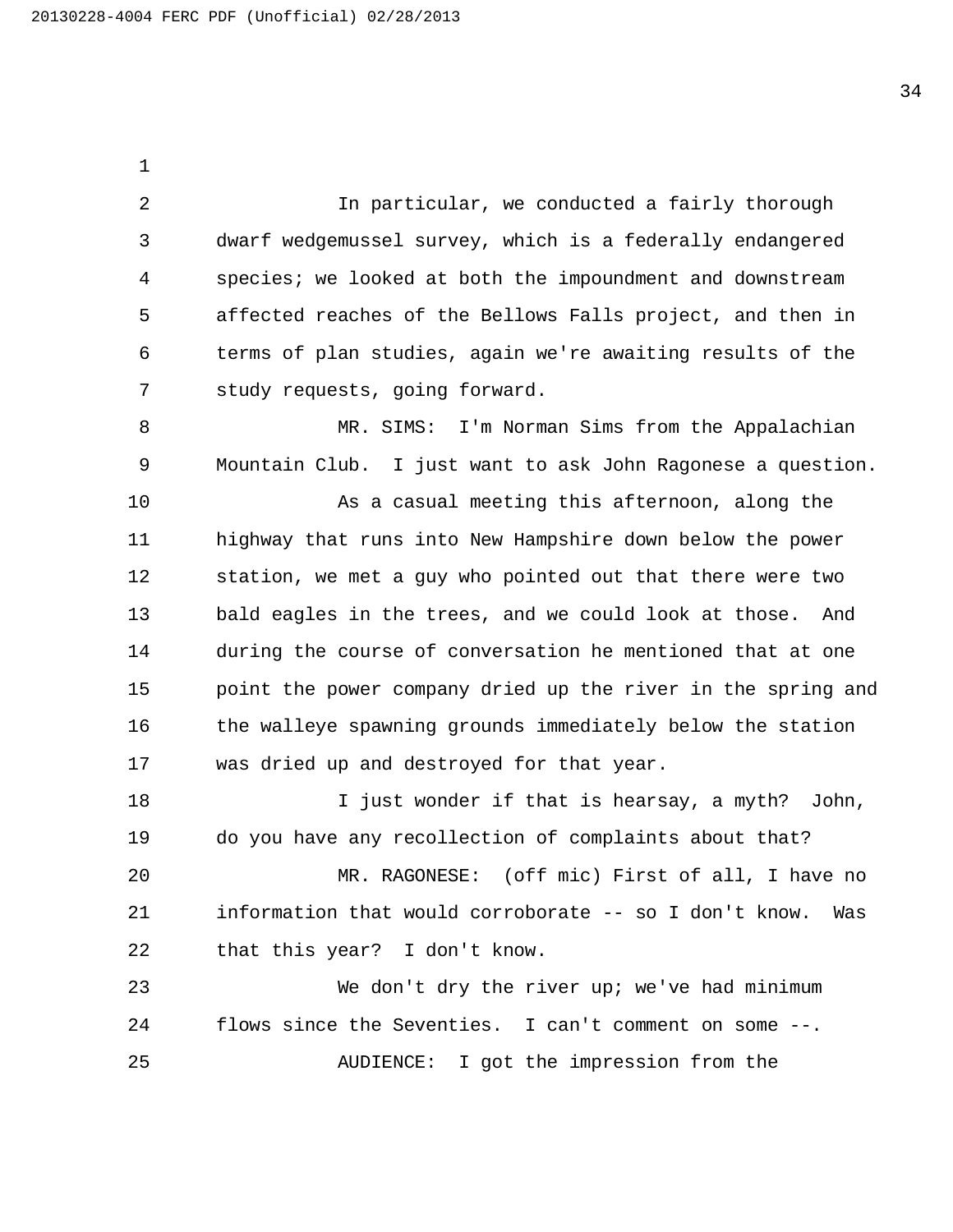gentleman who was speaking with us that it had been an ongoing problem for a while. We spoke to him for nearly half an hour, and he was extremely knowledgeable about the river; was fishing it regularly knew -- a tremendous amount of knowledge which he tried to impart to us in a very short period of time, knowing that we were coming to this meeting. 7 Now this isn't really our issue; we're just passing it on to you. It seemed to be an issue of substantial concern. We're only here to help. 10 MR. RAGONESE: And I thank you, but I don't really know what he's talking about. We have a minimum flow, and report all minimum flow violations to FERC. I can't think of one at Bellows; if it did, it would probably be because of an equipment failure or some kind of a un-- it certainly isn't anything that is routine, much less anything I can recollect. 17 MR. HOGAN: Mic. 18 MS. DROUIN: Donna Drouin once again. I wonder, just on raw recollection, could he have been referring to the backwater up off, on the east side of Route 5 on the north side of Rockingham -- excuse me, north side of Bellows Falls Village? I recall that backwater area went dry, and there is an eagle patridge (ph) just above that location. 24 Could it possible it was a nest? 25 AUDIENCE: It was below the power station.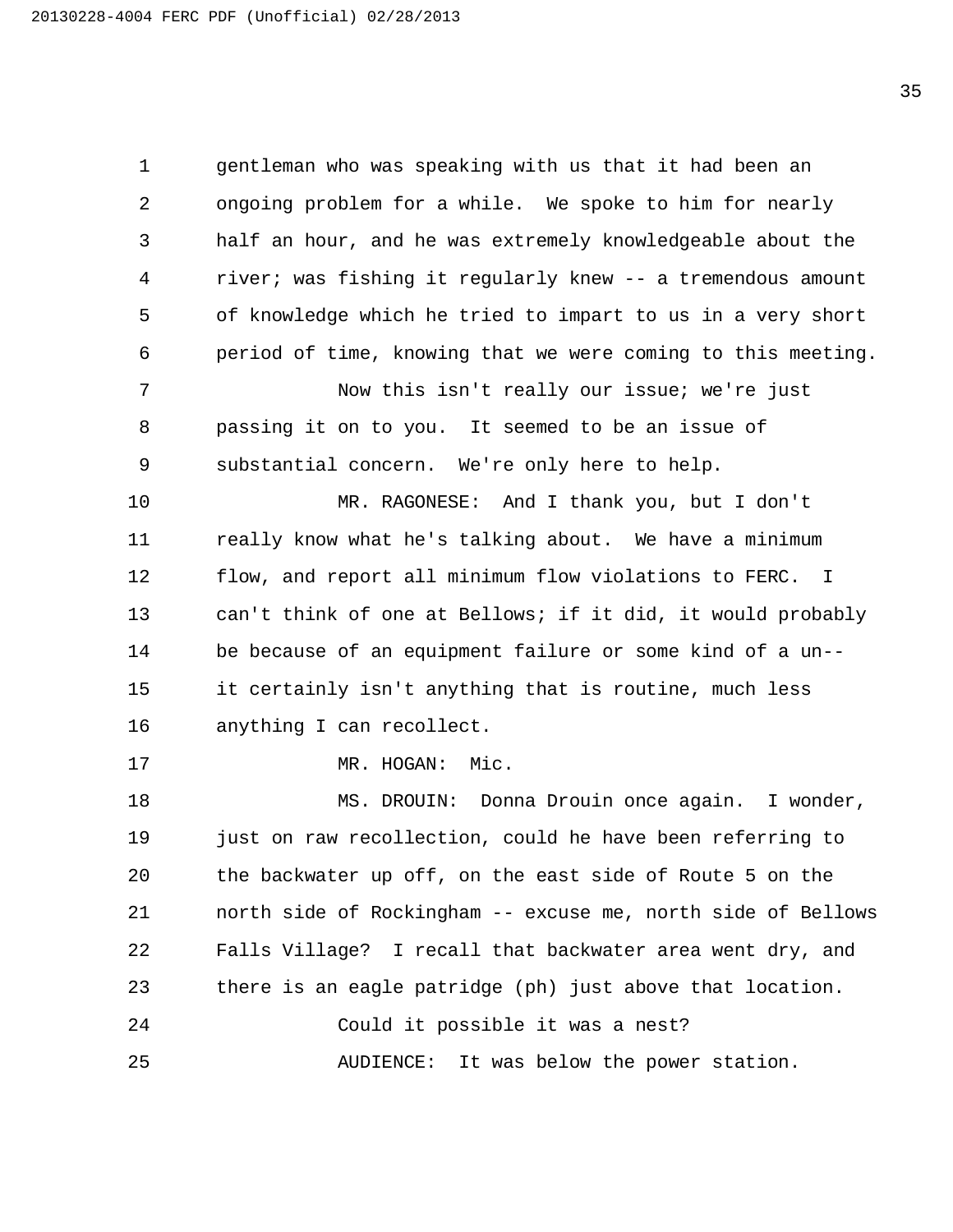1 MR. SIMS: Well, that brings up a couple of things about flow and drawdown. Altering reservoirs in this reach of river, the drawdowns haven't been reviewed for some 30 years; and I for years have heard concerns voiced by anglers in the area that in fact in the spring, reds are dewatered. And so a survey of spawning habitat within the reservoir might be helpful.

8 Fish passage, which John touched on, none of the PADs have anything in there for responding to the need of American eels to get back upriver, and resident fish, now that we're not, supposedly not concerned about salmon any longer.

13 And then flows, you conducted a survey of dwarf wedgemussel, but are there other mussels and other aquatic species that need more wetted areas downstream of the dams? And it's the same issue that the minimum flows haven't been looked at in 30 years. Now I know you comply; I've spent enough time on the river to know that, and then establishing best seasonal migration flows for diadromous and resident fish up and downstream would be worth again taking a look at on the flows that haven't been evaluated in 30 years.

22 MR. RAGONESE: Let me just make one quick clarification.

24 MR. HOGAN: Please.

25 MR. RAGONESE: John Ragonese. Regarding the eel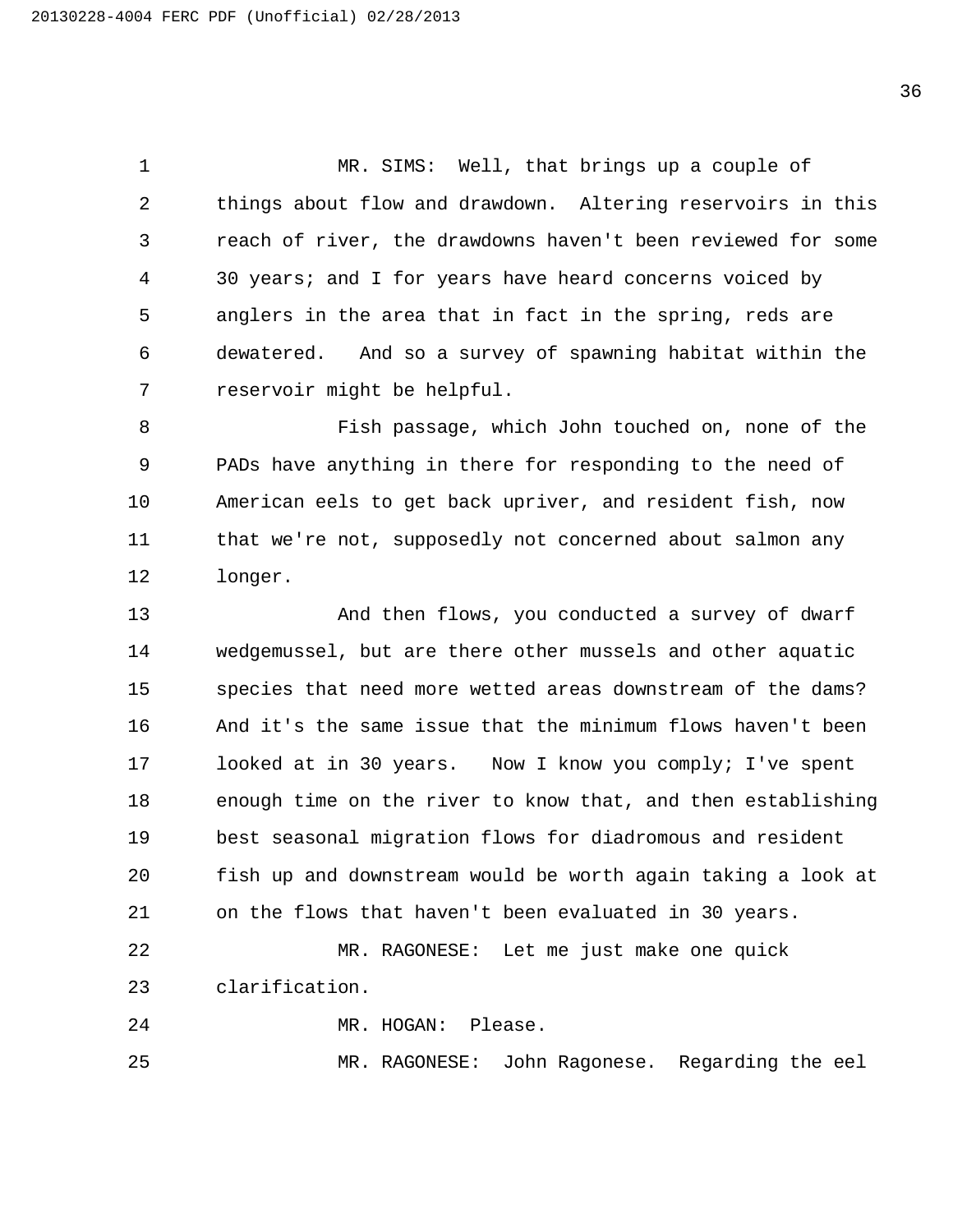survey, the dwarf wedgemussel is important. It was primarily focusing on the federal Endangered Species, but there were state-listed species that we also we're looking for, and just species of concern. So there's other mussel information in there; it's really a freshwater mussel survey. It's primarily driven by the invasive species aspect. There is more information. 8 Good point. 9 SPEAKER: And also that second bullet for SD1 I think was general, the attempt was to be general, to kind of cover those spawning issues and habitat for fish below the dam and in the reservoir. 13 MR. HOGAN: Well, we do appreciate adding some specificity for us. 15 Other comments about fisheries or aquatic resource issues or concerns? Compliments? Fish passage? No. 18 Moving on to terrestrial resources. 19 Terrestrial Resources 20 MR. BATTAGLIA: Brett Battaglia with FERC. I'm on Section 4.2.4, page 25, Terrestrial Resources. Initial issues identified thus far include effects of project fluctuations in water levels and flow releases from the projects on riparian wetland and the littoral vegetation community types, and the spread of invasive species as a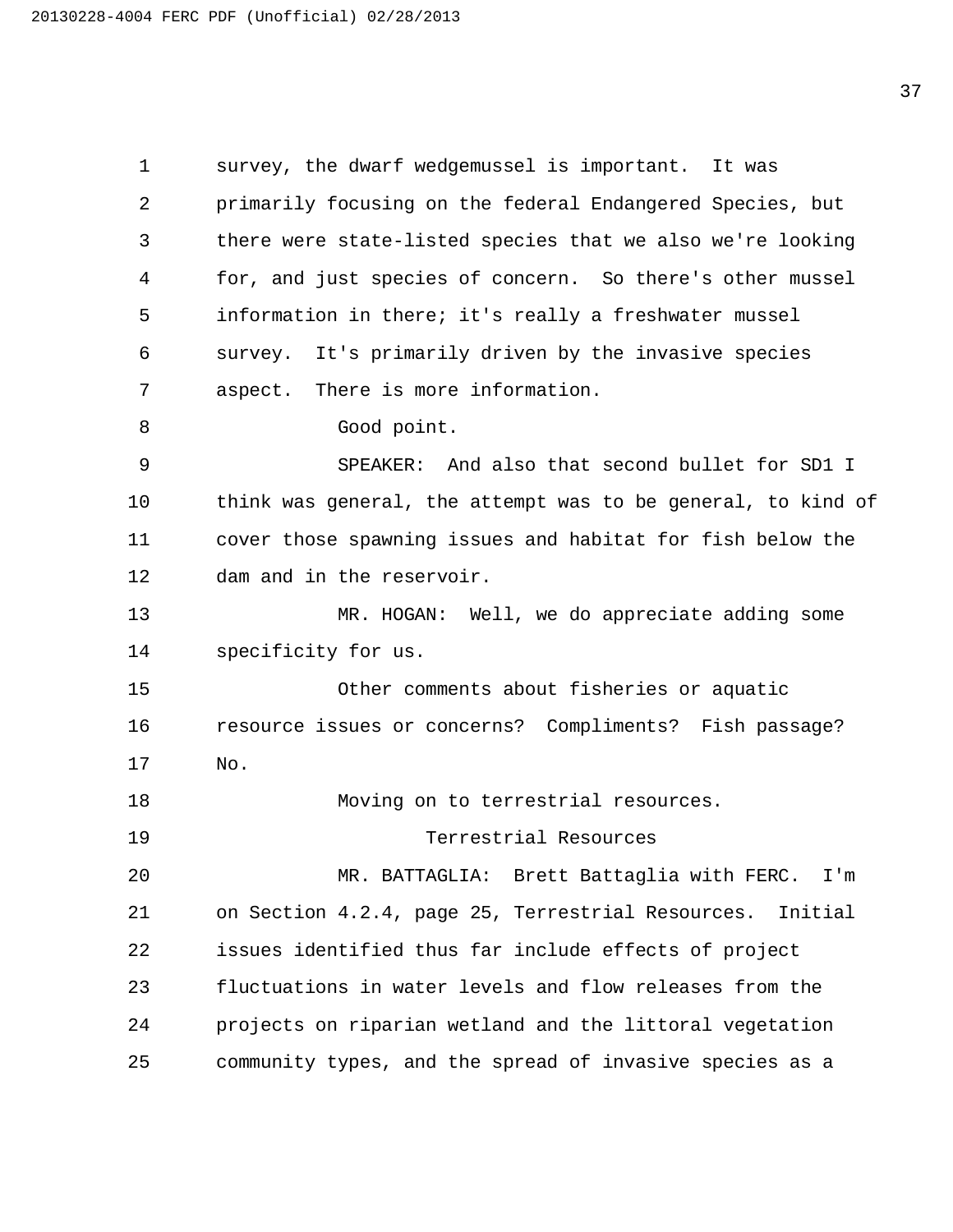result of project operations along the shoreline of the projects.

3 Effects of project operation and maintenance activities; for example, road and facility maintenance and project-related recreation on wildlife habitat and wildlife.

6 Effects of project operation and maintenance on riverbank integrity and shoreline erosion along the project reservoirs and stream reaches and its potential effects on riparian vegetation.

10 The effects of the frequency, timing, amplitude and duration of reservoir fluctuations on waterfowl and on riparian and wetland habitats.

13 The effects of project operation and maintenance and project-related recreation on bald eagles and their habitat.

16 MR. RAGONESE: Regarding terrestrial resources, in the pre application document we did not identify proposed specific studies at that time, when we developed a PAD or pre application document, nor did we identify proposed mitigation enhancement measures.

21 As I mentioned before, we had done a shoreline survey, a shoreline survey in addition to identifying areas of erosion; also identified wetlands, confirmed wetland inventory maps, identified riparian vegetation types, including identification of invasive species.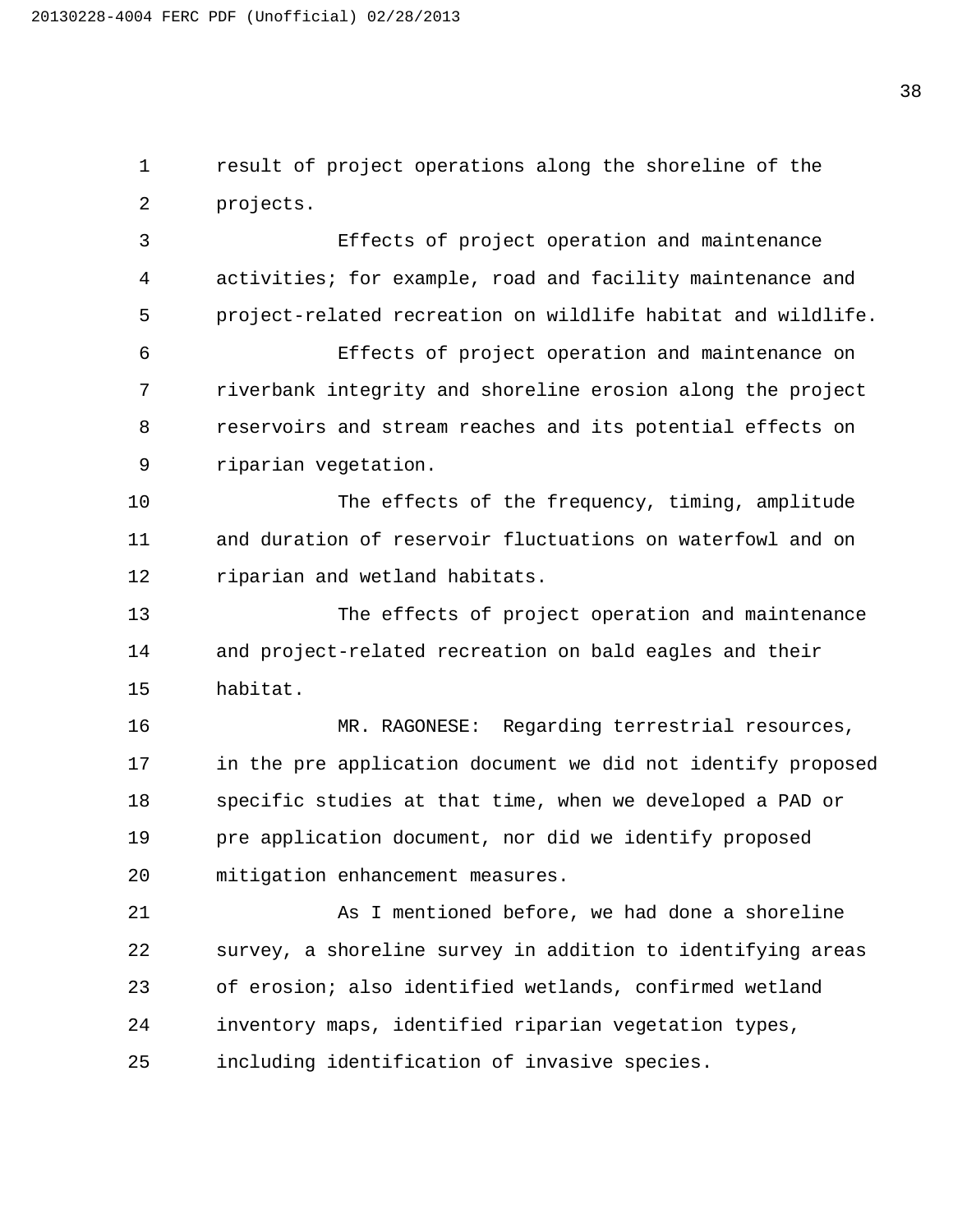1 And as I mentioned earlier, we performed the rare, threatened and endangered species -- this is primarily plants; and in doing so, we identified to some degree the habitat and the vegetation types where those species occurred, as well as identified whether or not there was project operational impacts to the species location themselves.

8 MR. HOGAN: Any questions.

9 MR. McCLAMMER: Thank you. Again, my name is Jim McClammer, I'm a resident of Charlestown, a commissioner on the Joint River Commission, and also a natural scientist in New Hampshire. And I was at a meeting, an annual convention on Friday down in Carver (ph). The subject of that meeting, the all day session was flood plains environments, and a lot of the folks were on the Connecticut River here.

16 I'm also a wetlands scientist, and I'm cognizant of the fact that the mapping, the level of detail is important these days in terms of showing where the resources are on a map, a site plan.

20 My first question is, have the flood plain communities been mapped and to what scale have they been mapped in the reach of the river that's affected by the Bellows Falls Dam?

24 MR. RAGONESE: The question is, have we mapped them?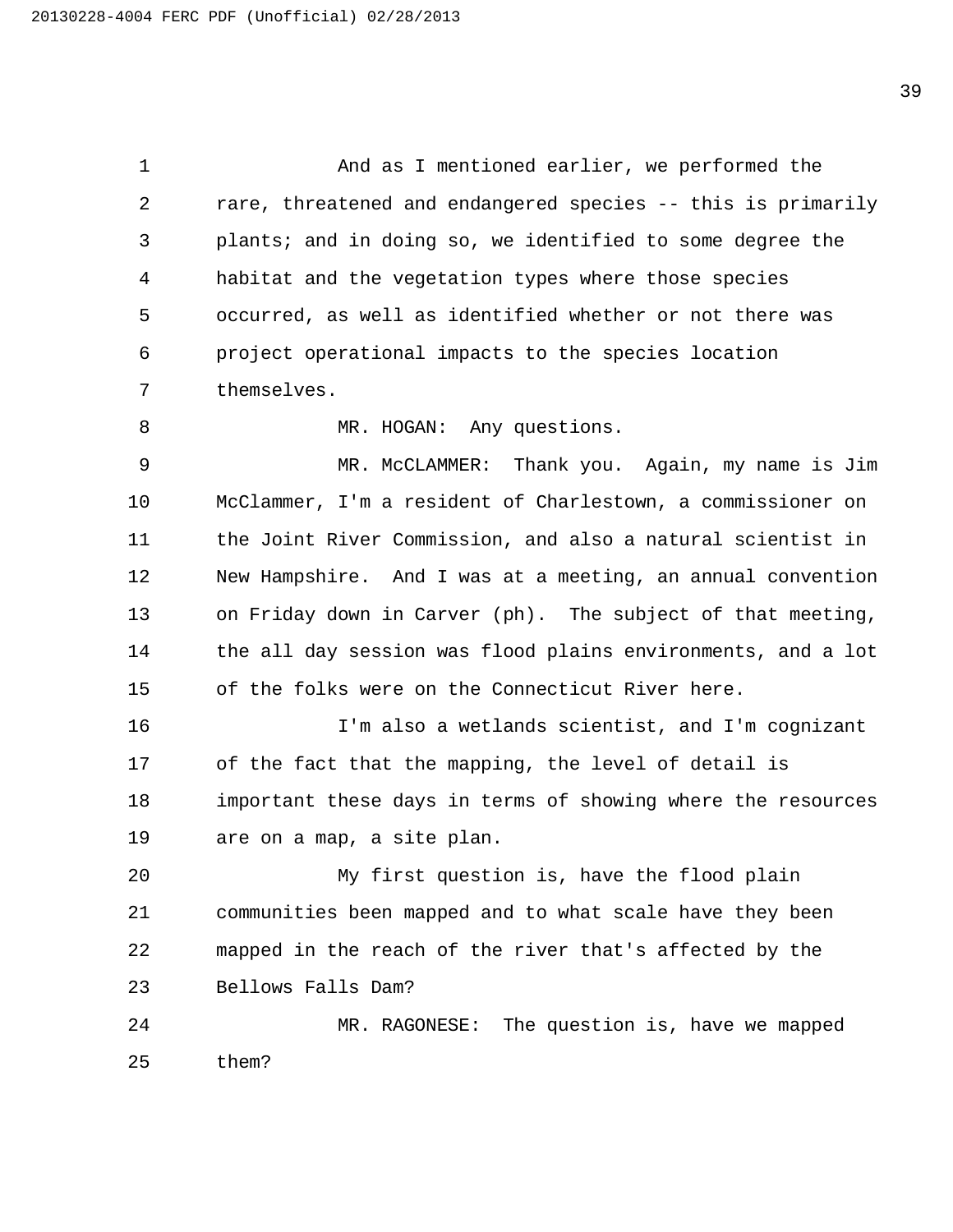1 MR. McCLAMMER: Yes, and at what scale. 2 MR. RAGONESE: The flood plains have not been mapped in our shoreline survey. My understanding is there are some flood plain identification work that was done by folks like the Nature Conservancy in Vermont; I don't know about New Hampshire. There are some other resources besides this that I'm sure have identified flood plain -- 8 MR. McCLAMMER: To be clear, I'm interested in sort of flood plain communities. Specifically, in this reach of the river up in, the Little Sugar River, that area, we have -- 12 MR. RAGONESE: We have not. 13 MR. McCLAMMER: -- probably the most expanse of 14 rather rare community is dominated by sycamore trees. I think it's important to map these things, show them on a plan; and not only do we want to show the flood plain communities, but probably where the flood plains are, whether it be 100 year or 500 year. 19 MR. RAGONESE: Yes. It does bring up a point, that when we get some of our rare, threatened and endangered species, we do have -- especially in the Bellows Falls project, we do have land that we own that extends outside of the immediate effects of project operations, be it reservoir 24 or flow. And those haven't been surveyed yet; we intend to survey those other areas; but haven't done as part of the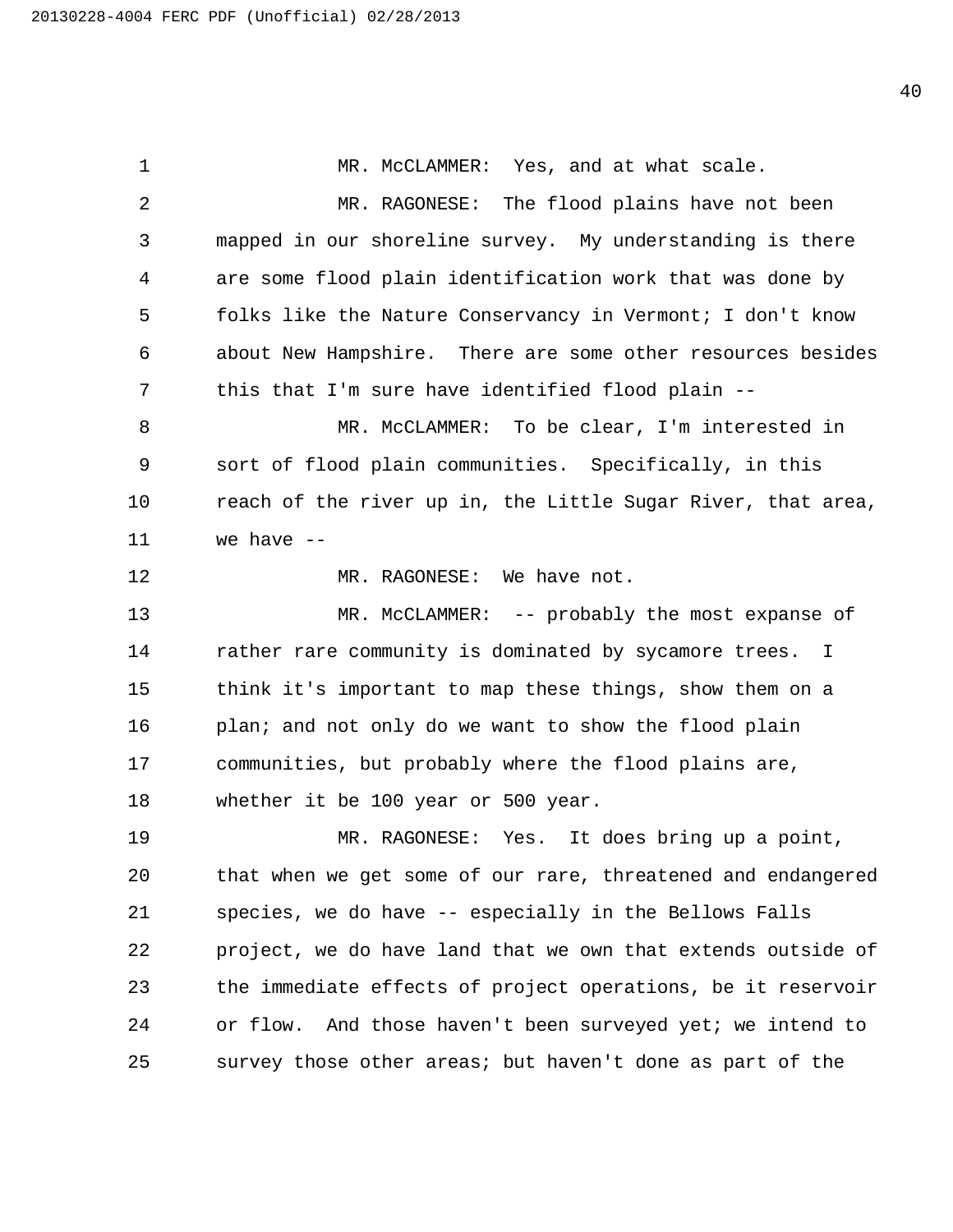scope of this one that we have just completed.

2 So to some extent they are going to encompass some of those flood plain backwaters and back areas as well that are not necessarily hydraulically connected. Most of the setbacks are, but there are some terrestrial areas that have not been surveyed that will be --.

7 MR. McCLAMMER: I guess the baseline surveys are important for these communities, and probably we should go up the reaches, these tributaries on the Connecticut River, 10 further than probably may have been done in the past, because we do anticipate this increase in frequency and intensity of severe storms, we're likely to get flooding up these tributaries to the extent that we haven't seen in the 14 past, and these are where some of the rarer communities are; and also where a lot of these invasive species such as Japanese bamboo occurs. This reach of the river, you go up and down, you see the Japanese bamboo in all the tributaries.

19 But the next question is really having to do with the wetlands that you've said you have mapped, or are you just relying on the NWI map of wetlands along this area? Have you actually gone out physically and done to some detail, mapped the wetlands that are within the flood plains and adjacent to the Connecticut River?

25 MR. RAGONESE: We did not rely just on the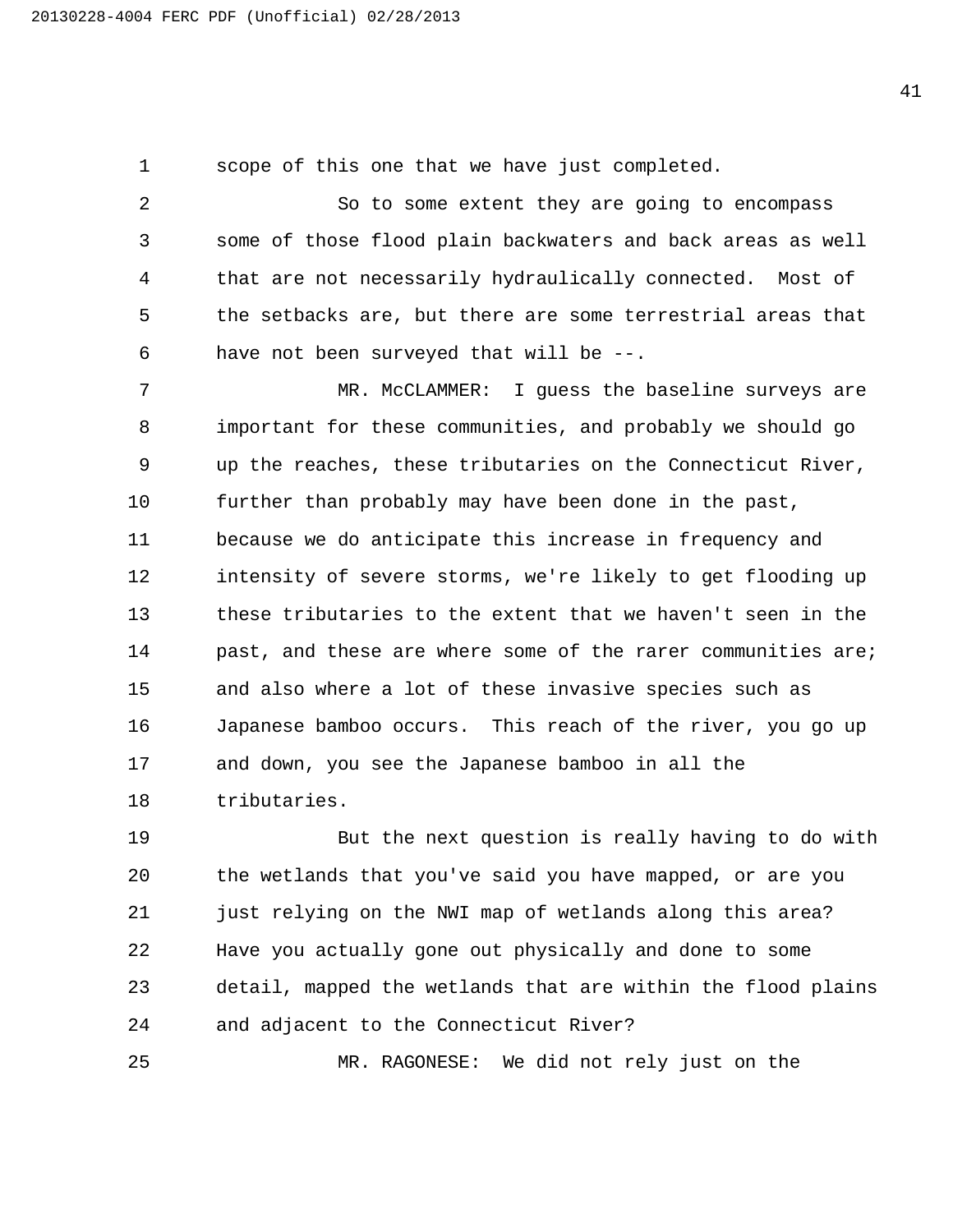National Wetland Inventory survey. What we did, we tried to corroborate the location of those on their maps with what we found in the field; and in addition, map some additional wetland community types that were observed primarily along the operating shoreline. We did not look at tributaries, we did not go into some of the terrestrial essentially backlands that might have some hydrologic connectivity to the river, but not an immediate, direct hydrological connectivity such as a culvert or a bridge or something like that.

11 So there could be additional wetlands that have not been mapped, but the ones that are easily adjacent, that are affected by our project operations we did try to capture in this baseline survey.

15 MR. McCLAMMER: I guess again, and I ask, where that's resource, where's the map that we can look at to see if indeed there may have been major areas that have been neglected?

19 MR. RAGONESE: The report is on line, but it primarily focuses on some of this erosion -- summary. The rest of the information are basically GIS layers; we're trying to figure out how to best be able to disseminate that. And our plan is to post on our website a published map file which will basically be a viewer of GIS information. And other than that, there is not a server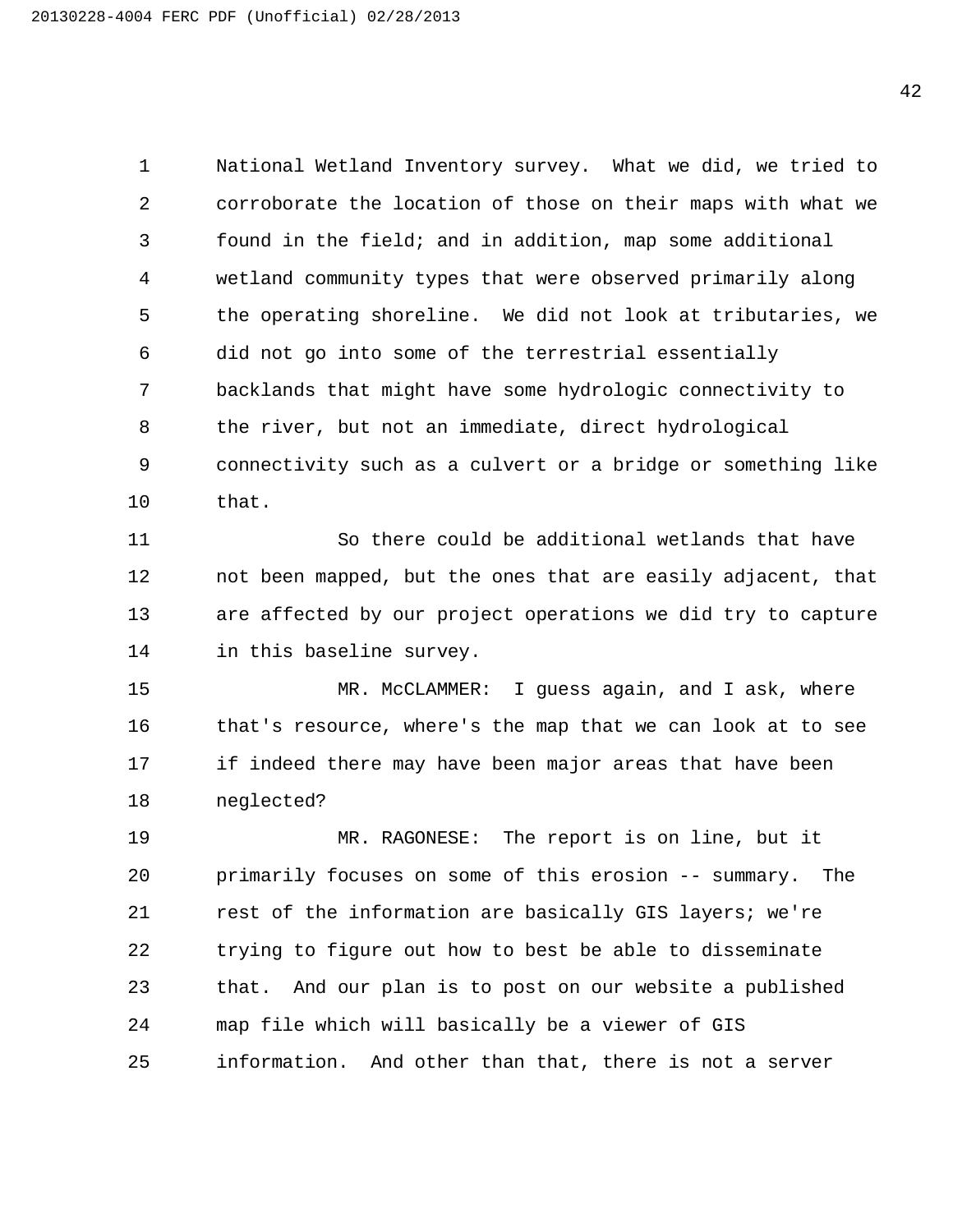around that will allow you to post this GIS information, because of all are primarily photographs. But most of the other layers we're going to try to get on. 4 So if you're interested and you can't get it, I'll be more than happy to figure out how we can get you the information. 7 MR. HOGAN: Jim, I've got a question for you. 8 MR. McCLAMMER: Sure. 9 MR. HOGAN: You've raised a couple of points that I'd like clarification on. You've mentioned sycamore and Japanese bamboo. Can you enlighten us on what the issues associated with Japanese bamboo and sycamore are? 13 MR. McCLAMMER: Well, sycamore, the Latin name is Platanus occidentalis basically; the flood plain species, and the northernmost extense of that species actually occurs around Charlestown, just slightly further north. So basically it's the northernmost extension of that community. And it's within the flood plain area, and in fact the mouth of the Little Sugar River, for example, is where we have some of that community; and that's one of these areas that have been inundated by the impoundment of the water at the reservoir. 23 When it comes to nuisance species or invasives, one of our biggest problems along the Connecticut River, this reaches is the Japanese bamboo --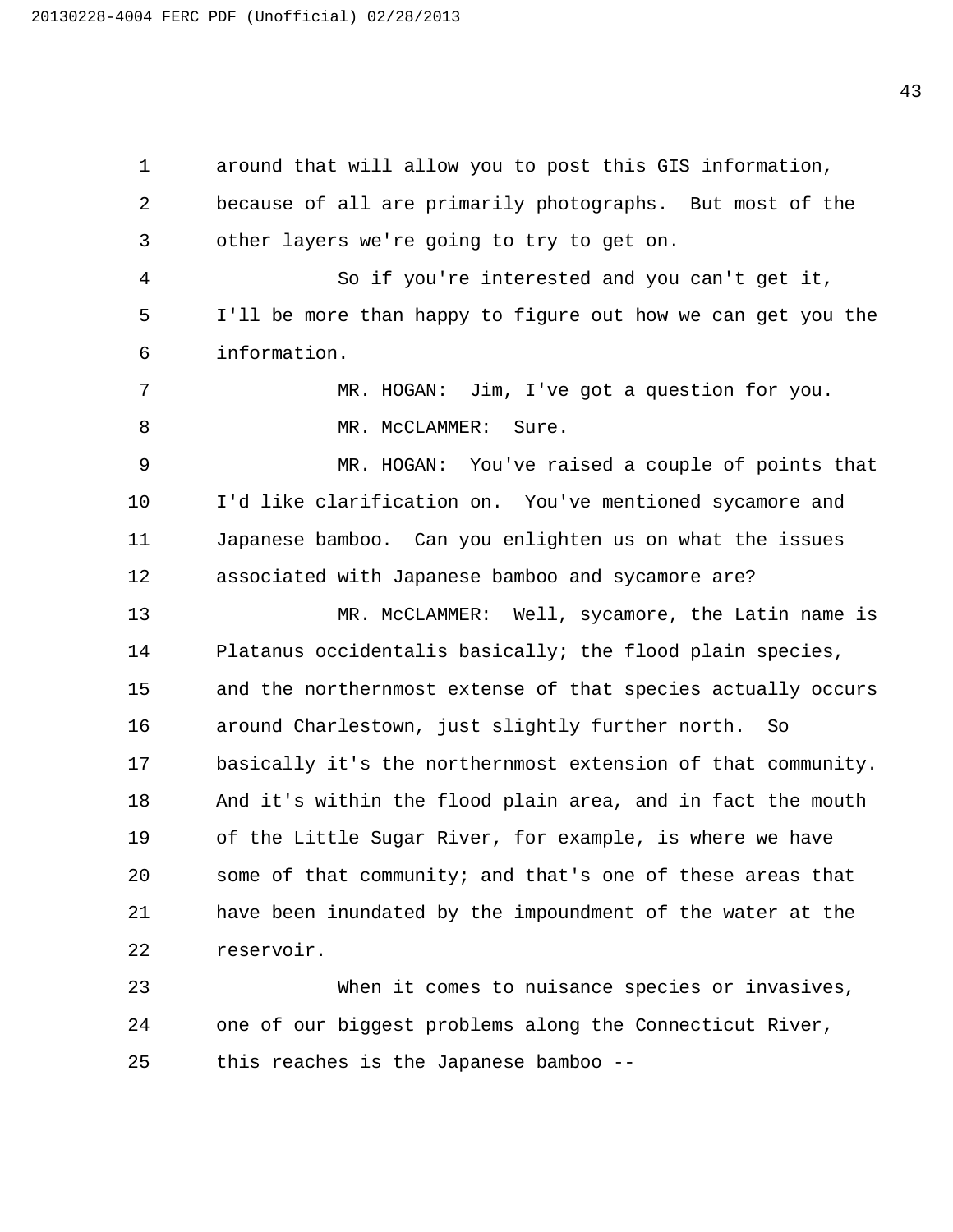1 AUDIENCE: Or knotweed. 2 MR. McCLAMMER: -- or knotweed, Polygonum cuspidatum if you want a Latin name for it. But it's Japanese knotweed; there's a lot of different common names for it. But if you walked around here anyplace, you'd come across, and it's very hard to get rid of once you have it. 7 The other thing is, and actually I've been involved in a number of studies on invasives and what encourages their colonization of areas, and these are done down in Massachusetts, for example, where there are water withdrawals on large ecosystems and what impact it has. 12 What we have found is that basically lowering the water table for a little while basically provides an opportunity for other invasives such as purple loosestrife to take foothold. And once they get in, even when you raise 16 the water level back up, we can't exterminate the stuff once it gets in. 18 So the fluctuation of water has a lot of impact on allowing invasives to come in; and now compete with natural species. And so these are of some concern. Ideally, I'm a map person, I always like to see where these things are on the resource and then find out what impact at the water levels that you're going to be fluctuating, whether you're inundating it or whether you're like lowering it for a period of time, and how long these withdrawals or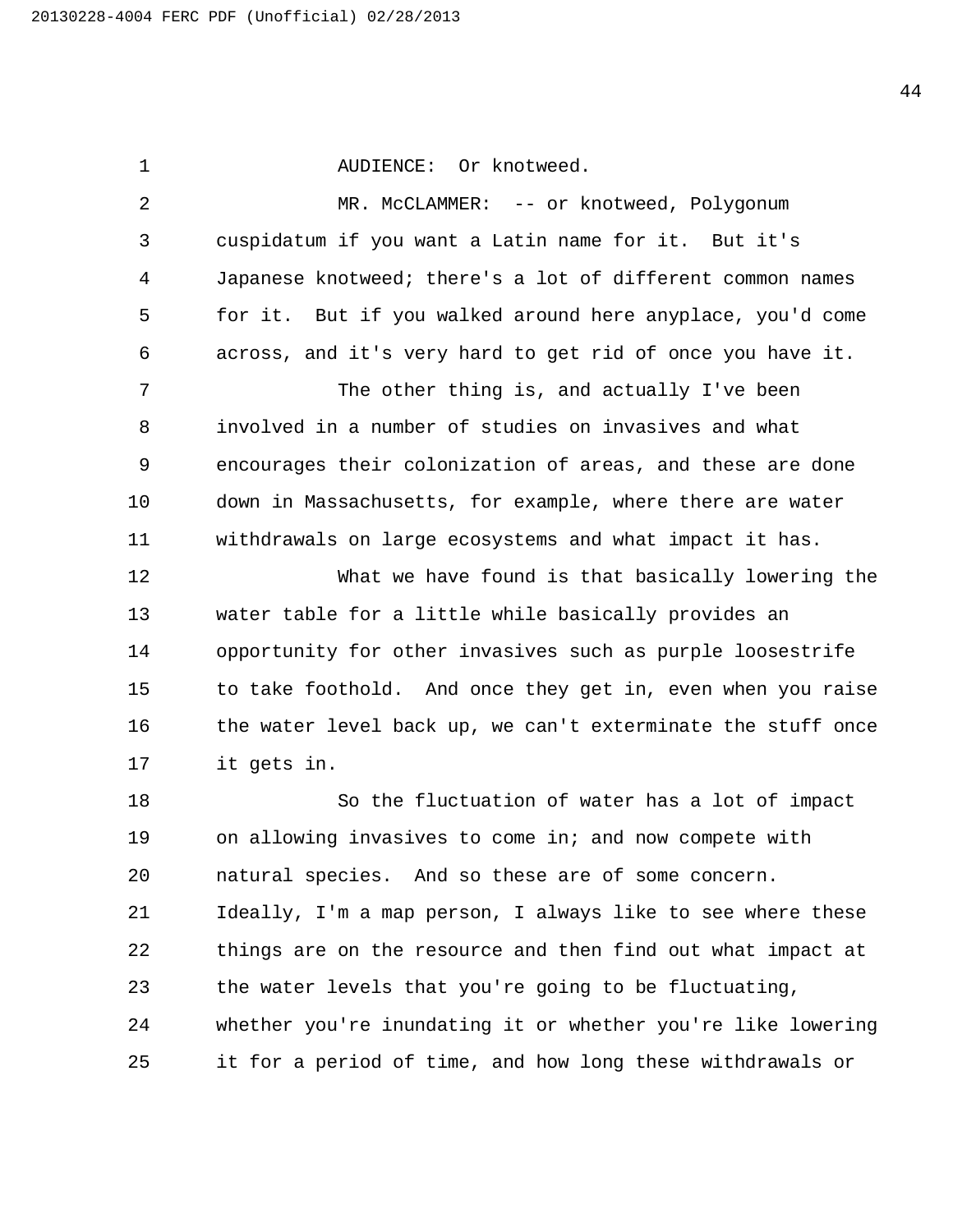inundations occur are very important to the flood plain communities.

3 I know the Nature Conservancy is doing some of this work down in Massachusetts and they're doing some up at the headwaters. But for this reach of the river, I don't know of any actual research that is going on, so it's a void that's in the knowledge base, I believe.

8 MR. HOGAN: So in summary, to make sure I capture this correctly and understand it --

10 MR. McCLAMMER: I would say that it would be nice--

12 MR. HOGAN: No, let me repeat what I heard so that I make sure that I understood it correctly. We have some unique species of sycamore at the northern end of the range that we ought to see if they're -- what habitats they are occupying and try to protect them as appropriate. We also know of multiple invasive species that we ought to be trying to document, investigate their presence of and communities of in evaluating the potential project effects on those communities, or establishment of additional invasive species.

22 Is that in a nutshell?

23 MR. McCLAMMER: I think that's two of the key points; one being the flood plain communities dominated by unusual species; number two being invasive; and number three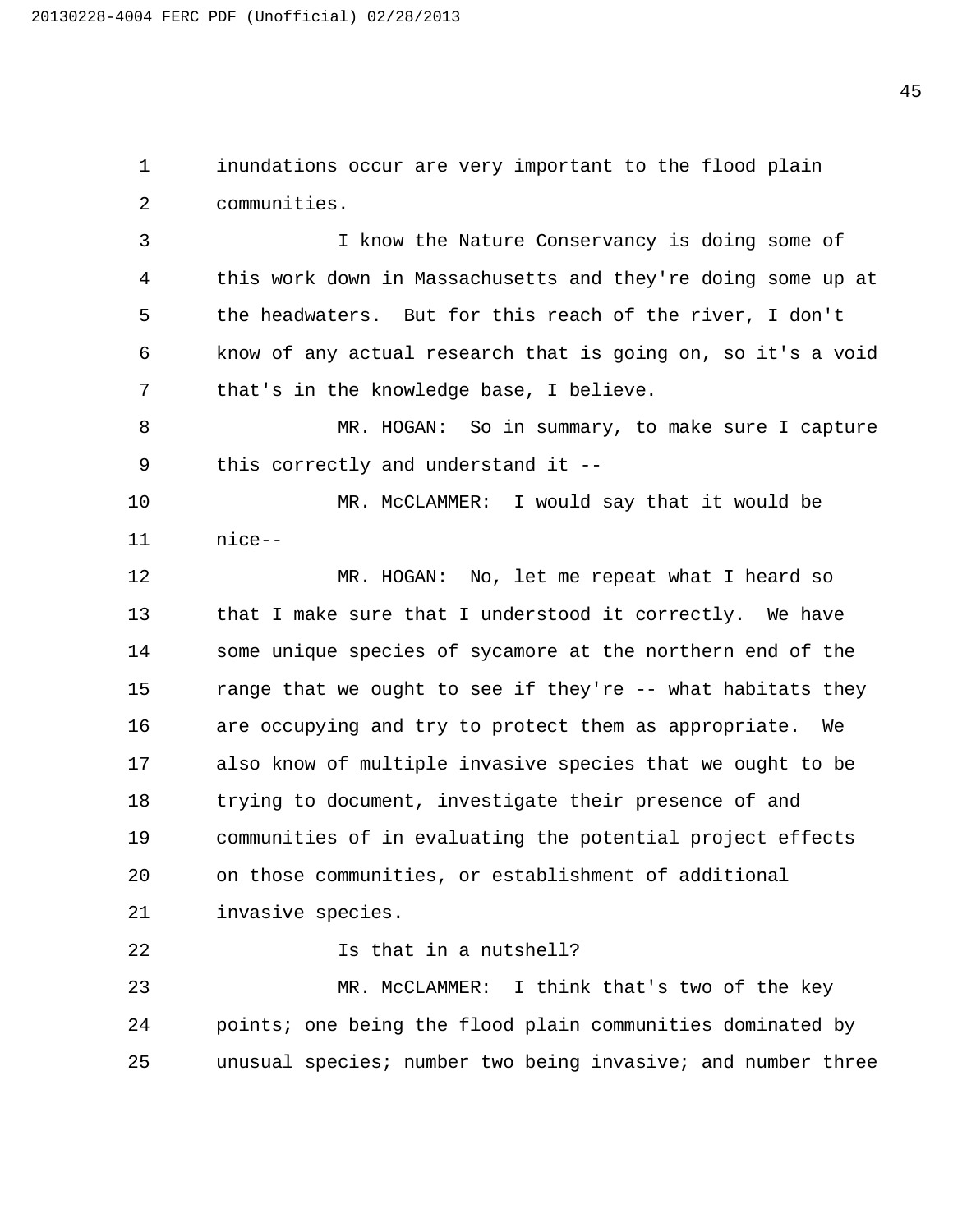really is those wetland communities that are actually just jurisdictional wetlands. As you know -- well, you may not know -- they're waters of the U.S. And we're playing with the idea now of trying to figure how to put standards on these for anti-degradation, so indeed water fluctuations on any wetland community has the potential of having it destroyed or somehow or other impacted or -- the composition of the species change, which would probably be ultimately where we're going to be going in terms of how do we, what are the water quality standards we're going to be applying to these terrestrial-wetland communities for lack of a better word, but ones that are dominated by trees or shrubs or emergent species.

14 And indeed, without good mapping of these communities, we don't know what effect that you'll have on the communities by water patrols. And indeed, when we ever get it sorted out as exactly what the standards are going to be for these sorts of communities. I expect it will be happening soon, because I was also sitting on a water quality standards advisory committee for New Hampshire, I was also in the state legislature for a while and chair of that committee, so I've gotten involved in the water quality standards; I know it's mandated that indeed we have to come up with these standards for wetlands.

25 So when they're there, you basically -- where you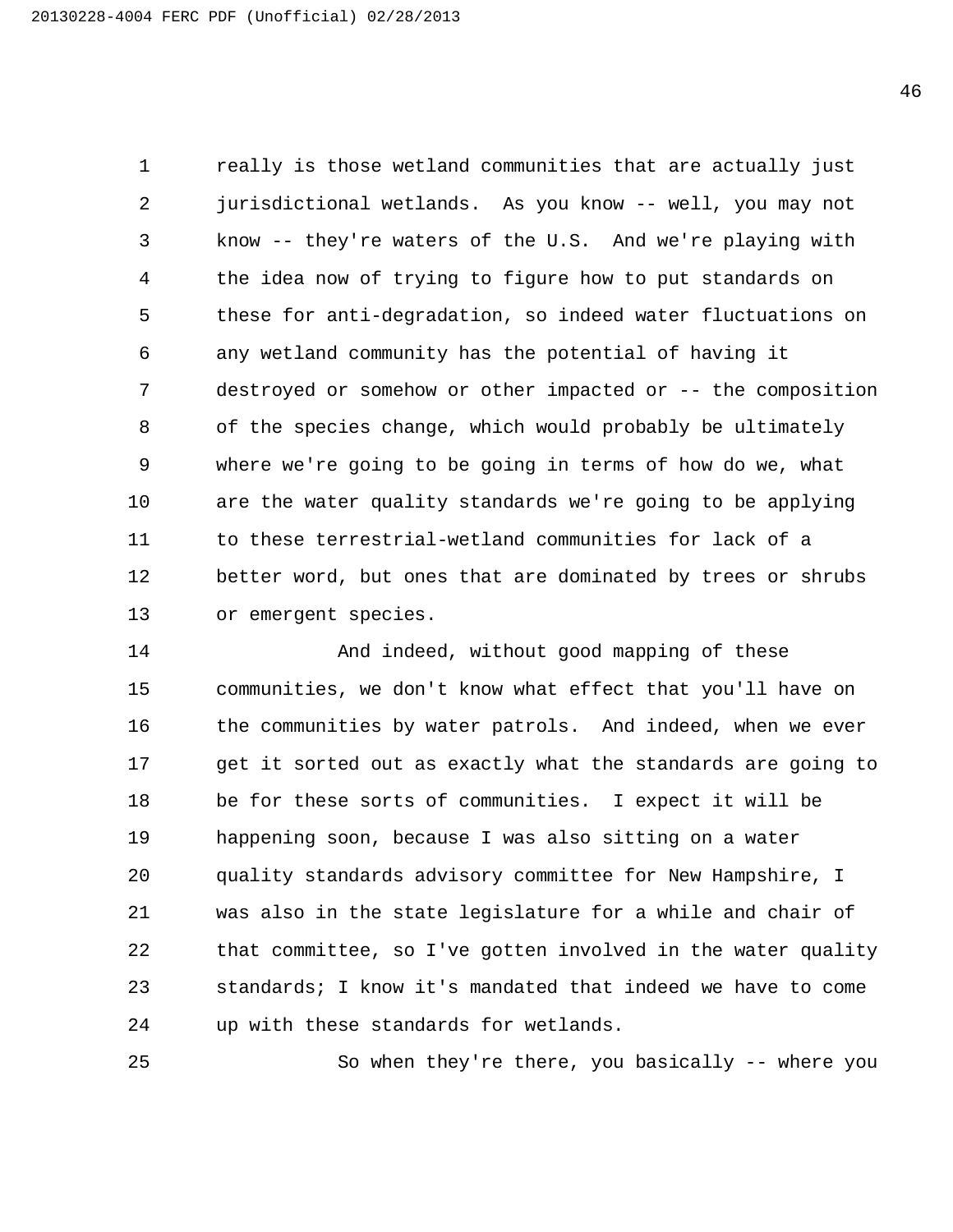get your water quality certification have to make sure that you're not going to have a negative effect, this anti- degradation on these wetland communities. 4 MR. HOGAN: Thank you. 5 MR. McCLAMMER: Thank you. 6 Jan? 7 MS. LAMBERT: Yes. We're still on terrestrial resources, is that right? 9 MR. HOGAN: Yes. 10 MS. LAMBERT: I'm having a very difficult time sorting these very -- anybody who knows anything about ecology knows it's all about, everything's connected. So I guess I just want to go back and revisit Great Meadows, which is the area I was talking about earlier, that we had a 15 -- we actually had this buffer zone project in two areas; it was a Lower Meadows and then Great Meadows came the next year. 18 Great Meadows is a very significant area; it's 356 acres, it's probably one of your largest single pieces of property along the river, and it encompasses -- it's a complicated area because it encompasses wetland, cornfields, hay fields, a large brook, a sheer riverbank where there's

always been severe erosion.

24 Some of the things I want to ask and bring up, one point I want to make about, from canoeing on the river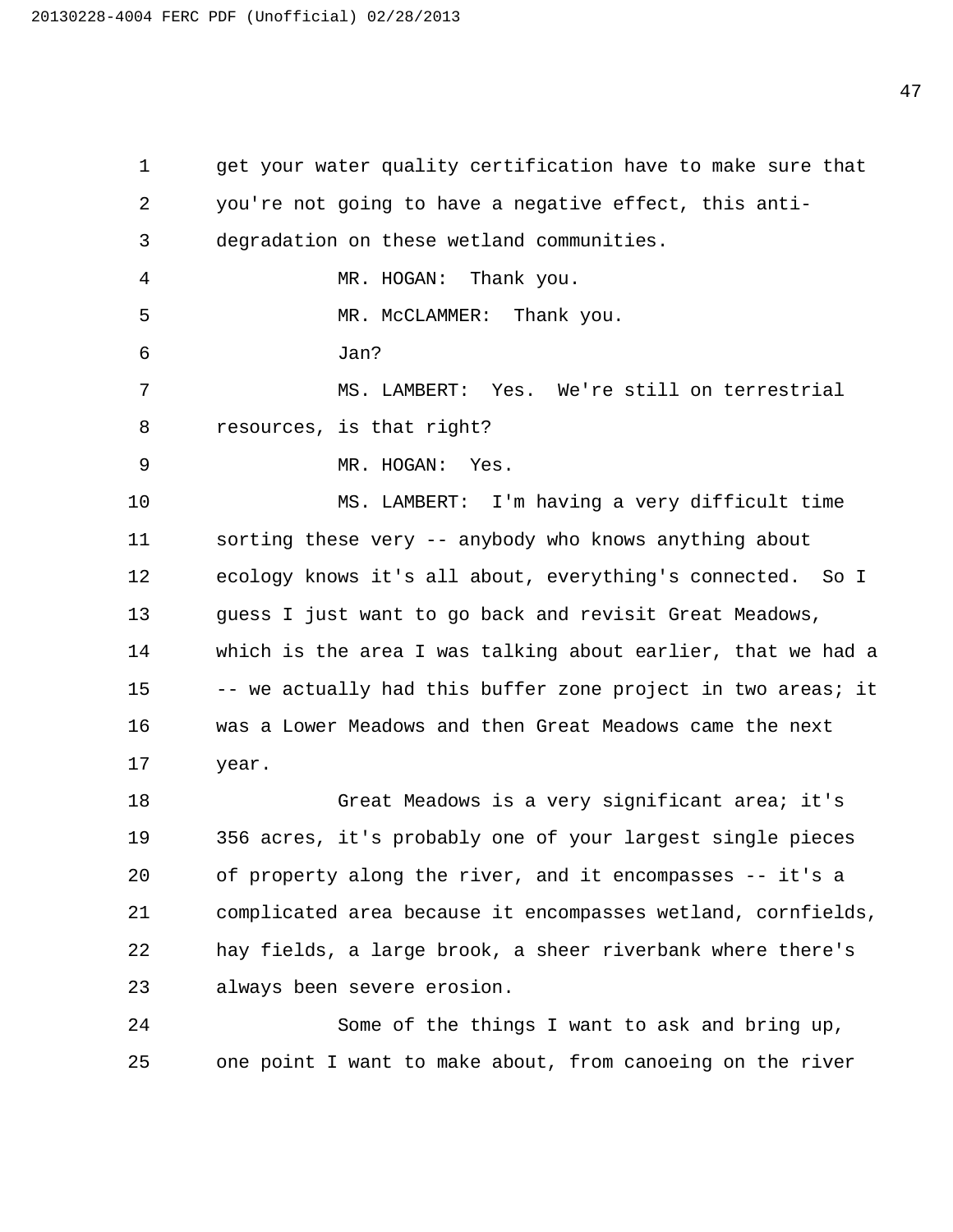for many, many years is that those eroded steep banks are not necessarily a wasteland; they're home to large colonies of bank swallows and kingfishers, so we have to remember to balance that with our concerns about erosion.

5 And the other kind of question I have is about, if you're getting into your impacts -- I know this is kind of getting into the next session about species, but there's a number of species that I've documented down in that area that are not officially threatened or endangered federally, but they're on file with the State of New Hampshire; they were very glad to get my reports. One of them had to do with the Northern Leopard Frog, and that's very, very rare in this area, and I've been asked to try to keep track of it. I did document it, and Jim mentioned about the flood plain forest; that's where these frogs live.

16 So even though it's not a federally endangered species, it is of concern to the State of New Hampshire. So I was wondering whether you were in contact with the State of New Hampshire as far as what their wildlife concerns might be over on this side. They have a saying, 'Let's keep common species common. Let's not wait until they're almost extinct before we take some actions, when we could be doing things to species that are having troubles. They're not federally-threatened or endangered yet.

25 MR. HOGAN: Actually, we have been in contact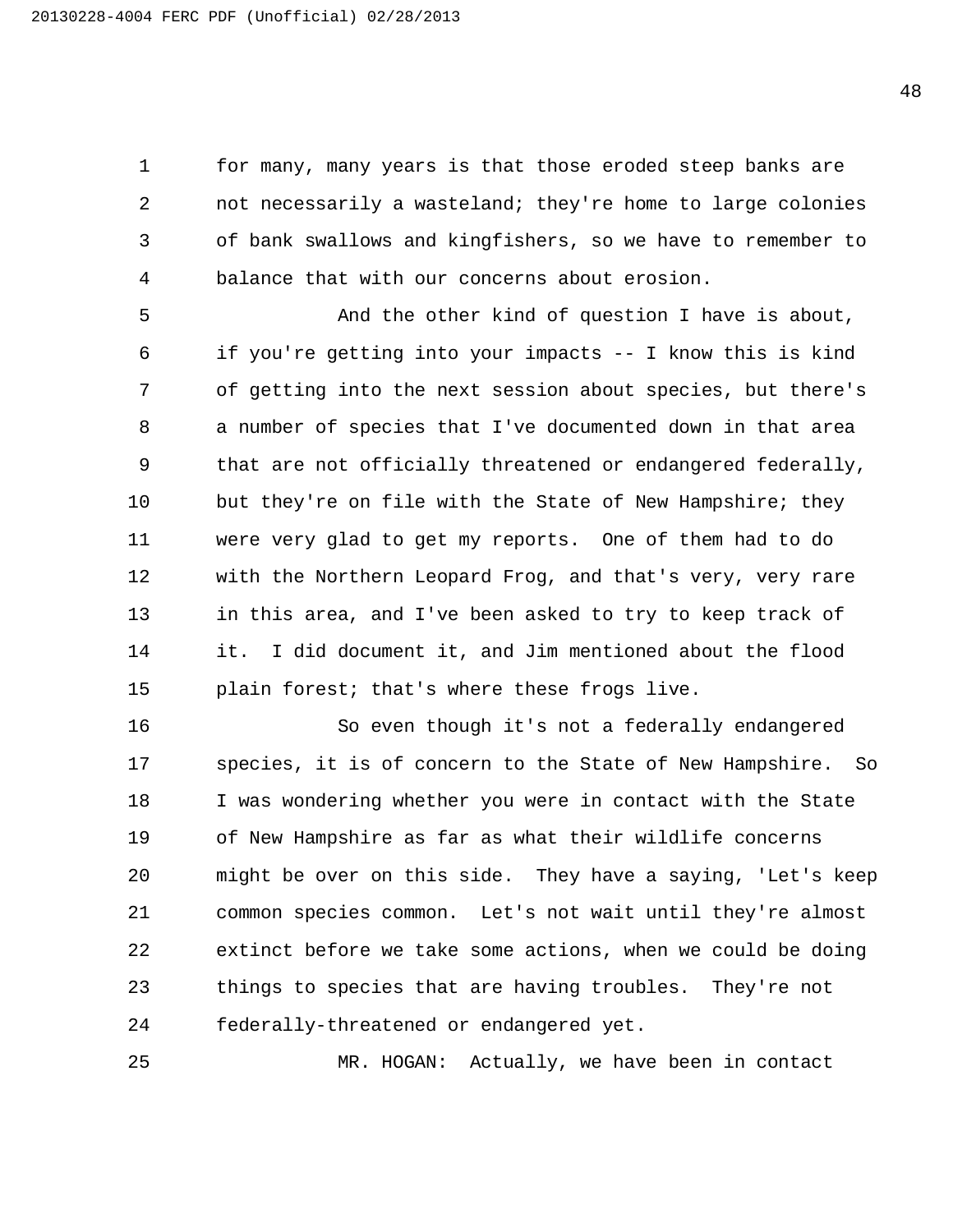with the state and I believe TransCanada has also, State of New Hampshire, as well as Vermont and Massachusetts. We had a public meeting earlier today, this morning at 9 a.m. that New Hampshire DES and New Hampshire Fish & Game were both present as well as the Fish & Wildlife Service. Leopard frog didn't come up, Northern Leopard Frog didn't come up. So thank you. And John, you had something you wanted to add?

9 MR. RAGONESE: Yes. That's a good distinction I want to make. When I speak to our surveys of where threatened and endangered species, these are not necessarily federal; they're state species from both New Hampshire and Vermont. And we have not -- we've done the plant aspects; we have not done animals, bugs, birds --

15 MS. LAMBERT: I guess what I'm saying is I have some information I could share with you. You know, I've been trying to get somebody to pay attention to this for the last ten years.

19 MR. HOGAN: You just found a venue.

20 MR. RAGONESE: I think that --

21 MS. LAMBERT: Yes, okay.

22 But like I said, everything kind of overlaps. I mean, for instance you're talking about management of wetlands right now. I see some wetland situations, but I don't see any reference in here; you referred to project-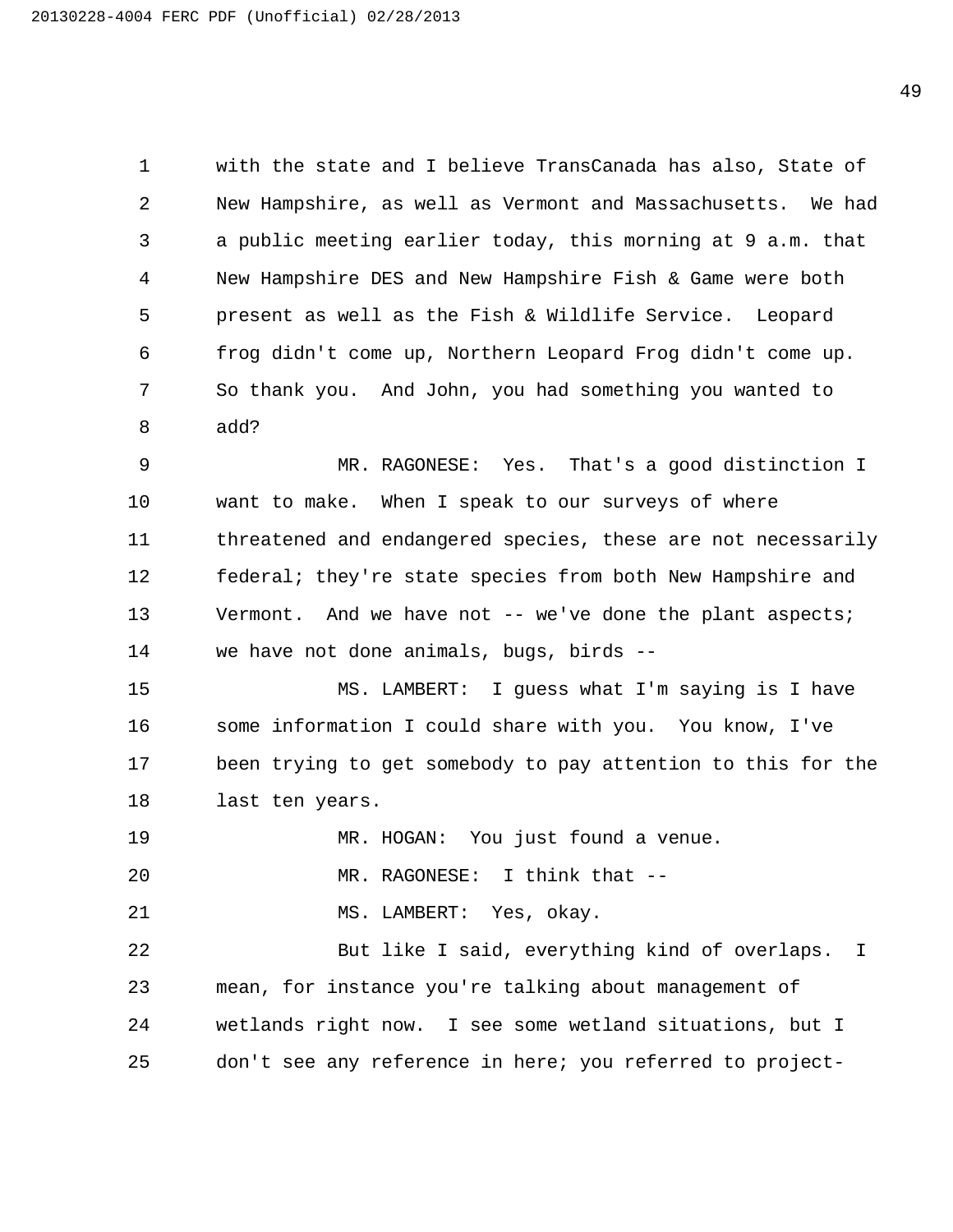related recreation on your second statement here on wildlife habitat and wildlife. You don't seem to be mentioning anything about the agricultural impact. I don't really see anything in your whole listing about the fact that the vast majority of your lands are being actively farmed. And I'm just wondering, when is the appropriate time to be discussing those impacts? 8 MR. HOGAN: Right now. We're here to find out what we missed. 10 MS. LAMBERT: Okay. Well, to get back -- I mean, this is the area that I know well, this Great Meadows. 12 MR. HOGAN: Can I ask you a clarification? 13 MS. LAMBERT: Yes. 14 MR. HOGAN: Geographically, where is Great Meadows located? 16 MS. LAMBERT: It's directly south of the town of Charlestown; it's quite visible because our water treatment plant -- I mean, our sewage treatment plant is right at the northern end of it. 20 MR. HOGAN: As in the Bellows Falls impoundment? 21 MS. LAMBERT: Absolutely, yes. And this is over a mile of shoreline that had a buffer zone. 23 What I wanted to bring up previously was, the good thing about this buffer zone project, and I wanted to encourage you to look into establishing similar buffer zones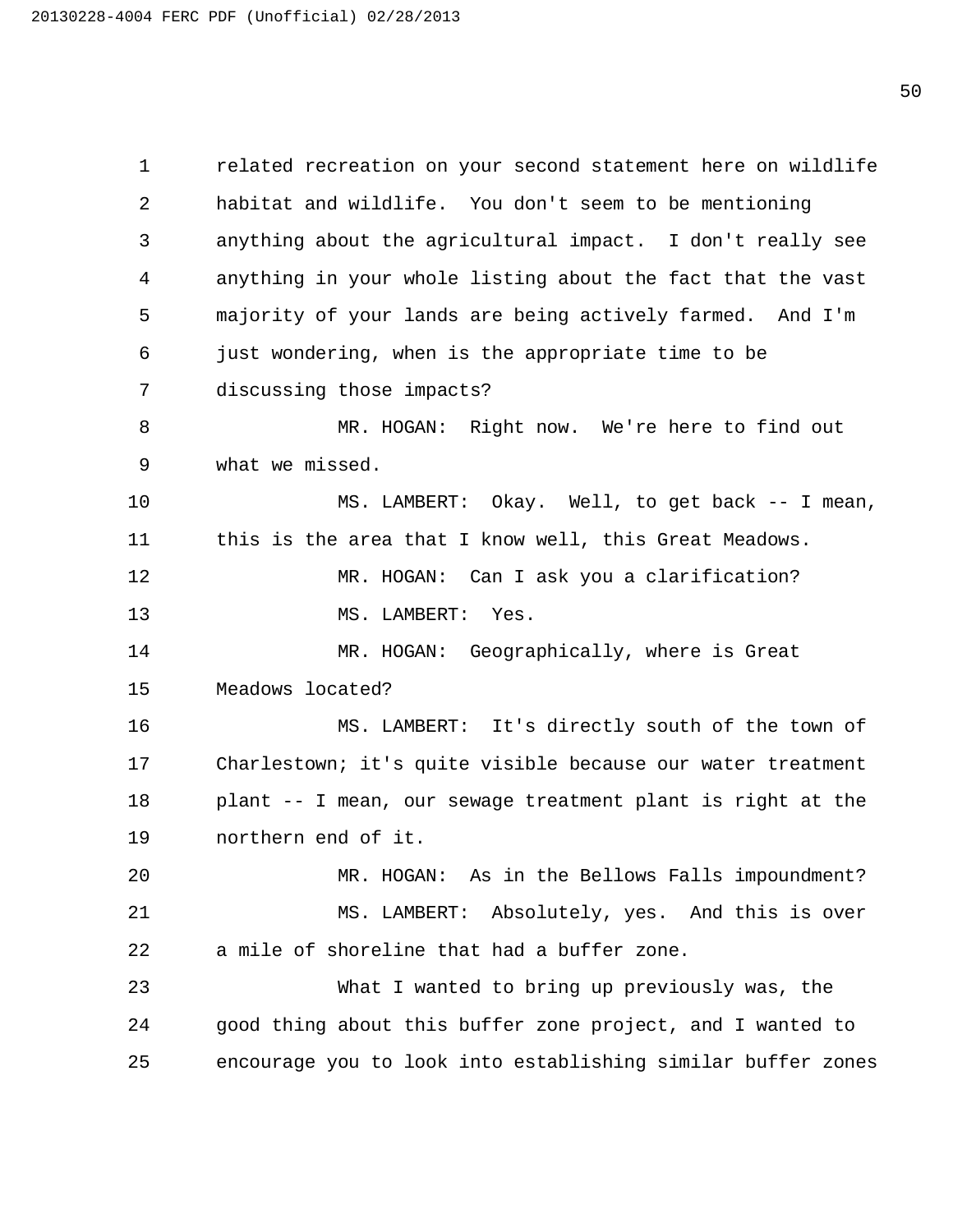along similar cornfields. And again we have photos showing how the cornfield was cultivated almost to the very edge of the riverbank. I couldn't believe these farmers were actually driving their tractors with this undercut, sandy bank; but they were doing it, and now there's a buffer zone there.

7 The Sulf we do have concerns, and I'm not quite sure if this is something for FERC or if this is just something for TransCanada to handle, about the way we had a buffer zone arrangement now; it's being infringed on by the agricultural practices going on.

12 MR. HOGAN: Who is the arrangement with? TransCanada, or is it a requirement of a license, FERC license?

15 MR. RAGONESE: It is FERC. We don't have an agricultural requirement or a lease requirement or anything like that. I would say that we are reviewing a lot of our agricultural, private partnerships on our land. And in going forward, I can tell you that one of the requirements, going forward, of all agricultural use partners will be to maintain a buffer of native vegetation or natural vegetation, and not be able to cultivate -- we're thinking of at least a minimum -- say 50 feet, 100 feet is what we're looking for for a buffer along --

25 MS. LAMBERT: Keep in mind that we started out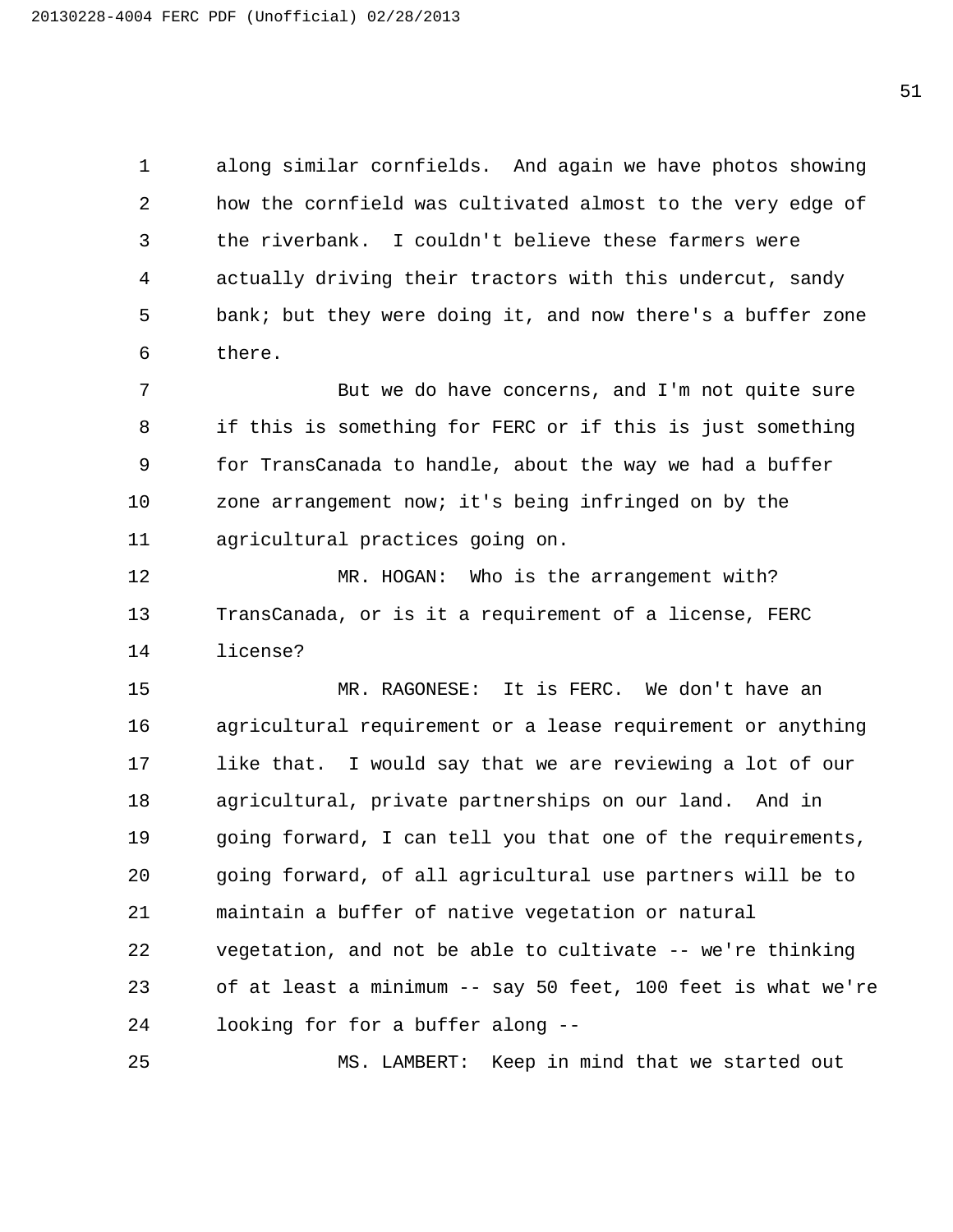with 150 feet, and we're probably down to 100 feet now. Because we started out with 150, and I think we may be down to 100 in some places now just because it takes decades to have anything take root enough to slow down the constant erosion. 6 MR. RAGONESE: We are required -- I mean, I think we're trying to find the right metric; I mean our recommendations that come out of those states; I think the state's recommendation is 50, we've read. So I'm not sure what we will end up with, but we are going to require something in all of our partnerships. 12 Now obviously there's a lot of private agricultural use along the reservoir as well which we have no control over. 15 MS. LAMBERT: I'm speaking of the lands that you basically lease for a dollar -- 17 MR. RAGONESE: Correct. 18 MS. LAMBERT: -- to farmers who have been doing it since about 1969, I believe. I think it's time to revisit that and take a hard look at these lands and find out which lands should be farmed and which should be converted to wildlife habitat. Because they're trying to farm wetlands right now; I mean, it needs to be looked at. 24 So I'm not sure who needs to be looking at it, but.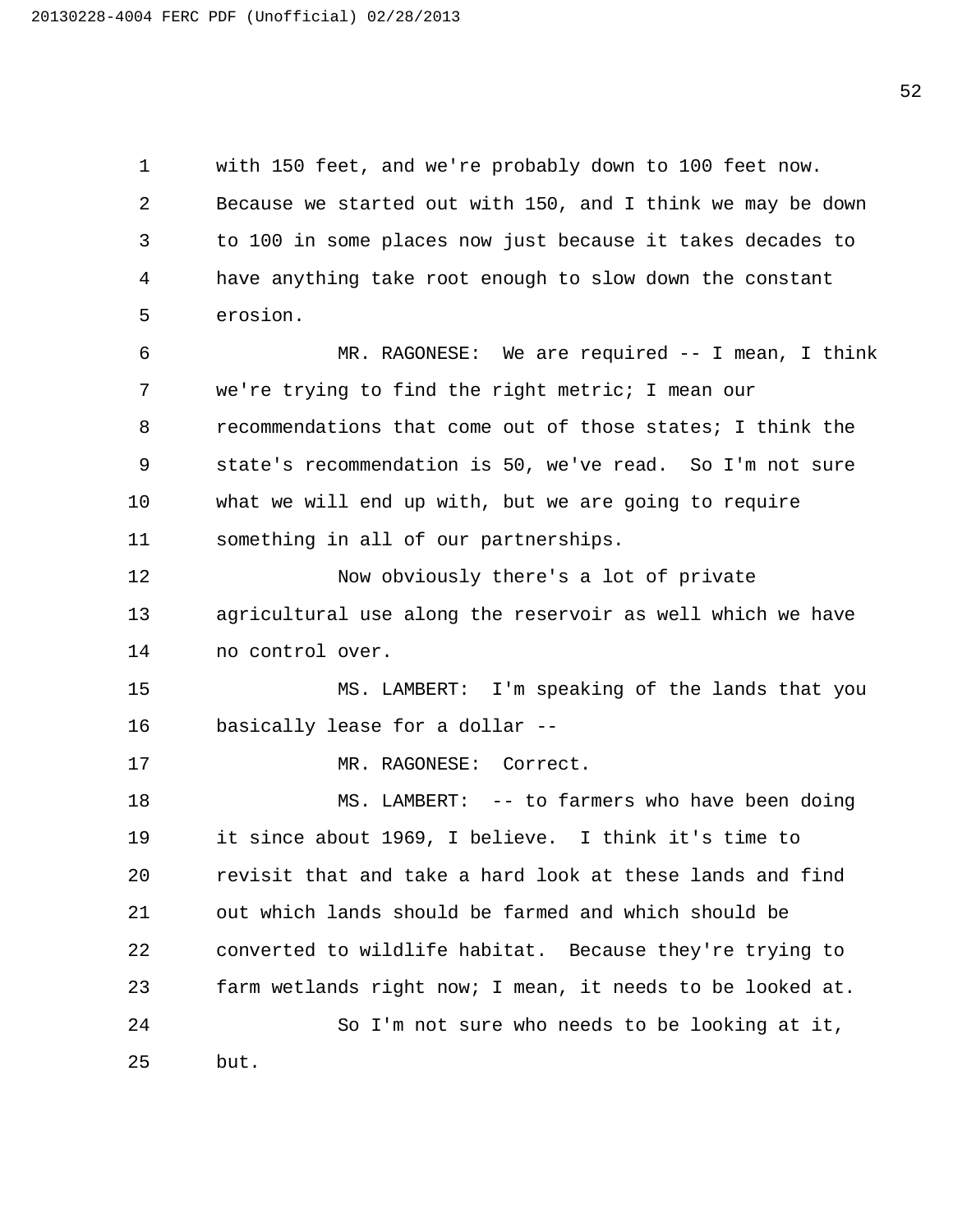1 MR. HOGAN: We will be. 2 MS. LAMBERT: Yeah, okay. 3 Is this an appropriate place to talk about land 4 use on the following page? It sounds like -- yes. 5 MR. HOGAN: You are right, there's a lot of 6 interrelated issues, so. 7 MS. LAMBERT: Okay. Well, I don't want to hog 8 this thing, so. 9 MR. HOGAN: Any other comments on terrestrial 10 resources? 11 We've got a question from Staff. 12 MR. BATTAGLIA: I have a question for Mr. 13 Ragonese really quick, just a verification, sir? 14 MR. RAGONESE: Sure. 15 MR. BATTAGLIA: The shoreline inventory that is 16 currently on TransCanada-Relicensing.com, I can find the 17 shoreline inventory that will also allow Jim to see the 18 currently mapped wetlands --? 19 MR. RAGONESE: No, the map is not on. We're 20 trying to identify the best -- I mean, it's basically a lot 21 of GIS information. 22 MR. BATTAGLIA: I totally understand. I just 23 wanted to -- 24 MR. RAGONESE: A lot of the information are in 25 photographs. We're trying to sort the photographs off so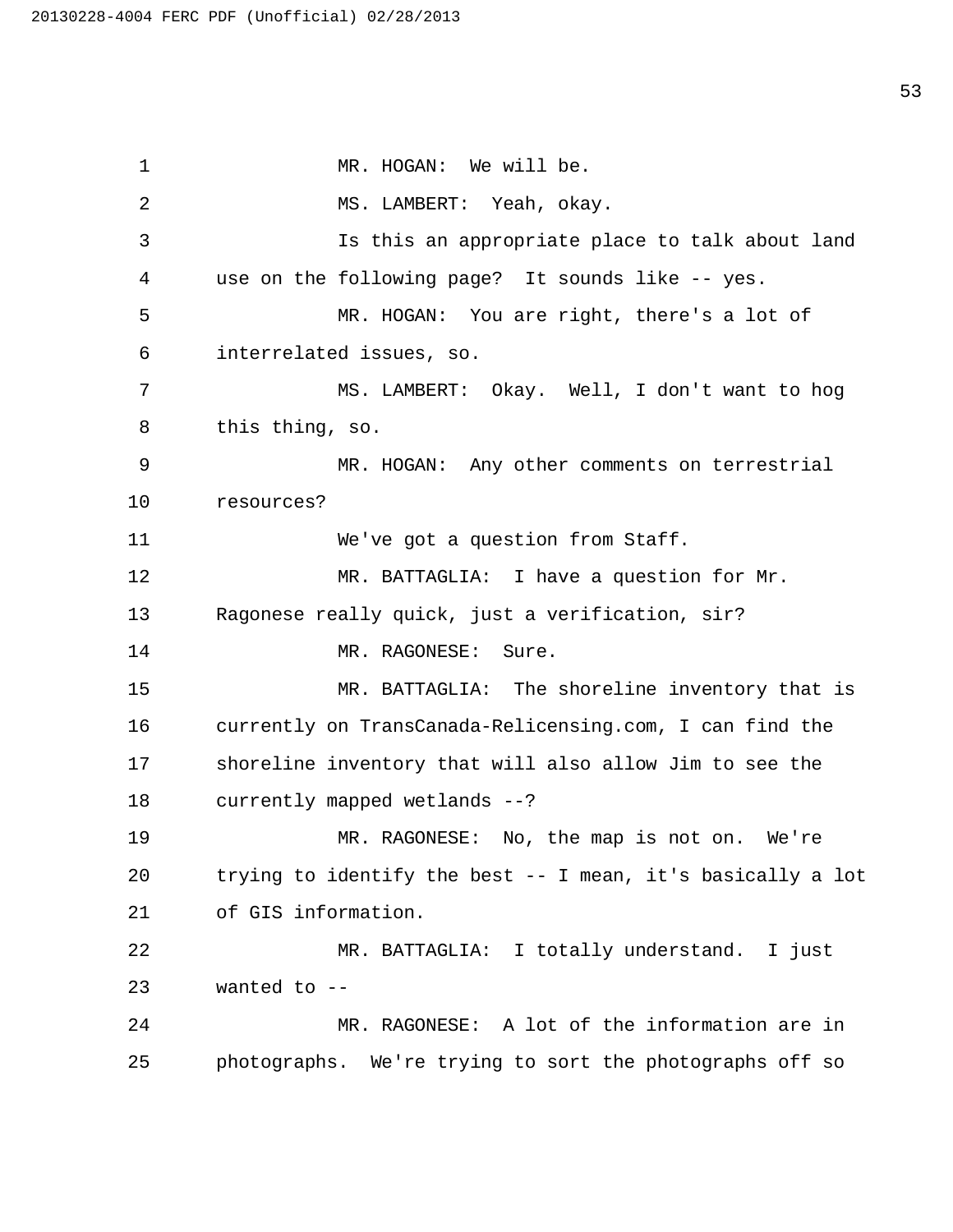1 that it won't take down everybody's server, and so we tried 2 to download this. And then try to figure out what the best 3 format would be. We're focusing on developing a published 4 map file so the public will be able to at least access a 5 free software, to be able to view the mapping information 6 without necessarily being a GIS expert. That's what we're 7 trying to do. It isn't on the website yet; the summary 8 report is on the website. 9 MR. BATTAGLIA: Thank you. 10 I have one question to a verification for Rachel. 11 The Northern Leopard Frog siting or 12 documentation, you confer, Miss, was in this Great Meadows 13 area? 14 MS. LAMBERT: That's right. 15 MR. BATTAGLIA: And was that information 16 submitted to the New Hampshire Fish & Game? 17 MS. LAMBERT: Yes. 18 MR. BATTAGLIA: Okay, thank you. 19 MS. LAMBERT: This is their reptile-amphibian 20 reporting program they have open to the public. 21 MR. BATTAGLIA: Yes. Thank you. 22 MR. HOGAN: John? 23 MR. BRUNO: John Bruno. Having been involved in 24 a number of shore-land protection permits for the State of 25 New Hampshire, are you required to go through the same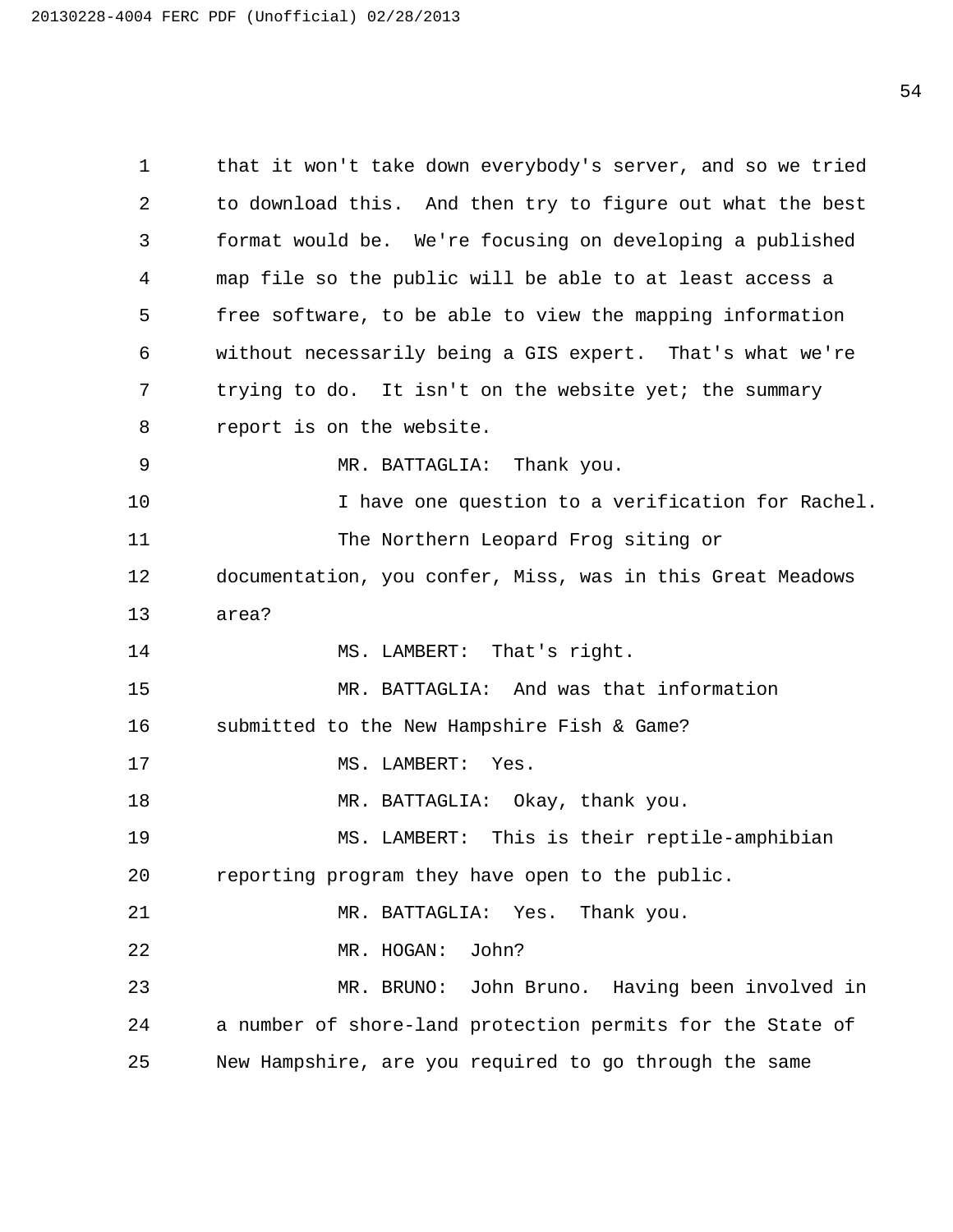process to get a shore-land permit that an individual would be if you were to look for a permit to do work within the 250-foot buffer of the reference line in the river? 4 MR. RAGONESE: You're asking, is TransCanada required? Yes, absolutely. 6 MR. BRUNO: So you'll be required to go through the same amount of detail along the 250 foot buffer of the Connecticut River that I would be required to if I wanted to cut some trees along my property or to do something within my property? You're going to be required to go through the same amount of detail that I am; is that correct? 12 MR. RAGONESE: If -- I mean, I'm not exactly sure. If we are proposing an action, an undertaking of some sort, we are required to follow the same laws as you, unless FERC wants to preempt that. 16 Otherwise, we're - the same state laws and any federal laws are applicable to us as they are any other entity. 19 MR. BRUNO: If I may make a comment, it seems like you're having sort of logistic issues with showing like wetland polygons on your database. If you're mapping wetlands and you've got field data, that's refining -- 23 MR. HOGAN: Can I get you guys to talk about this after the meeting? 25 MR. RAGONESE: Yes.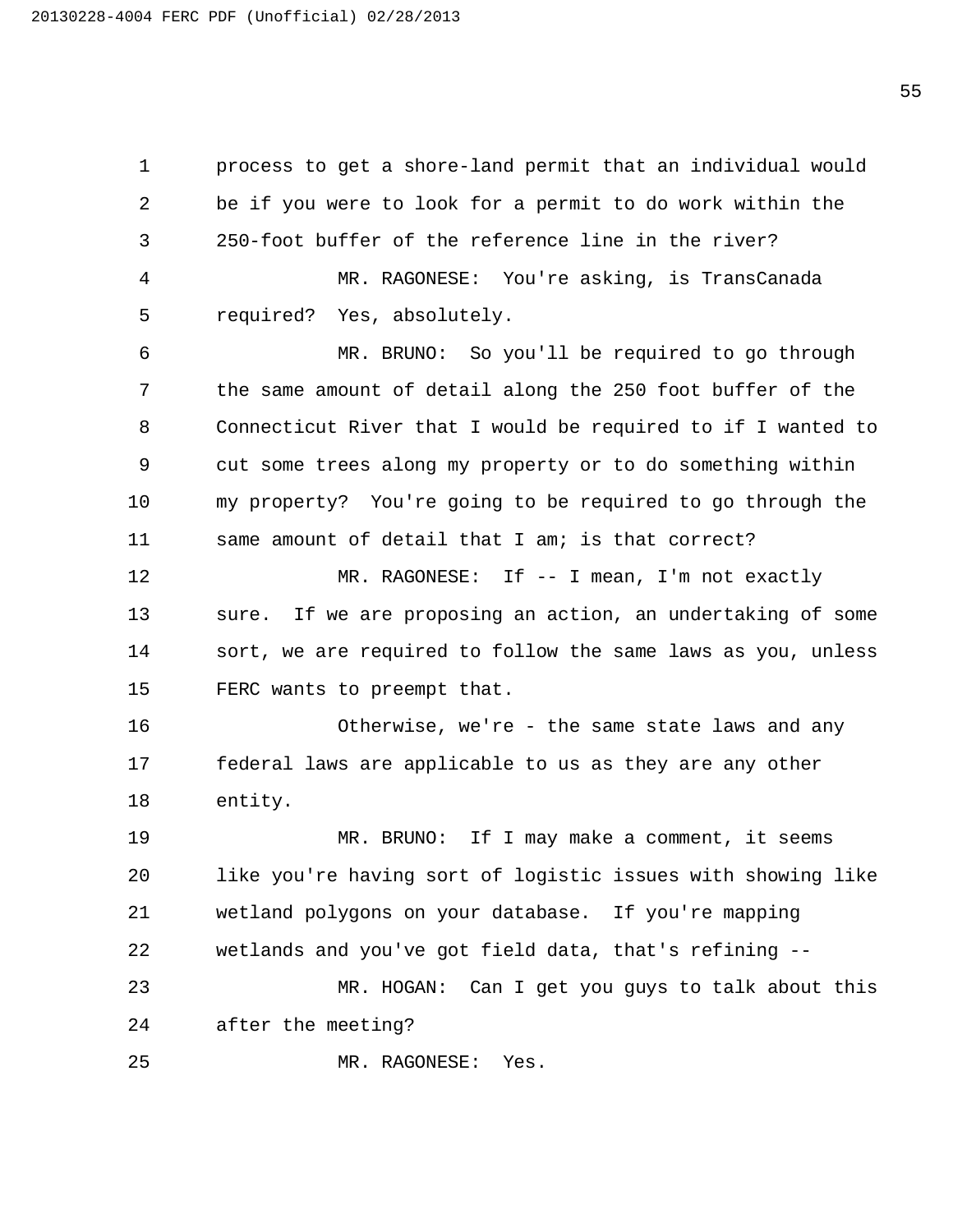1 MR. BRUNO: Pardon? 2 MR. HOGAN: Can we discuss it off line? 3 MR. BRUNO: Oh, okay. 4 MR. HOGAN: Okay. Thank you. 5 Other terrestrial-related comments? 6 Okay. Threatened and endangered species. Mary? 7 Threatened and Endangered Species 8 MS. McCANN: Mary McCann. 9 So this is that Section 4.2.5 in the scoping 10 document, and I've kind of summarized the three bullets into 11 one. 12 Effects of project operation or maintenance 13 activities including reservoir and downstream flow 14 fluctuations on aquatic, wildlife and plant species listed 15 as threatened or endangered under the federal Endangered 16 Species Act. 17 MR. HOGAN: I know we've talked about a few of 18 the threatened and endangered species already. Does anybody 19 have specific comments regarding threatened and endangered 20 species or their habitats and the project effects/ 21 None? Okay. 22 Moving on to recreation. Adam? 23 Recreation, Land Use and Aesthetic Resources 24 MR. BEECO: So now we'll be covering recreation, 25 land use and aesthetic resources. So I'll read through the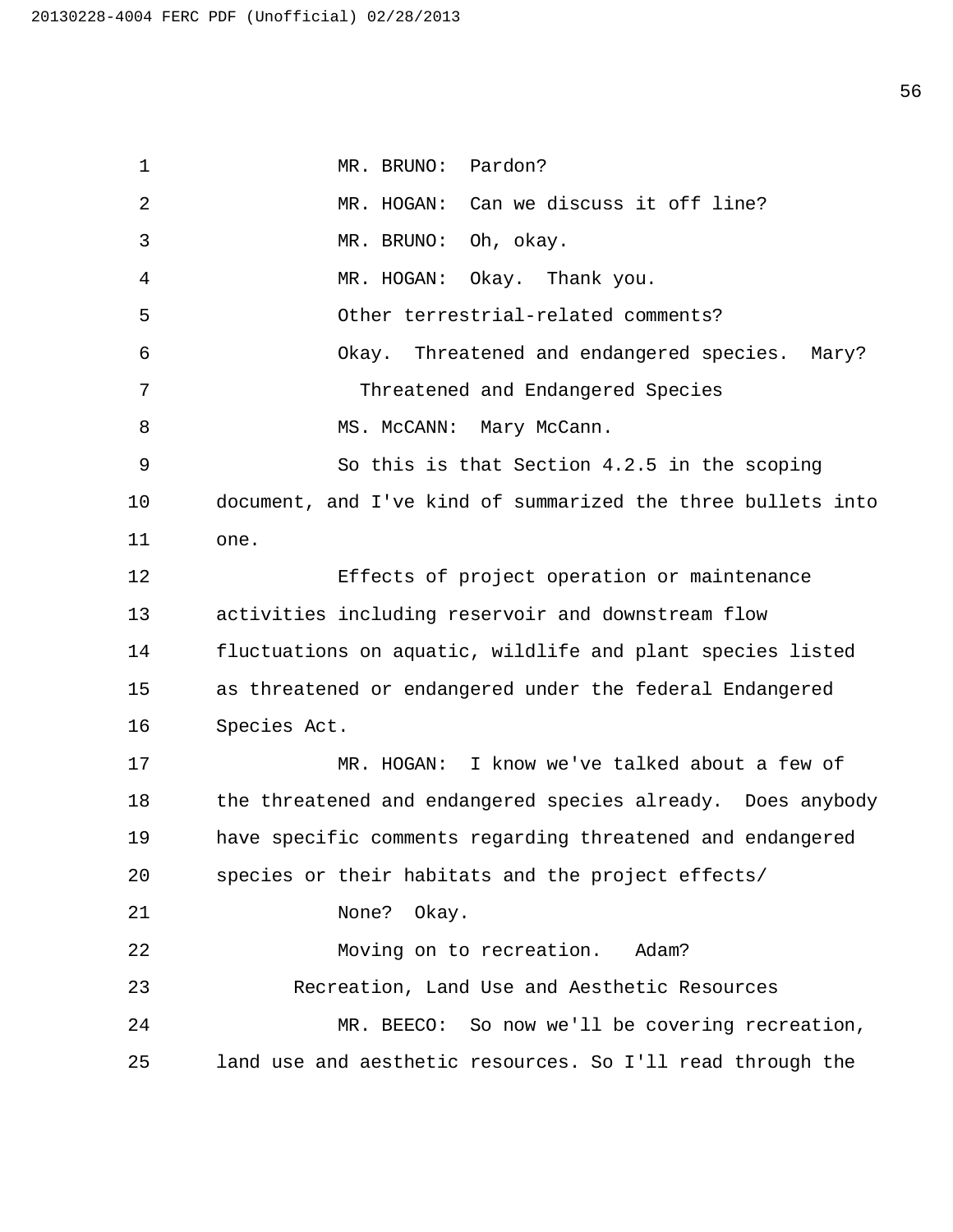bullet points.

2 Adequacy of existing recreation and public use facilities in meeting existing and future regional public use and river access needs. Effects of project operations on quality and availability of flow-dependent and water level dependent recreation opportunities including boating; adequacy of structural integrity, physical capacity and/or management methods to support recreation use at existing facilities. The adequacy of existing shoreline management policies and programs to control non-project use of project lands. Adequacy of shoreline buffers to achieve project purposes in compliance with local and state requirements. And at this time we have not identified any aesthetic resource issues.

15 MR. RAGONESE: I just want to mention that part 16 of the shoreline survey work we did, we did try to identify recreational resources, both public and private. A lot of 18 that survey was done just beyond, or portions of that survey were done beyond the general recreation season of -- by fall we might have missed; people pulled up docks and things like that; but those are all in on the same GIS database.

22 MR. HOGAN: Any comments on the recreation or recreational opportunities, recreation facilities made available? Jan.

25 MS. LAMBERT: I'd like to, nobody's spoken about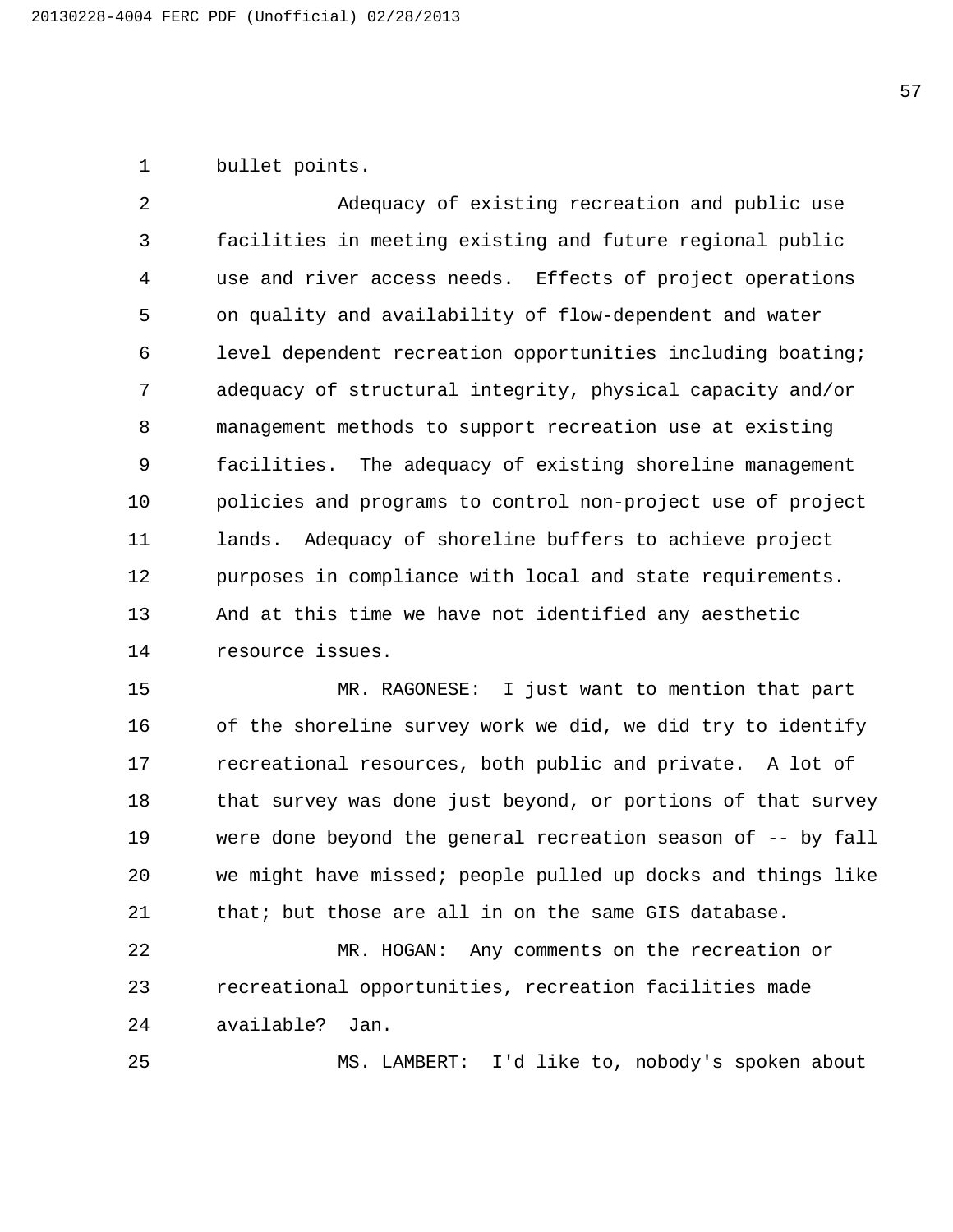Herrick's Cove yet, I guess, which is one of your prime recreational areas. I've been visiting that for several years. Those of us who are into birding know that it's a very important bird area, and many people go there to look for birds and other wildlife.

6 There seems to be a bit of a conflict between people who want to go and run their dogs and picnic and do sports; and I think it's a little bit overbalanced in favor of that kind of activity, whereas it is an important bird area and I think there, especially down towards the at this point, it might be nice to see more natural areas established over the years with native vegetation that might attract and help feed these many species of birds, many of which are rare birds that come to the area, especially during migration.

16 Also, it would be nice to see more, maybe a little better facilities for small boats rather than just catering more just to the larger boats. The put-in facilities tend to be kind of very eroded, and I guess it could be kept up better so that they're not always muddy and unkempt-looking.

22 MR. HOGAN: Just for clarification, when you say small boats, are you referring to --

24 MS. LAMBERT: Canoes and kayaks.

25 MR. BEECO: Are you still speaking about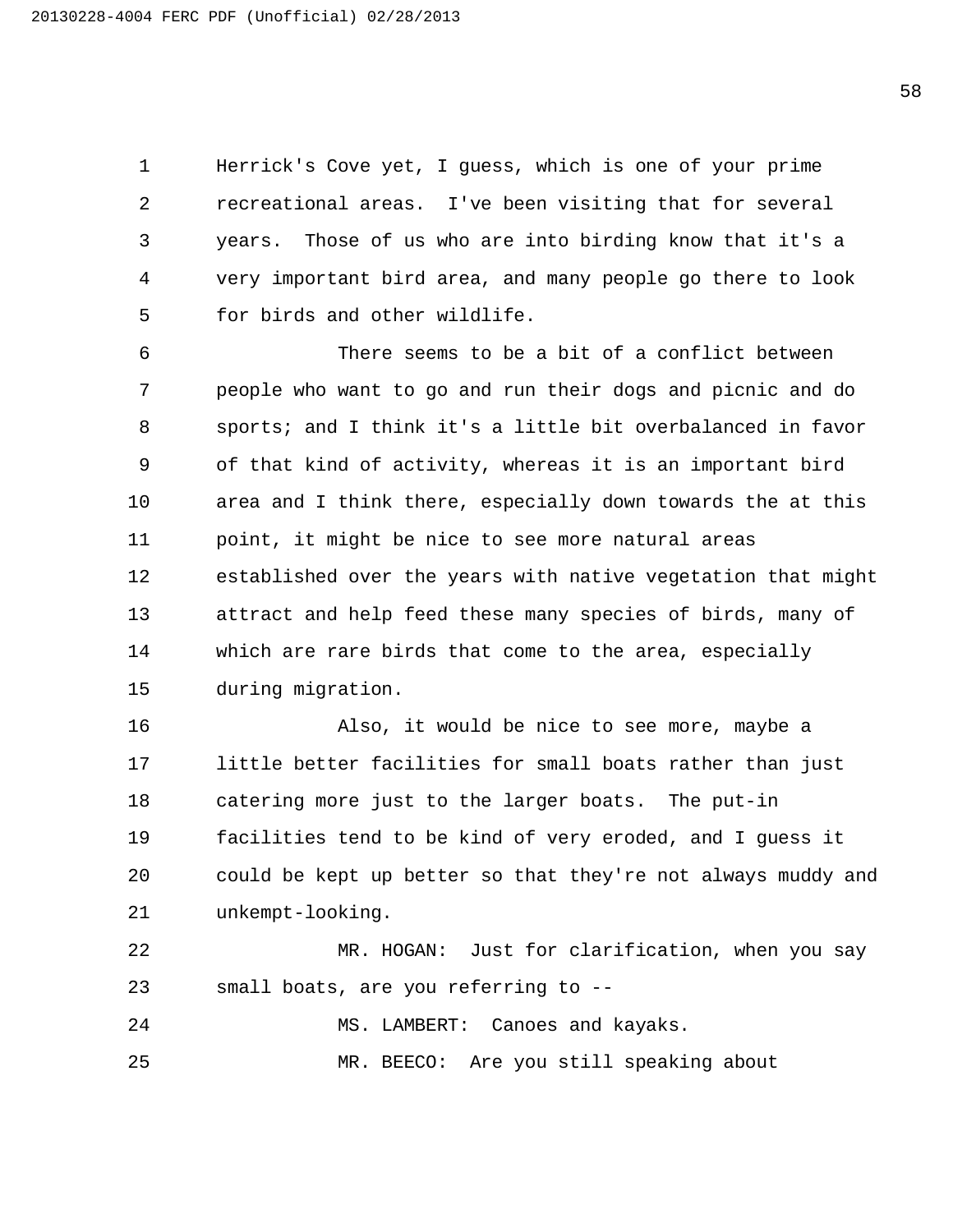Herrick's Cove specifically, or --? 2 MS. LAMBERT: Yes, because that's the only place I know of where the public is welcome to come in and put in boats. I can't speak to any other areas. 5 (Off mic discussion with audience member.) 6 MS. LAMBERT: Lower Landing in Charlestown is a boat landing? Oh. Well, I don't know about that one. 8 MR. DEMPSON: I'm Arie Dempson (ph) of the Bellows Falls Rotary Club. 10 MR. HOGAN: I'd actually like to ask one more question. 12 You mentioned better maintenance of existing facilities. Were existing facilities sufficient in their number? Or was that not part of the comment? 15 MS. LAMBERT: I'm sorry, I had a momentary memory lapse there. Yes, we have -- in Charlestown we have the boat landing. Yes, that's right, right in the southern part of town, right next to the wastewater treatment plant. 19 By the way, the Conservation Commission maintains a nature trail down the bank there, so we are -- we're showing that we can combine wildlife habitat with recreation, but it's a quiet kind of recreation; there's a lot of people out there that want to go someplace where it's quiet and not have to worry about people leaving picnic trash all over the place.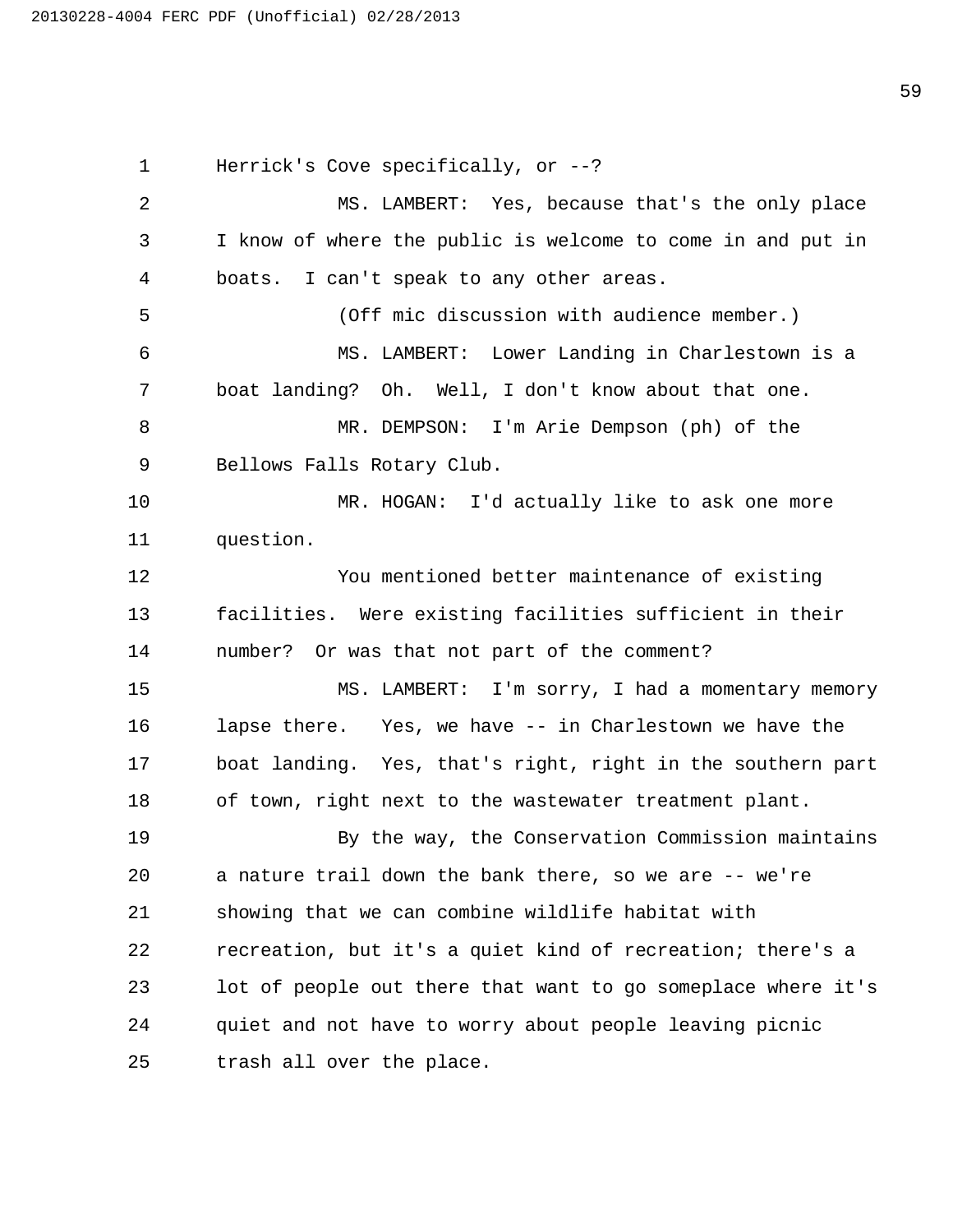1 I think there needs to be more done to control litter. I'm talking about Herrick's Cove also; the lower landing recreational area in Charlestown. A lot of people go down there to run their dogs. I like dogs but I don't think stepping in what they leave. I think it could be more active. I think it's getting to be more socially accepted not that you have receptacles for people to put dog waste in. Might be something. Getting into details here, but it can make a difference in the recreational quality of an area. Big difference.

11 MR. DEMPSON: Thank you. The Rotary Club conducts one of its major fund-raising activities at Herrick's Cove late in September, and it involves the paddle battle where we put in small boats, kayaks and canoes. And we would certainly appreciate it if there were a better put- in constructed up there at the northern end of Herrick's Cove. Obviously it would be there year round, and it would provide a really wonderful resource for people who just want to get out on the river and enjoy it.

20 The other thing, if we've got a sort of a wish list here, a number of organizations have meetings at Herrick's Cove in addition to the Rotary Club, and also the Mount Ascutney Audubon. And the construction of an open air pavilion, simple structure on a flat slab, whole barn construction, could be used by a number of organizations and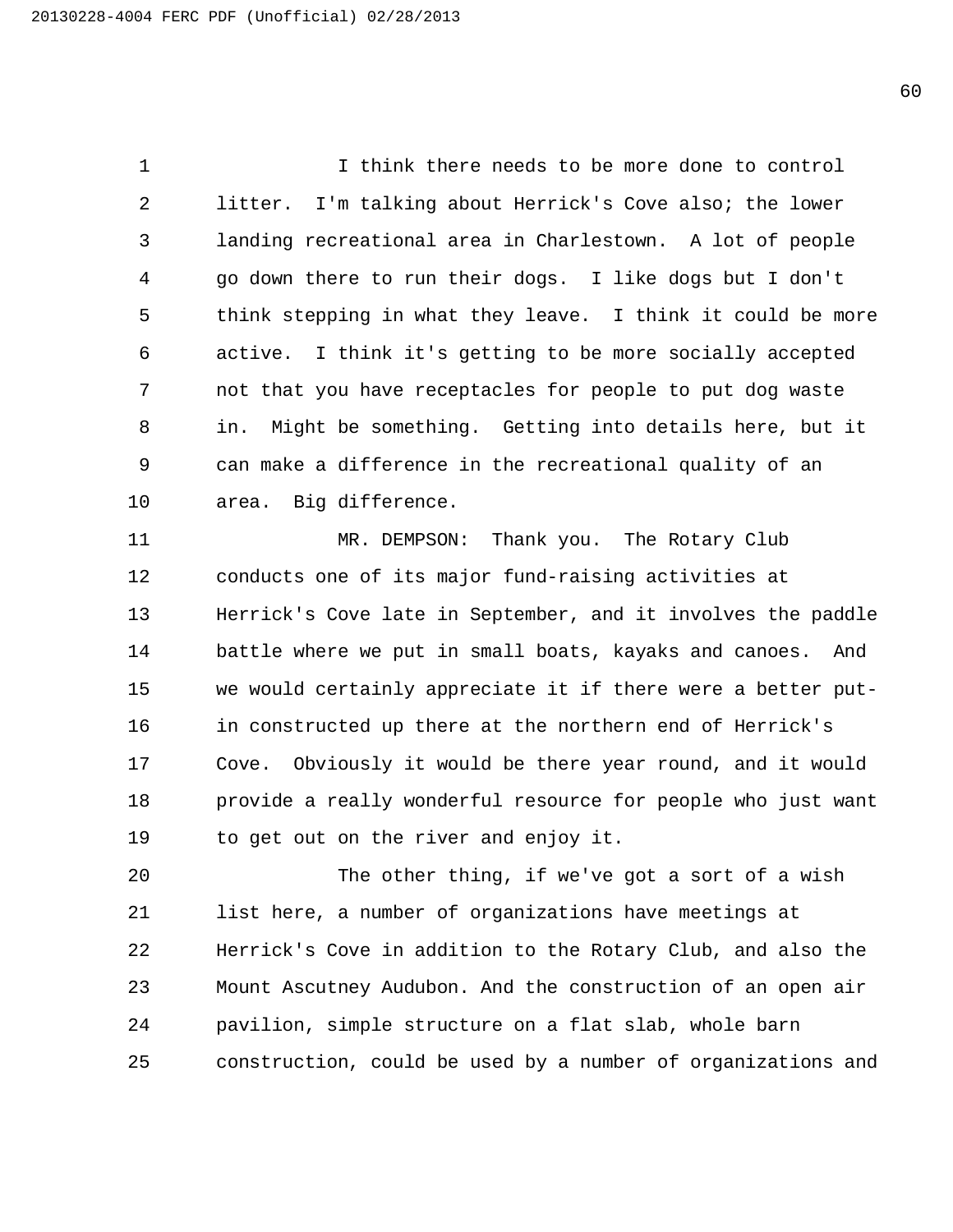a lot of people; and it would just augment the recreational potential of what's really a wonderful area. 3 MR. HOGAN: Can we get you to repeat your name, please? 5 MR. ANDERSON: Eric Anderson. 6 MR. HOGAN: Thank you, Eric. 7 I recognize that -- I cut you off earlier, and that was my fault. So thank you. 9 MR. SIMS: I'm Norman Sims from the Appalachian Mountain Club, which is headquartered in Boston and has about 90,000 members in New England. It's the largest conservation and recreation organization in the Northeast. 13 I want to follow up on a couple of things that have been said, and I want to repeat some things I said at this morning's meeting, because there didn't seem to be anybody there from Bellows Falls. 17 Concerning the canoe launch sites, I think all up and down the river, most of the boat launch sites are made for motorboats, trailer vehicles, and they're not particularly useful for canoes and kayaks; and I hope that in some recreation study we can look at different kinds of facilities that can be provided for canoes and kayaks. I happen to own a wooden canvas canoe, and they don't work well on those concrete ramps. 25 I want to suggest a couple other studies that I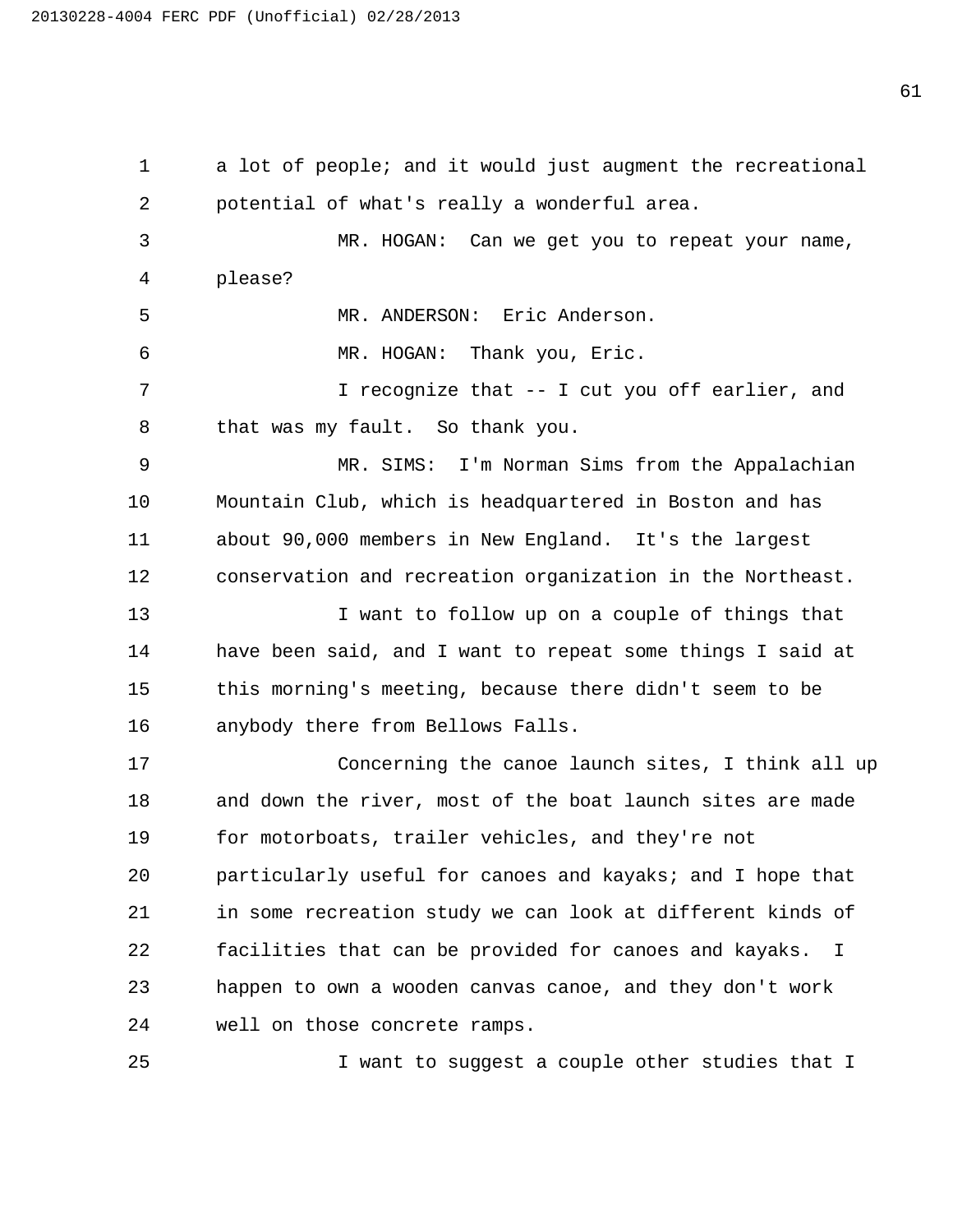mentioned this morning, and pardon me for repeating this. But I felt that people in this room might have more interest in it than the ones this morning.

4 First of all, for Adam, we have identified an aesthetic problem, which is in the dryway of the Bellows Falls reach; it's a three-quarter mile dewatered section, has no minimum flow in it, and it's the natural riverbed. It's in clear view of a number of roads, and I think that's an aesthetic problem.

10 Concerning that same reach, and many of you are familiar with that, it's from immediately below the dam, goes around a corner underneath a railroad bridge, past the Vilas Bridge which is now closed, and continues another quarter mile or so to the, to rejoin the river that's watered.

16 The Appalachian Mountain Club would like to have a study done of using that reach as a whitewater park with controlled releases from the dam to provide whitewater recreation. We think this would be of enormous economic benefit to the community, and we suggest that a professional company that designs whitewater parks should be hired to evaluate that opportunity.

23 We have a couple other interests, as well. We think that offsite mitigation should be provided because of the loss of Bellows Falls, basically. There is a new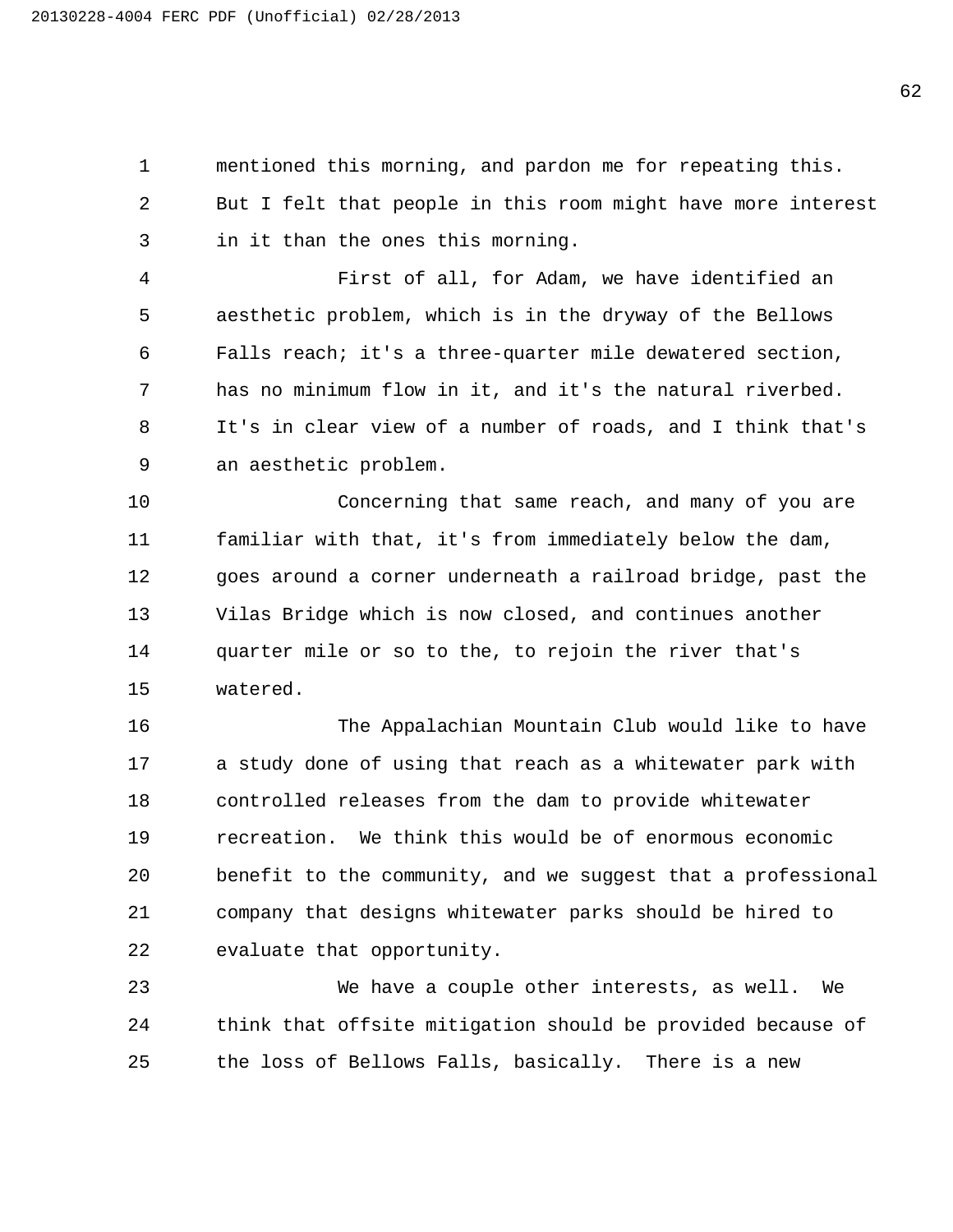National Blueway System in this country; the Connecticut River and its watershed was declared the first National Blueway River. It includes all the tributaries and the watershed, and there may be an opportunity to provide whitewater recreation and some of those tributaries; recreation which is lost because of the continuing existence of the dam.

8 There's been a number of things said about particular facilities in the Bellows Falls project lands and elsewhere. The AMC has an interest in a study of all of the facilities on the river; the quantity, quality and adequacy of all of the boat facilities associated with the river, including facilities for canoeing and kayaking, portage routes, campsites, parking and road access, seasons of operation, maintenance and sanitary facilities; and this 16 study should look at the next 30 years and the projected use of those facilities.

18 The Connecticut River Paddlers Trail folks are very interested in this; I'm particularly concerned about the portage at Bellows Falls. Of all the portages on the dams that are currently up for relicensing, it's the second worst. The worst is at Turners Falls where there is no portage. The Bellows Falls portage is one and a half miles, and for probably a mile of that it follows that high speed highway in New Hampshire along the river. What route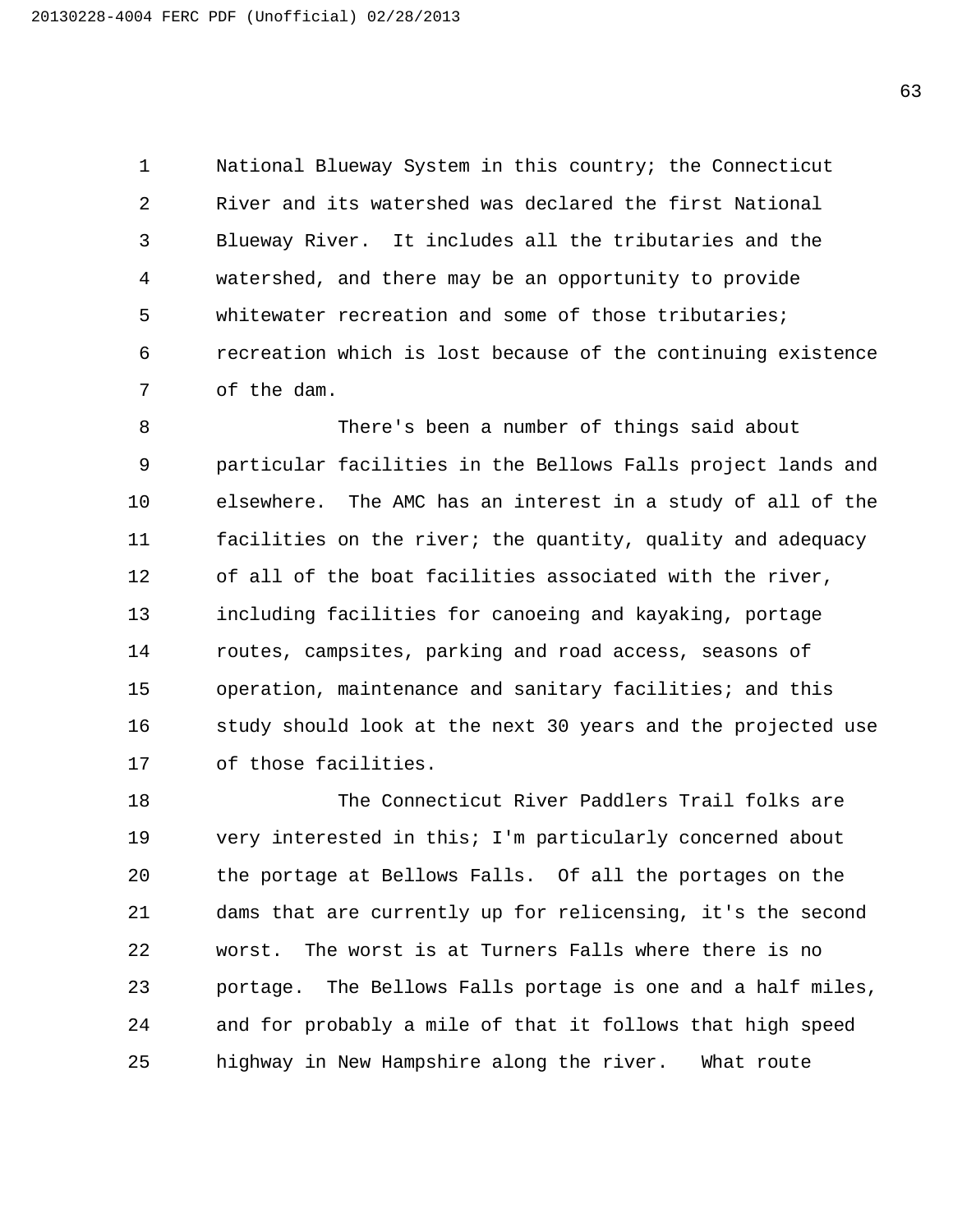number is that?

| 2  | Twelve.<br>AUDIENCE:                                         |
|----|--------------------------------------------------------------|
| 3  | Twelve? It's a 50 mile an hour speed<br>MR. SIMS:            |
| 4  | limit. Tom and I stood out there for close to an hour today  |
| 5  | while the school buses and the trucks went by. I would not   |
| 6  | want to have had a boat with me at that time; it seems very  |
| 7  | dangerous. inherently dangerous to me. And something needs   |
| 8  | to be done with that. I don't know what it is, but perhaps   |
| 9  | that could be studied as part of this process.               |
| 10 | There are many opportunities to do multiple day              |
| 11 | canoe trips, including overnight camping on the Connecticut. |
| 12 | A recreation study should examine the opportunities to do    |
| 13 | that and what gets in the way. I think the portages get in   |
| 14 | the way, the lack of campgrounds get in the way, and this    |
| 15 | comes from talking to people who've tried to do through      |
| 16 | paddling on the river; and we think that that's something    |
| 17 | that FERC should study and that TransCanada should study as  |
| 18 | part of this relicensing.                                    |
| 19 | MR. HOGAN:<br>Tom?                                           |
| 20 | Thank you. I'm Tom<br>MR. CHRISTOPHER:                       |
| 21 | Christopher, I represent New England FLOW and American       |
| 22 | Whitewater, and I ask your indulgence for those who have     |
| 23 | heard me speak this morning.                                 |
| 24 | I have to concur with my colleague, Norm Sims.               |
| 25 | The Bellows Falls project is a .7 mile diversion that        |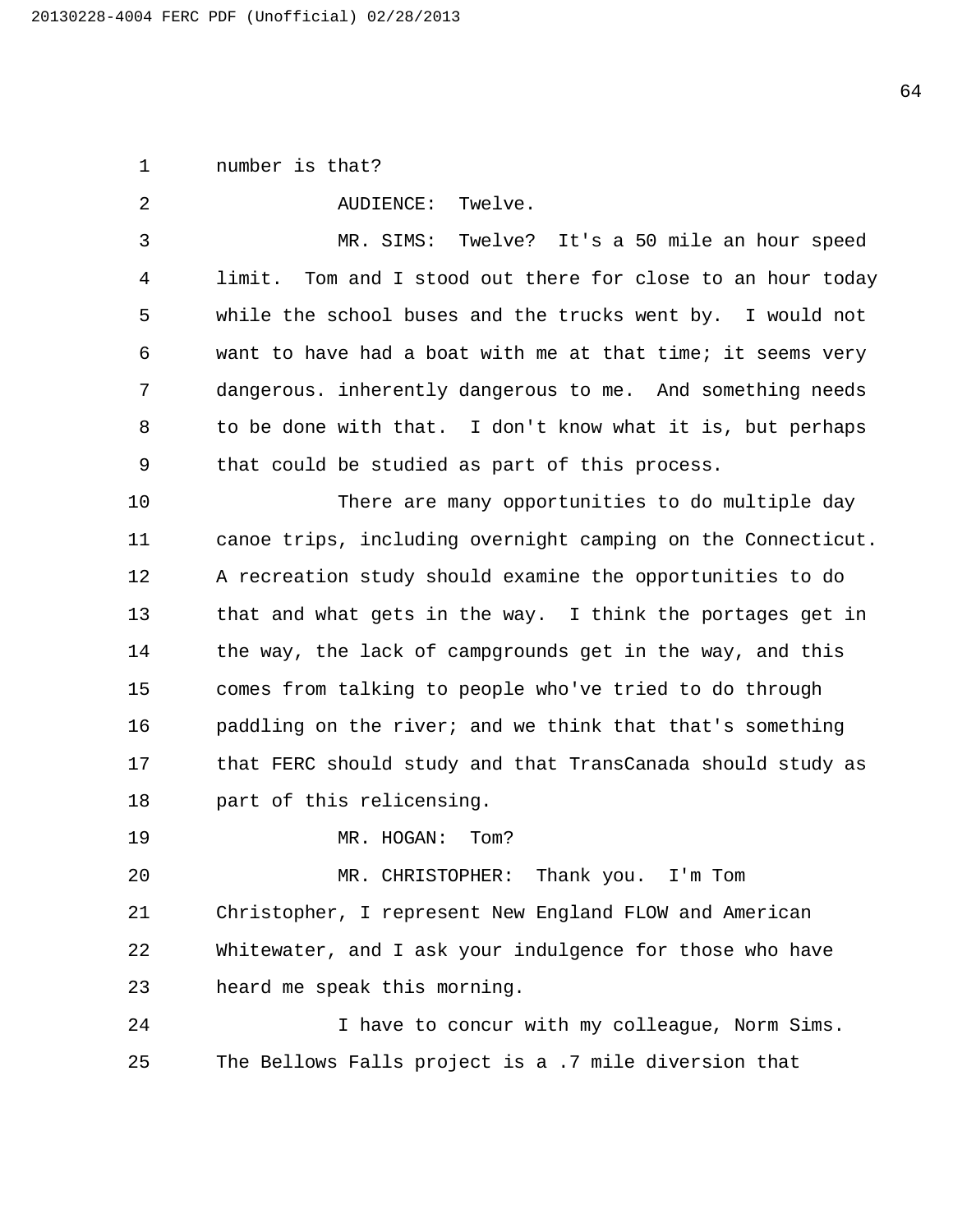reduces instream flows completely except for some leakage. Any natural boatable flows under the flood spillage are inaccessible, they're high, they're flashy, they're unpredictable, and they're really only available during periods of season high spillage due to flooding.

6 Near the bottom of the reach, there's a Moorehead (ph) that was installed to prevent salmon from moving up into that bypass reach, that makes paddling extremely hazardous. We'd like to see that particular structure removed. The site would be a very good location to develop a whitewater park, and even in moderate flows, the run could be used by canoeists and kayakers for surfing and acrobatic tricks, so on and so forth.

14 As a bit of an aside, some of you will recall, we had an additional colleague with us this morning who had made some comments, Bob Nasdorf, who also worked for American Whitewater, but had never seen this bypass reach. And when we brought him down there this afternoon for a tour, he was absolutely ecstatic about the potential that could be achieved in building a whitewater park.

21 One of the difficulties at this particular site is public access. Directly below Bellows Falls there's currently no formal public access or parking for boaters or canoeists. And in order to put in to the whitewater rapids that exist now or that would be constructed as part of a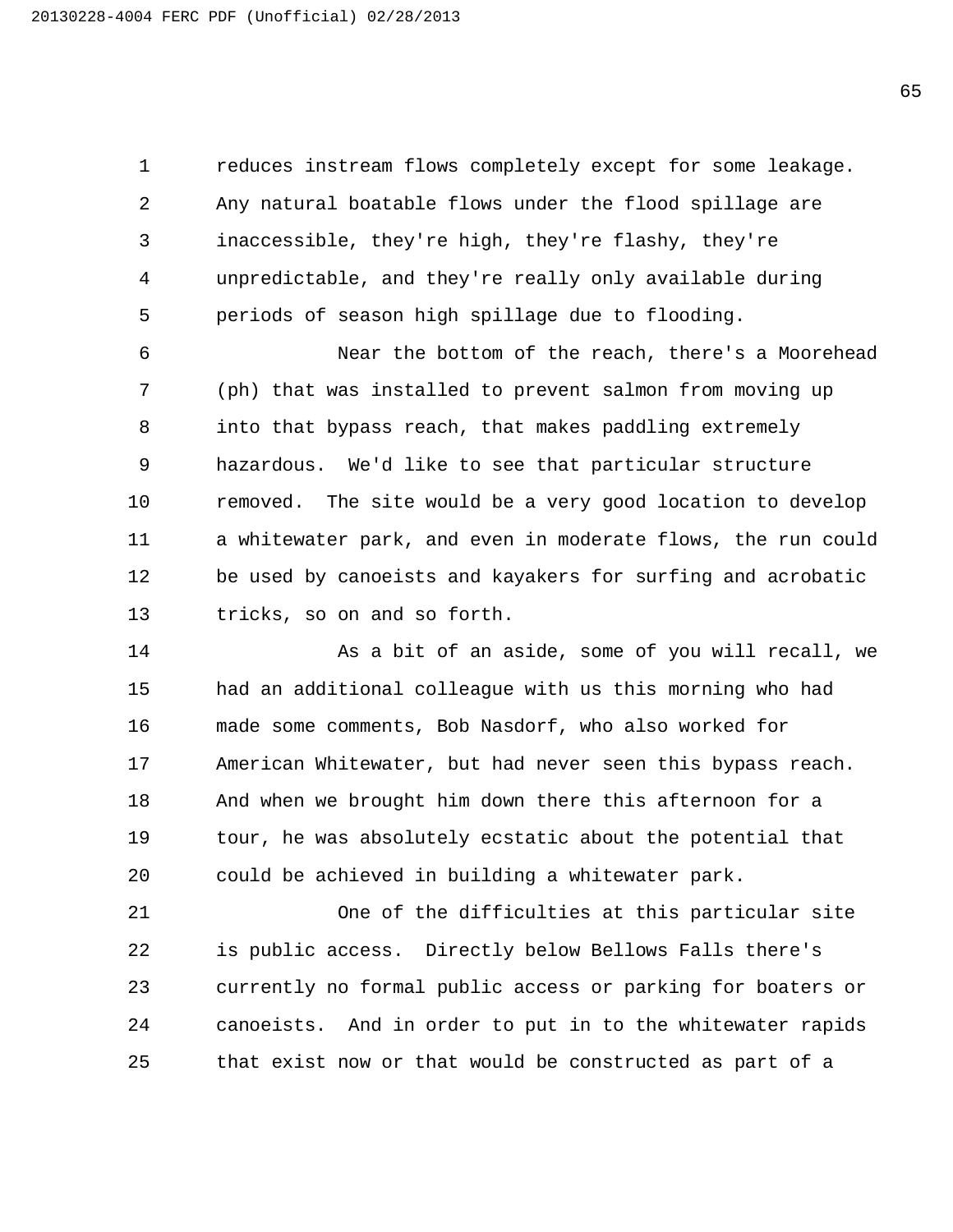whitewater park, boaters would have to descend a very steep slope, and it's studded with large boulders from -- adjacent to a very heavily trafficked roadway.

4 We did some additional exploring today and we identified at least one other access area downstream that certainly could serve as a starting point for organizing boaters and their gear, and even though that would be the finishing point, it would be a simple issue of shuttling these people back and forth up to the beginning of a whitewater park if it could be constructed.

11 The diversion around the dam has significant negative recreational impacts and related socioeconomic impacts. By building a whitewater park within the project lands of this bypass reach, there is an enormous amount of potential to create a new tourism product for this region. And after driving through Bellows Falls, it's a lovely community, but like many communities throughout the Northeast, anytime that you can bring in additional revenue, all the businesses that are in that community are going to benefit.

21 Part of this economic analysis, we would like to see, as I expressed this morning, the use of a contingent valuation study, and as I also indicated to you this morning, there are a number of very successful projects all around the United States. I'll just list a few.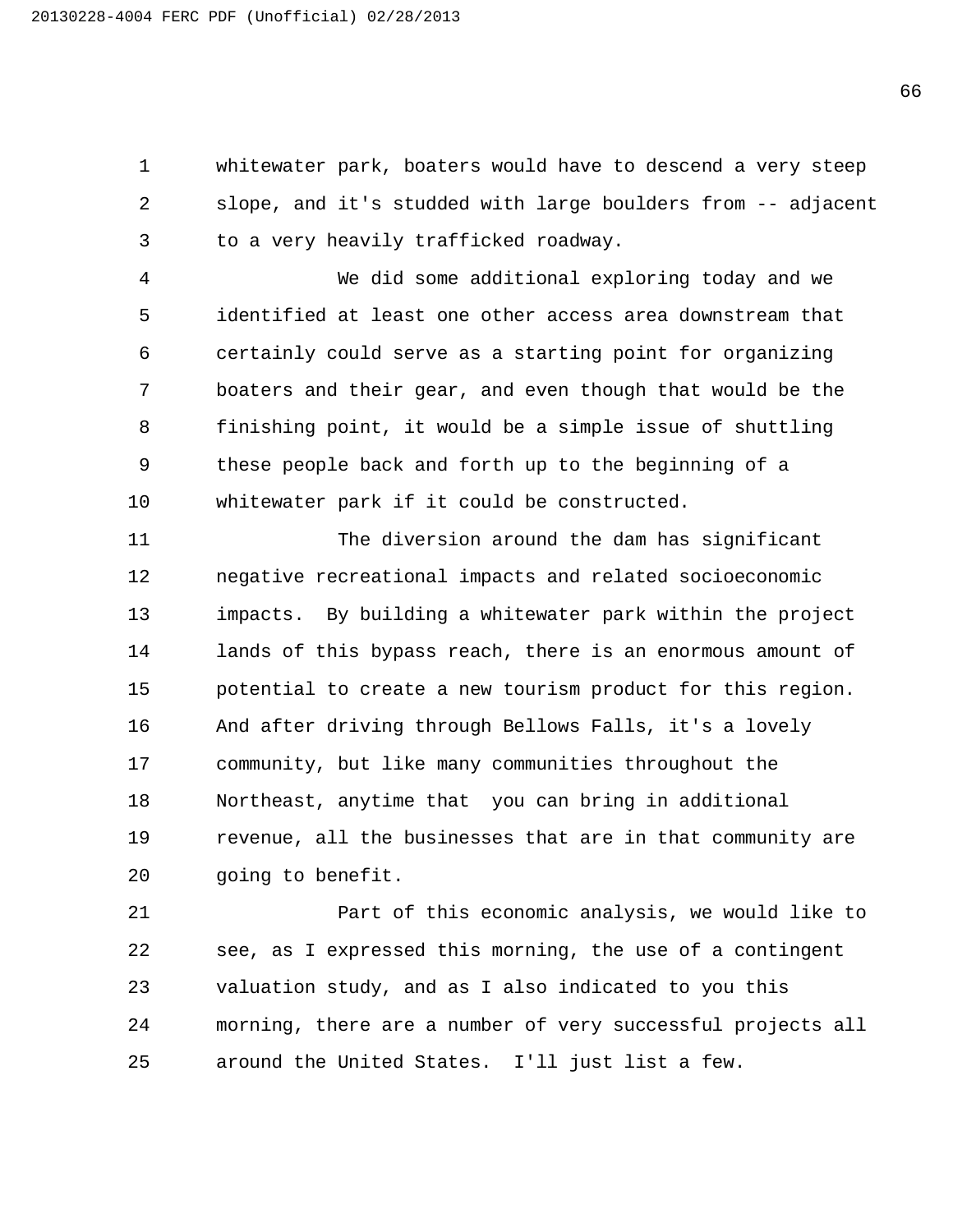1 Charles City, Iowa; Iowa City, Iowa, South Bend, Indiana, Springfield, Ohio, Yorkville, Illinois, Petoskey, Michigan. And on and on and on. So we think that the development of a whitewater park in this particular bypass reach would provide enormous recreational potential; it certainly would provide a great deal of diversity for this area, and certainly would also provide an economic stimulus for the community of Bellows Falls and the surrounding communities. Thank you. 10 MS. DROUIN: Donna Drouin again, Walpole. 11 I'd like to speak to 428 through 4210, and along with some of the same messages as the gentlemen from the recreational community have discussed. 14 The area of the river that they've talked about is one of the saddest, most forgotten reaches of the river that exist. And what's ironic about that, it is one of the most culturally and historically rich section of the river; and we can go back to the beginning of human habitation there. A long, hundreds if not thousands of years before European settlement in this part of the world. Native American tribes, in succession, lived there and called this The Great Falls of the Beautiful River. And you can see as they've described what we've done to this beautiful section. 24 Unfortunately, TransCanada's facility there sits in a very sad-looking location as far as the human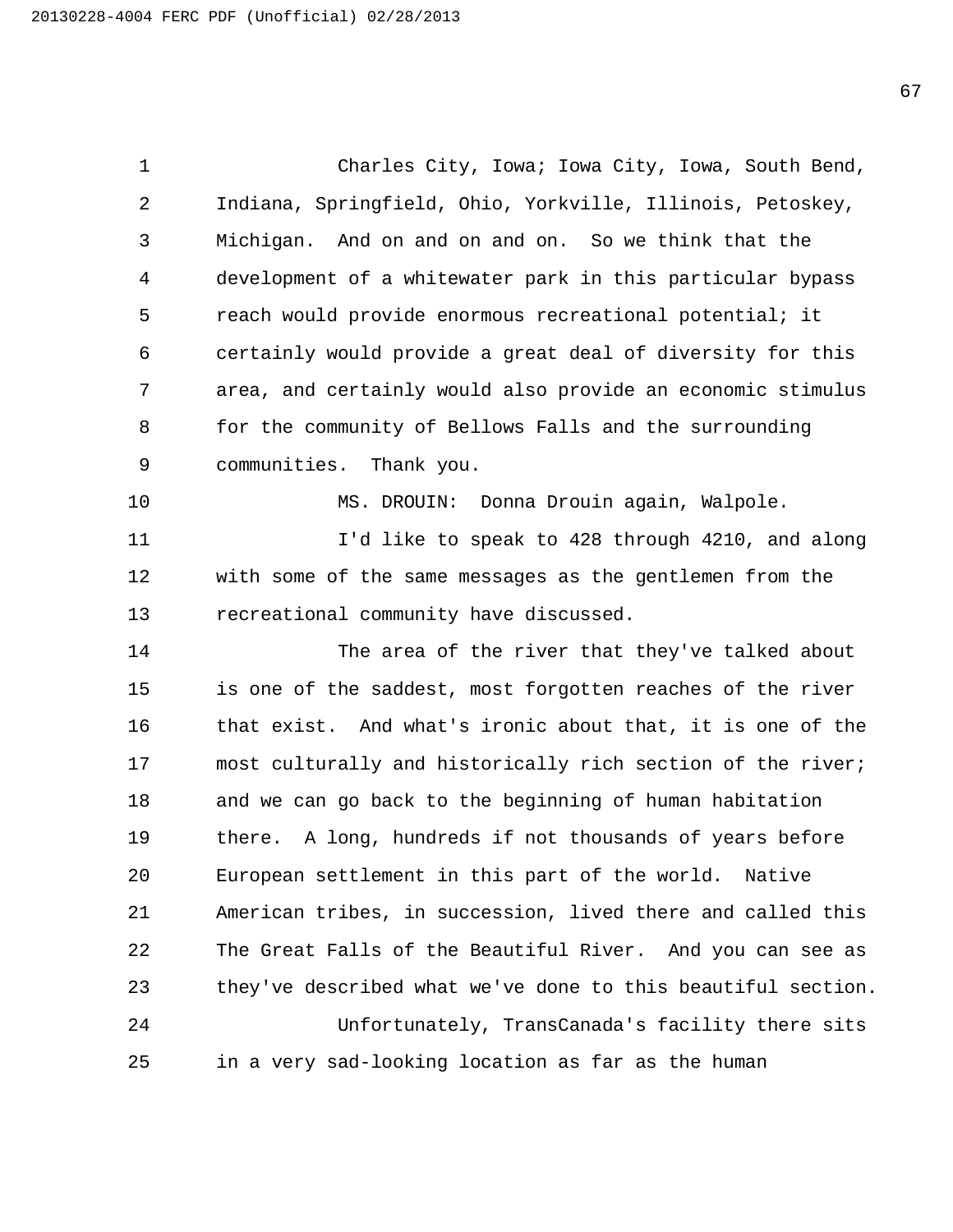landscape, and the stretch of the river if not sad could even be described as shabby. There's a lot of potential here any way we look, and then of course you can't even get to the TransCanada facility directly anymore, because the economic situation in the country and the state is that we've got a historic but also shabby and dilapidated bridge that crosses the river at the place where the first bridge crossed the river in its whole 400-plus mile length back in the 1700s, Mr. Hale's bridge. Which made him a national architect for the design of that bridge.

11 So the sky is the limit on what could be done in the reach of the Bellows Falls Dam. And if TransCanada can help the Northeast, the River, New Hampshire, to start correcting that, whether it's an aesthetic, socioeconomic or cultural resource question, it's all right there. Thank you.

17 MR. FOX: Gary Fox, a Bellows Falls resident and a member of the Rockingham Conservation Commission.

19 I'd like to add to the request for a recreational study. At the Conservation Commission, we've heard testimony on trail systems and have also worked with Westminster Conservation Commission on trail connectivity. 23 Right now along the riverfront just south of the power plant, there's a Bellows Falls historic water park and trail system that's being developed in conjunction with the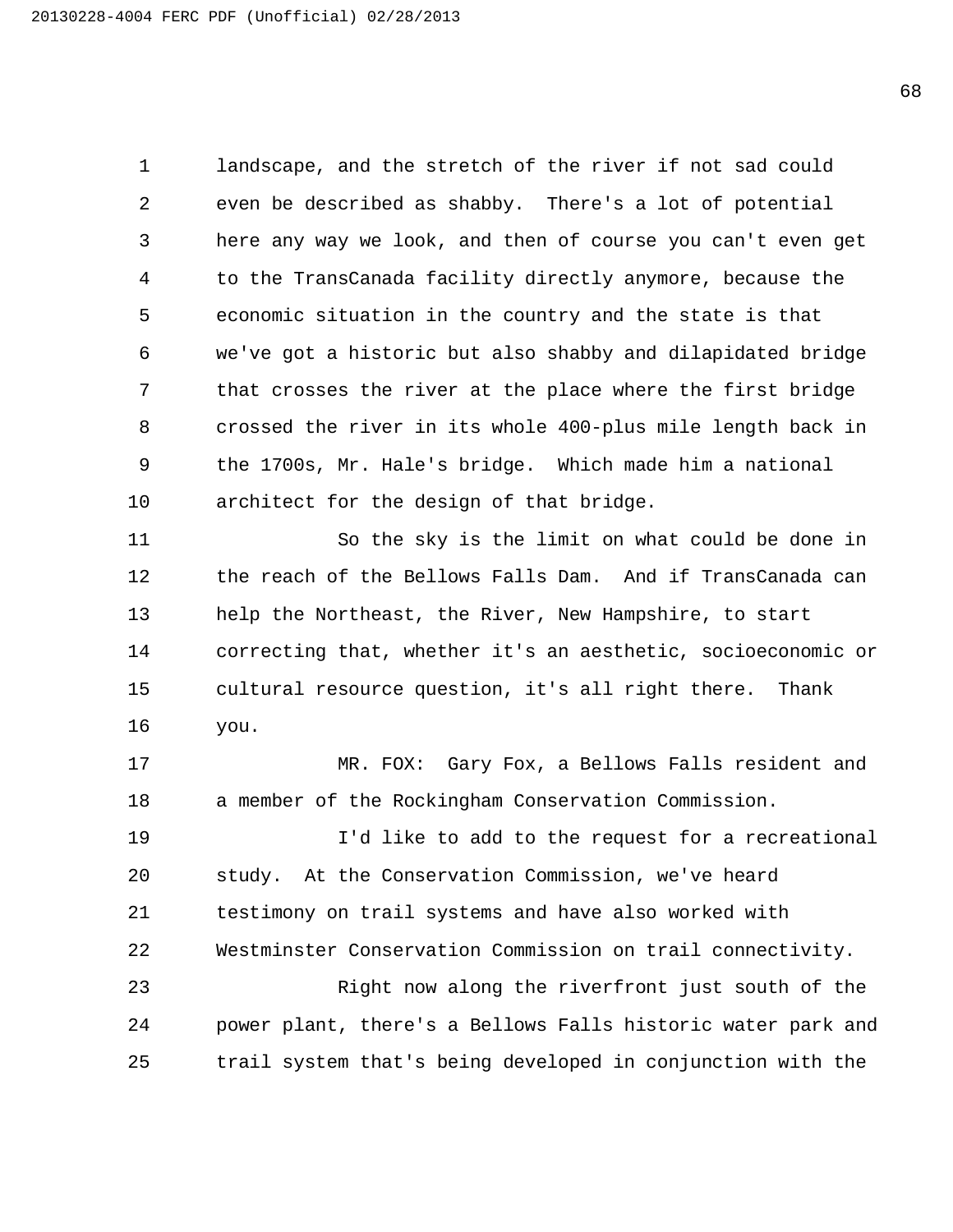EPA, pretty much all along the river to the north and south. There's trail systems that are lacking in connectivity, there's a -- a byways itinerary that's being developed, and along with that there's trails all along the Connecticut River byway that have been identified in various studies, but that have not been -- that need some further work in terms of connecting them from region to region.

8 Some of it is -- some of it is around Herrick's Cove and north, and I guess connecting those trails -- part of the whole recreational system with the camping and the water use would fit well with the trail system. And in terms of the aesthetics, the other side of that reach, what's created that reach, the canal is kind of a sore spot aesthetically in terms of a view from the downtown or from the island. One side of it has a really nice cast iron 16 fence that was developed I think in conjunction with you folks with a downtown development organization; the other side is chain link fence, and the cement walls all along it are kind of old, crumbling. The bridges over it have crumbling cement and pieces of bridge substructure hanging down over the canal.

22 So I guess in short, all of those aspects would fit well in a recreational study that you gentlemen have brought up, and the Walpole lady as well.

25 MR. HOLMES: Richard Holmes, Charlestown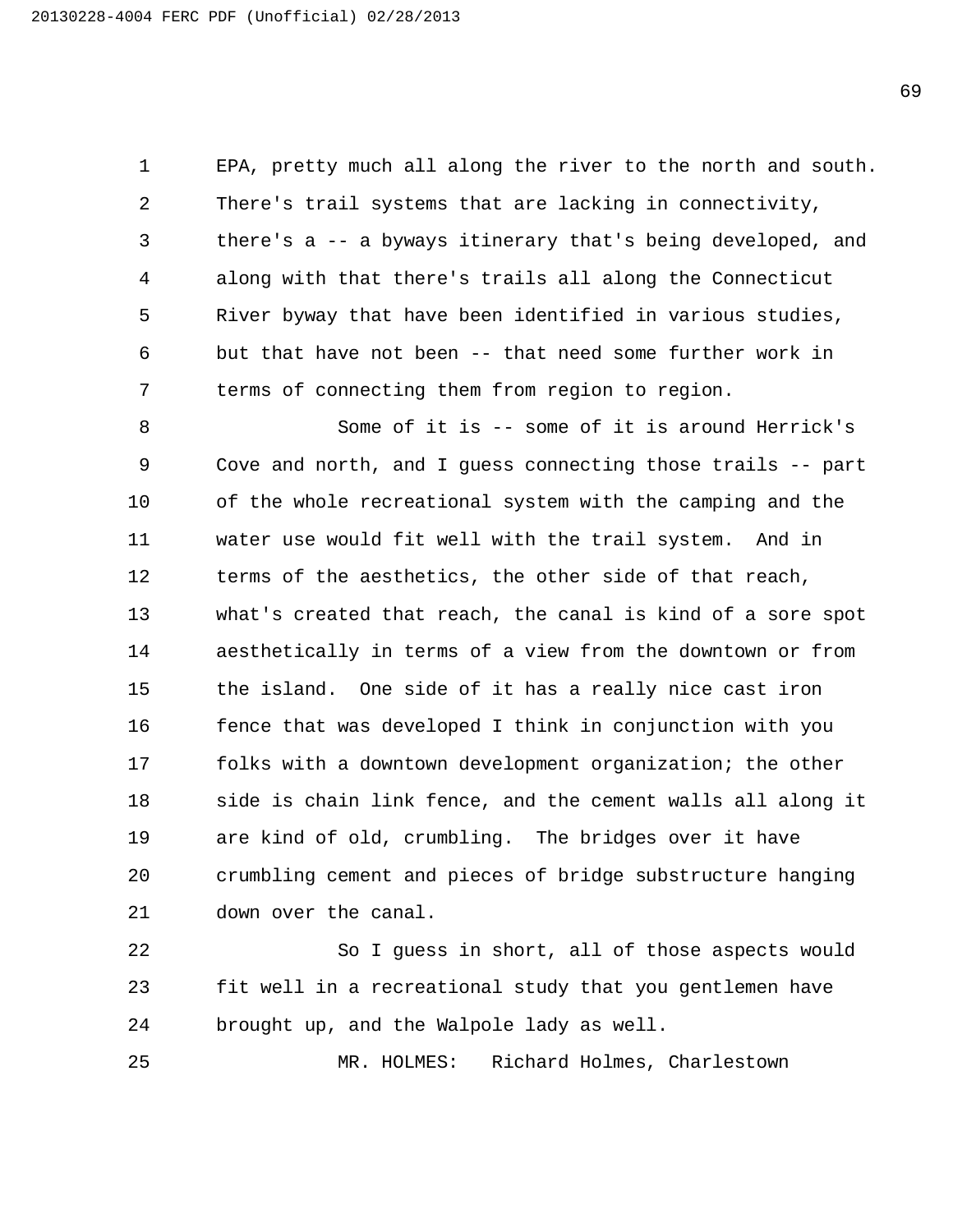Conservation Commission.

2 First of all, I'd like to commend TransCanada for having, posting their wildlife festival one weekend in May that they've done for several years. This has taken place in Herrick's Cove, and it's always a great event.

6 Under land use, several years ago, Ken Alton, who at that time was the TransCanada public relations person, came to talk to us in regard to, we were interested in conservation easements on the land in the Great Meadows and the Lower Meadows. And at that time he said, "When it comes time for relicensing, bring this up." So I don't know if that's something that we would do directly or whether that can be made part of the license, or how that would work.

14 MR. HOGAN: Are there specific recommendations for conservation easements that you would like to see? Or 16 just in general more conservation easements?

17 MR. HOLMES: Well, in particular, those two 18 areas; the Great Meadows area and the Lower Meadows; basically the farm land that's involved in those two areas. They're in the natural resource inventory; you'll see them as areas that were defined as hot spots where we should be interested in conservation of the land. And both of these areas are, I believe they're called -- but they are presently prime farm land.

25 MS. BEALS: Alma Beals, Ascutney Mountain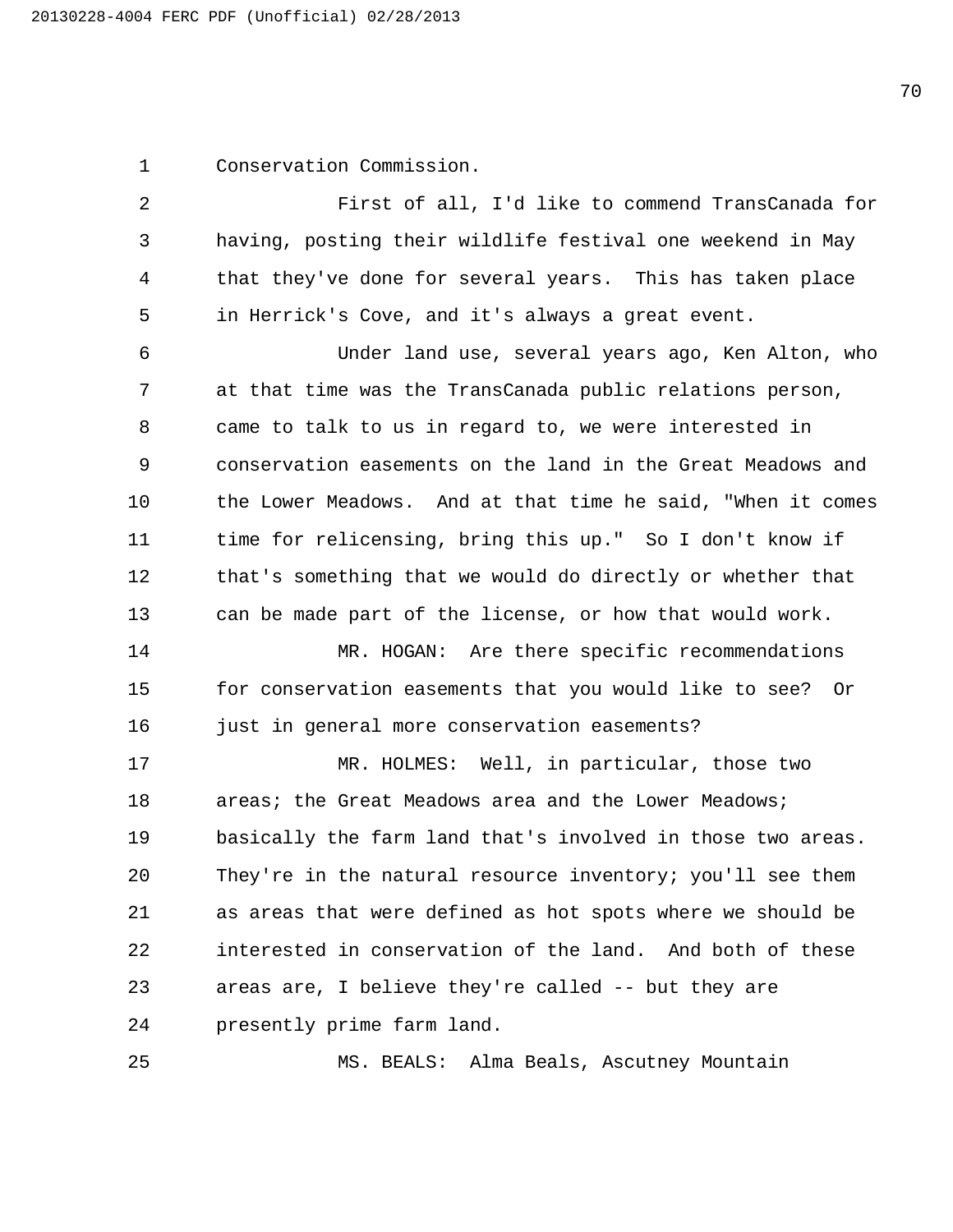Audubon. And I'd like to follow up on what he just said about the Herrick's Cove wildlife festival. That was started by the Ascutney Mountain Audubon 14 years ago, and we've always had full cooperation from TransCanada or the other predecessors. And we're now bringing in like 2500 people to that; it's on the first Sunday of May every year. And 2500 is a pretty good number for a town our size.

8 And the other thing I'd like to mention is, there's been a lot of birding that goes on at Herrick's Cove, and for us birders, we'd like to see an observation platform down on the Point, possibly with a boardwalk to get us down in there. It's just a real neat place.

13 What's happened, in going down to the Point, a lot of people have just gone right over through the vegetation and ruined a lot of the vegetation and caused erosion problems there. So if we could have something like a board walk there, it would save a lot of the erosion there.

19 MR. HOGAN: Yes, sir.

20 MR. FOX: Gary Fox. One of the things that was brought up in a community meeting around the canal was that, in terms of combining with recreational use and economic development, was the potential of infrequent but flow adjustments on the canal that would allow a recreational opportunity like they do in Providence, I guess. There's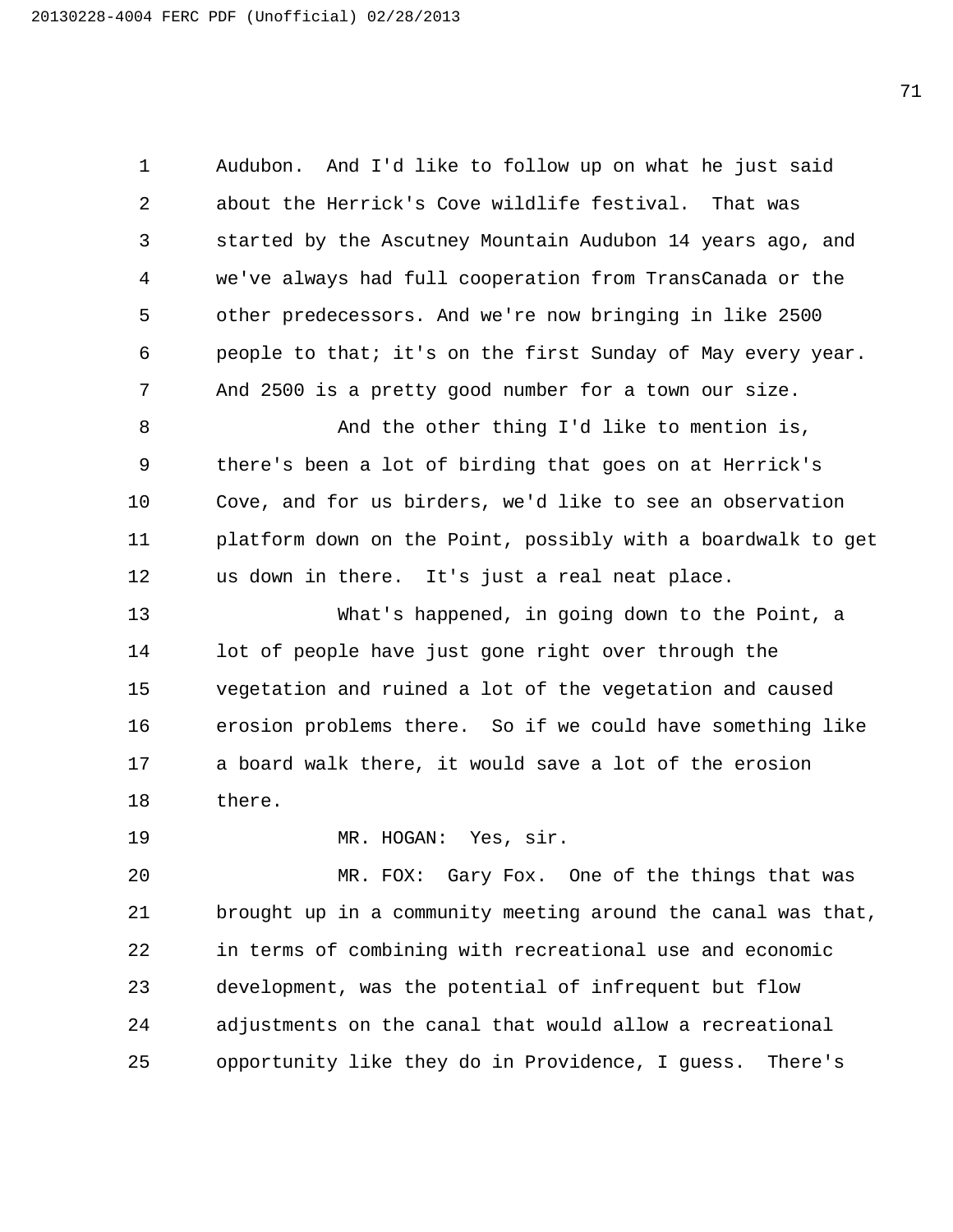some nights during the summer, on the canal they have some bonfires, and it's a major economic driver there for a festivity, and I bring it up because it was brought up at a community meeting, input for economic development here. 5 MR. HOGAN: Can you explain to me, what do you mean by bonfires on the canal? 7 MR. FOX: I can't exactly. I guess there's a -- they have floating displays on the canals in Providence that draw a lot of people into the community on weekend summer nights. I guess that's the short and long of it. 11 MR. HOGAN: Thank you. 12 Other comments on recreation, land use, or aesthetics? 14 MR. DEEN: I would like to echo some of the things that have been said that TransCanada does maintain some -- Herrick's Cove, which is an astounding resource for the area, and they are working with Bellows Falls organizations to open up a hiking trail down towards the Saxtons River onto some easement land that's down there known as the Basin Farm. 21 But this is an unusual situation from here upriver to Charlestown in terms of the number of access points for non-water-related recreational activities. When you get above there, and the reservoir stretches some 26 miles, I have been told, there aren't those hiking, biking,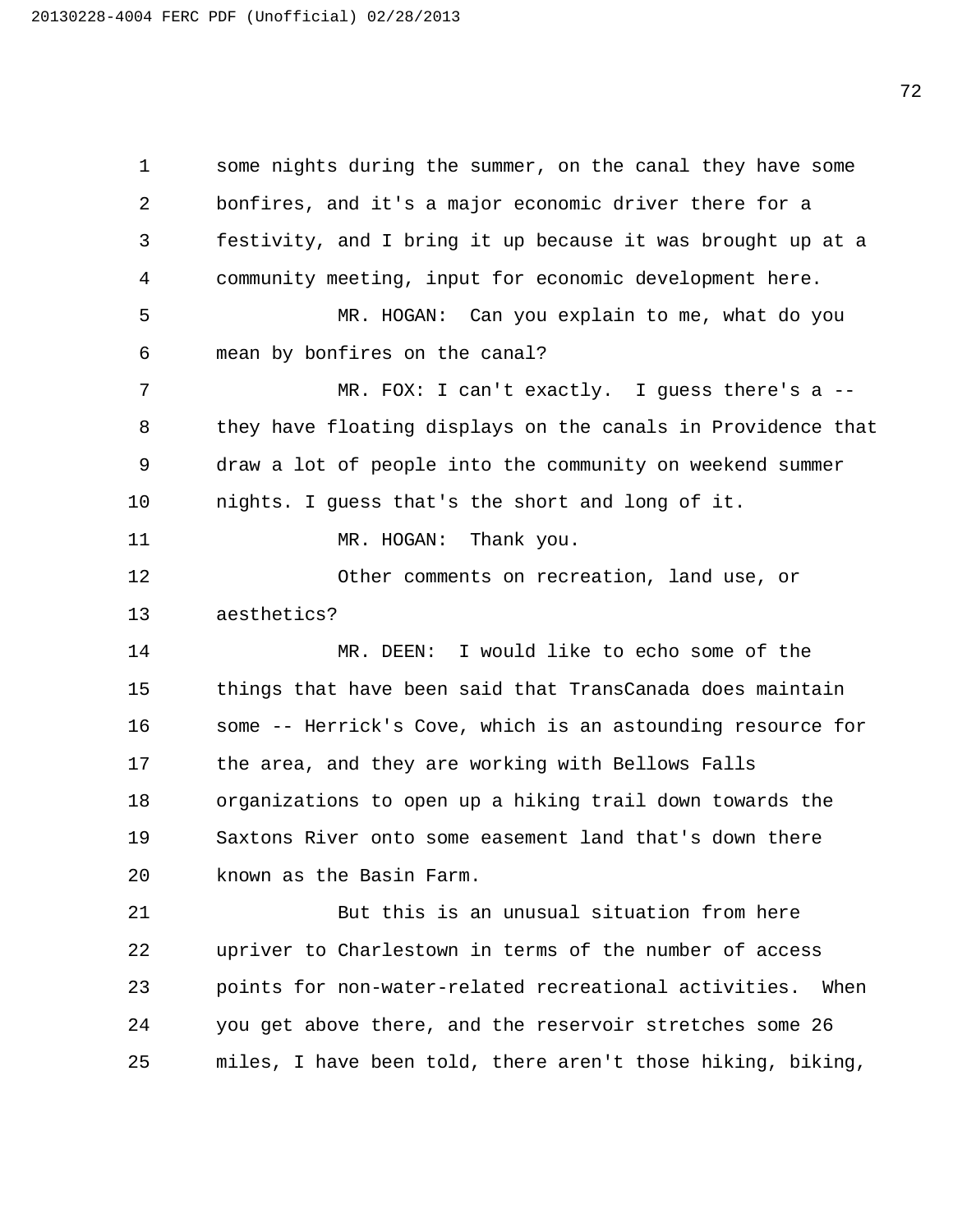birding opportunities; and I don't know if TransCanada has any fee simple land or it's all just flowage rights; but if they are going to do a recreation plan offering some of the just excellent opportunities around here, further up into the reservoir area I think should be part of that plan. 6 MR. HOGAN: Thank you, David. 7 Any other comments regarding recreation and land use or aesthetics? 9 Okay. 10 Socioeconomic Resources 11 MR. HOGAN: Moving on, we've discussed socioeconomic resources as far as potential recreational opportunities in the area that may influence the local economy. Are there other socioeconomic type considerations that folks would like to see taken into account in FERC's NEPA document, or environmental analysis? 17 MS. LAMBERT: I don't know if this -- this really hasn't been mentioned tonight, but birdwatching is I believe the fastest-growing recreational activity in this country. I believe the statistics are 49 million people in this country watch birds for recreation. And I'd like to see more done to encourage bird watching. 23 We mentioned important bird area at Herrick's Cove. Actually, this report that we have in our resources inventory, and probably Alma Beals has it as well, but about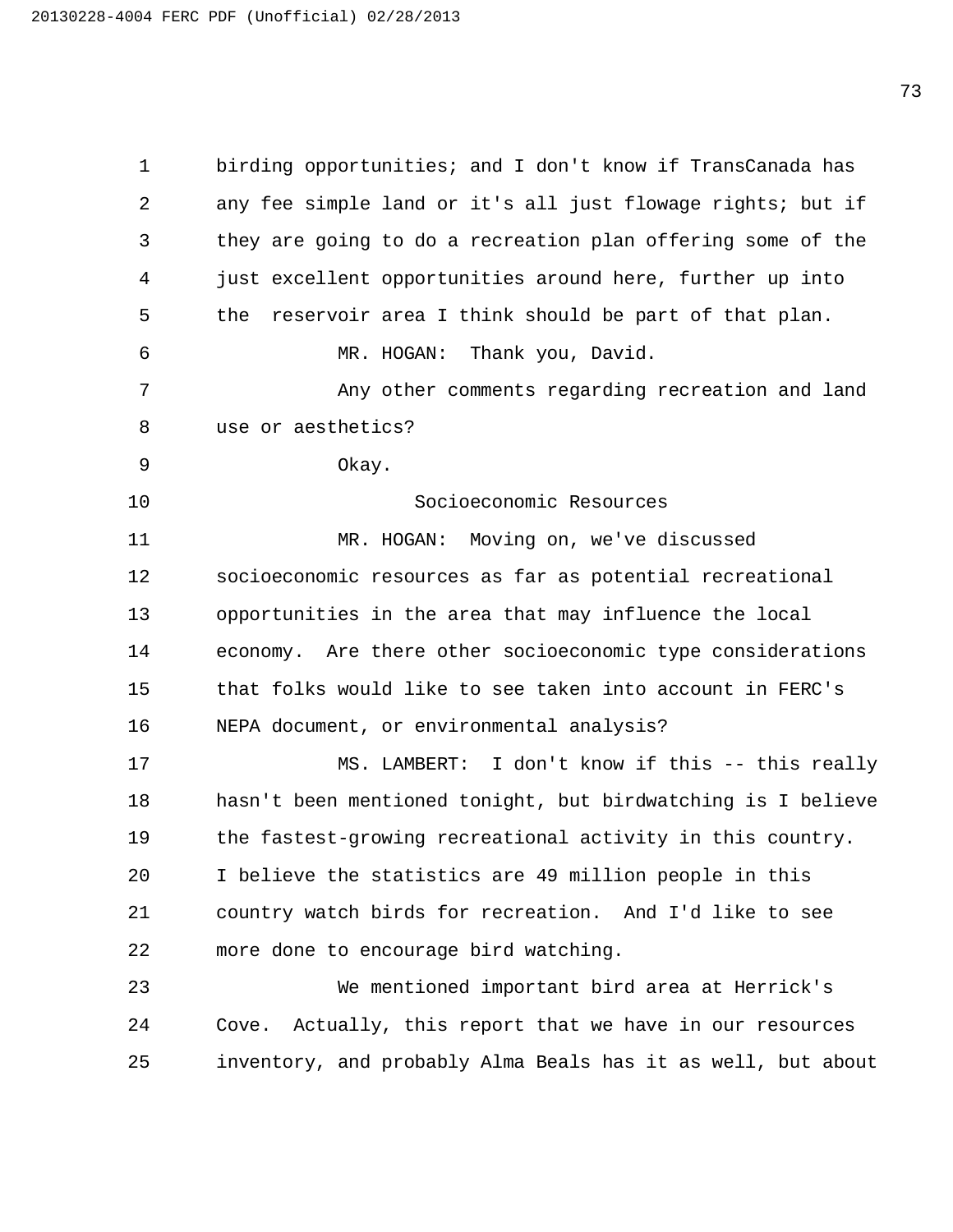the important bird area that stretches all the way from the Massachusetts line up to about Charlestown, Springfield area. It's all considered an important bird area. And I just think that really needs to be emphasized in your management plan, to really balance out motorized recreation versus the needs of the wild birds and other animals that need some quiet time.

8 And since we're talking about recreation, just recognizing that there's people that -- maybe they're not getting on the river, but they're definitely wanting to look at the river and what's the wildlife that's there.

12 MR. HOGAN: Quick clarification. You say motorized, are you referring to boating, motorized boating versus any other type of recreation?

15 MS. LAMBERT: Well, it always makes me nervous whenever we start talking about recreational trails, because I don't know if they're specifying exactly what would be using these trails; whether it would include ATVs or whether it would just be foot traffic.

20 MR. HOGAN: Okay, thank you.

21 MS. LAMBERT: That's something you always needed to define right off.

23 MR. HOGAN: Other comments on socioeconomics? 24 Okay.

25 Cultural Resources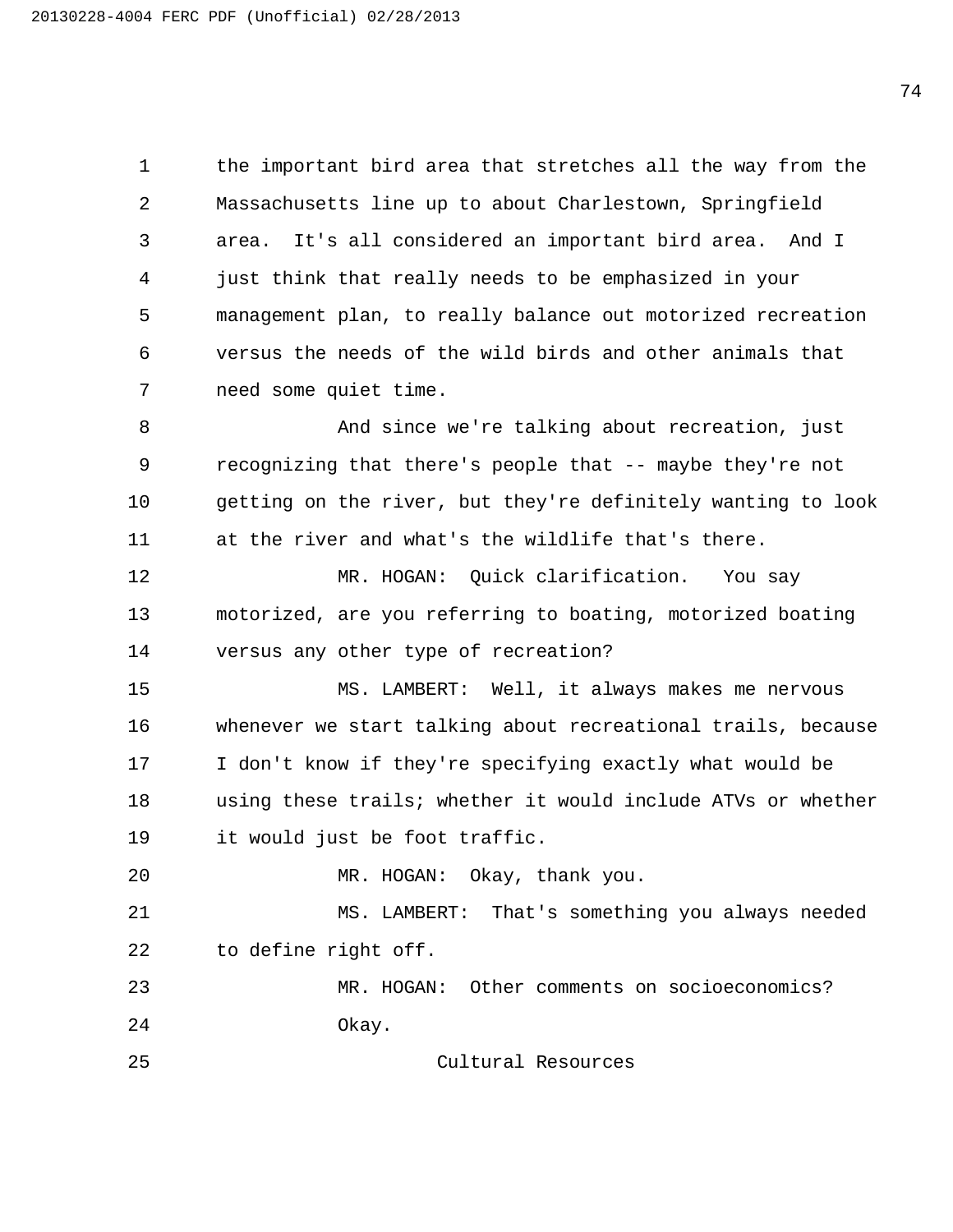1 MR. HOGAN: Cultural resources, we're interested in potential project effects on historic properties or cultural resources in the Bellows Falls project area. Anyone have any comments or concerns that they'd like to have identified and clearly articulated for FERC's analysis on cultural resources? 7 All right, hearing none. 8 Developmental Resources 9 MR. HOGAN: The last resource area on page 26 of our Scoping Document 1 is developmental resources. This is the resource area where the Commission evaluates potential enhancements or mitigation measures associated with the project that it may be recommending versus the value and cost of the power; and that's an analysis that we do. We don't have too much public input into that until we actually do that analysis. 17 I didn't want to just ignore it and you guys see it and, "Why didn't Ken Hogan talk about developmental resources?" It's an analysis that the Commission will do, basically do the balancing of power resources versus environmental resources, is the job we're charged with doing. 23 Does anybody have any questions about the Commission's licensing process or next steps for proceeding? 25 Everyone just wants to go home?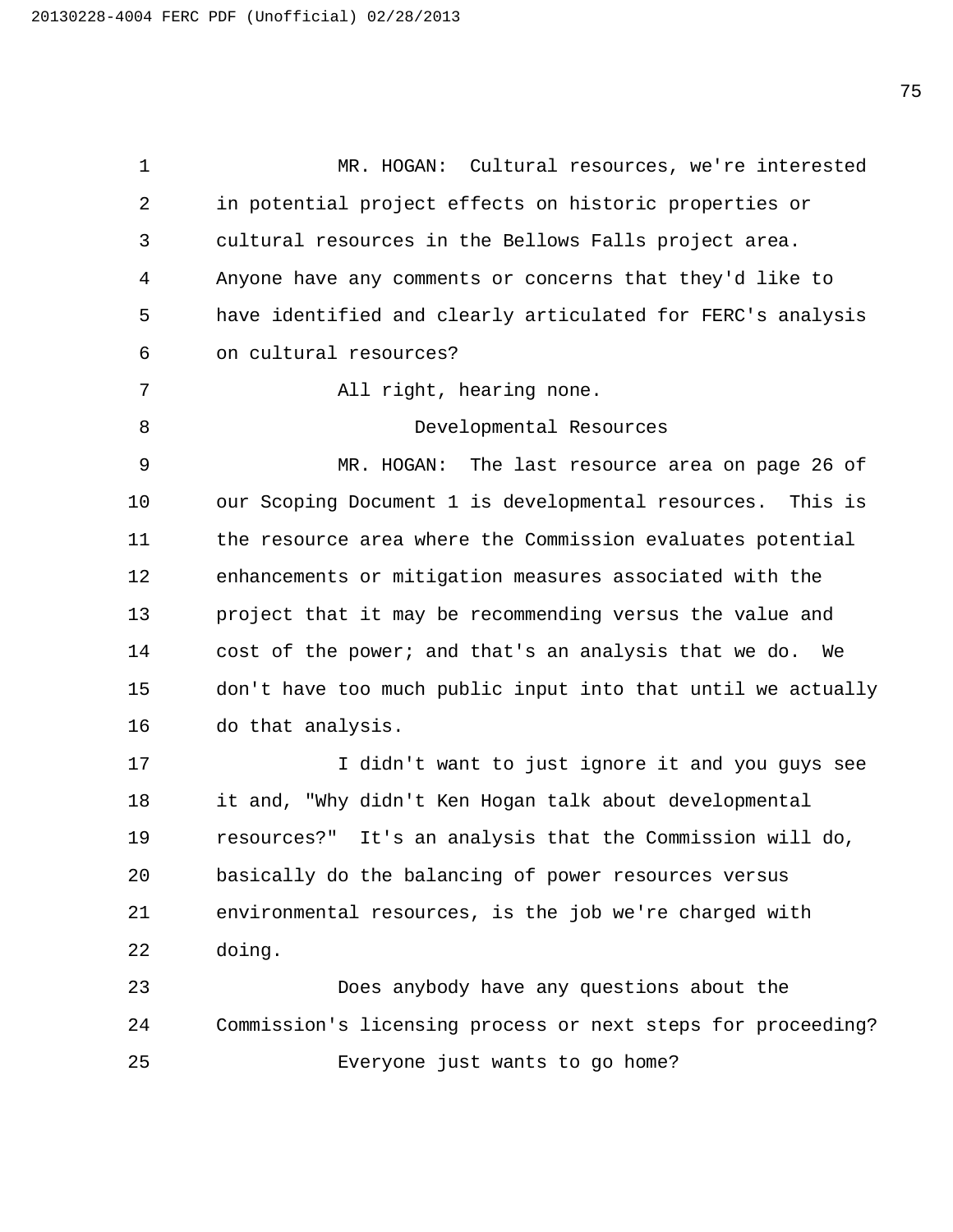1 MS. LAMBERT: Is there a -- I see you've been taking a lot of notes. Is it required that we follow up everything we've said tonight with a written statement to the same effect? Or as sort of a complement to it? 5 MR. HOGAN: A written statement would be a complement to it. I do recommend that if you are requesting studies you do provide a written study request that does address study criteria. But as far as comments go, your comments are part of the record; they're going to be considered whether they're made at this meeting or in writing. If you decide you want to add to your comments, please do so in writing; but they carry the same weight. 13 MS. LAMBERT: Okay. 14 MR. HOGAN: Any other questions regarding our process or the next steps in the proceeding? 16 Okay. Don't forget: March 1st. 17 Thank you, everybody. I appreciate your time. We really appreciate the input, and hopefully we'll have a better document for it. 20 (Whereupon, at 9:09 p.m., the scoping meeting concluded.)